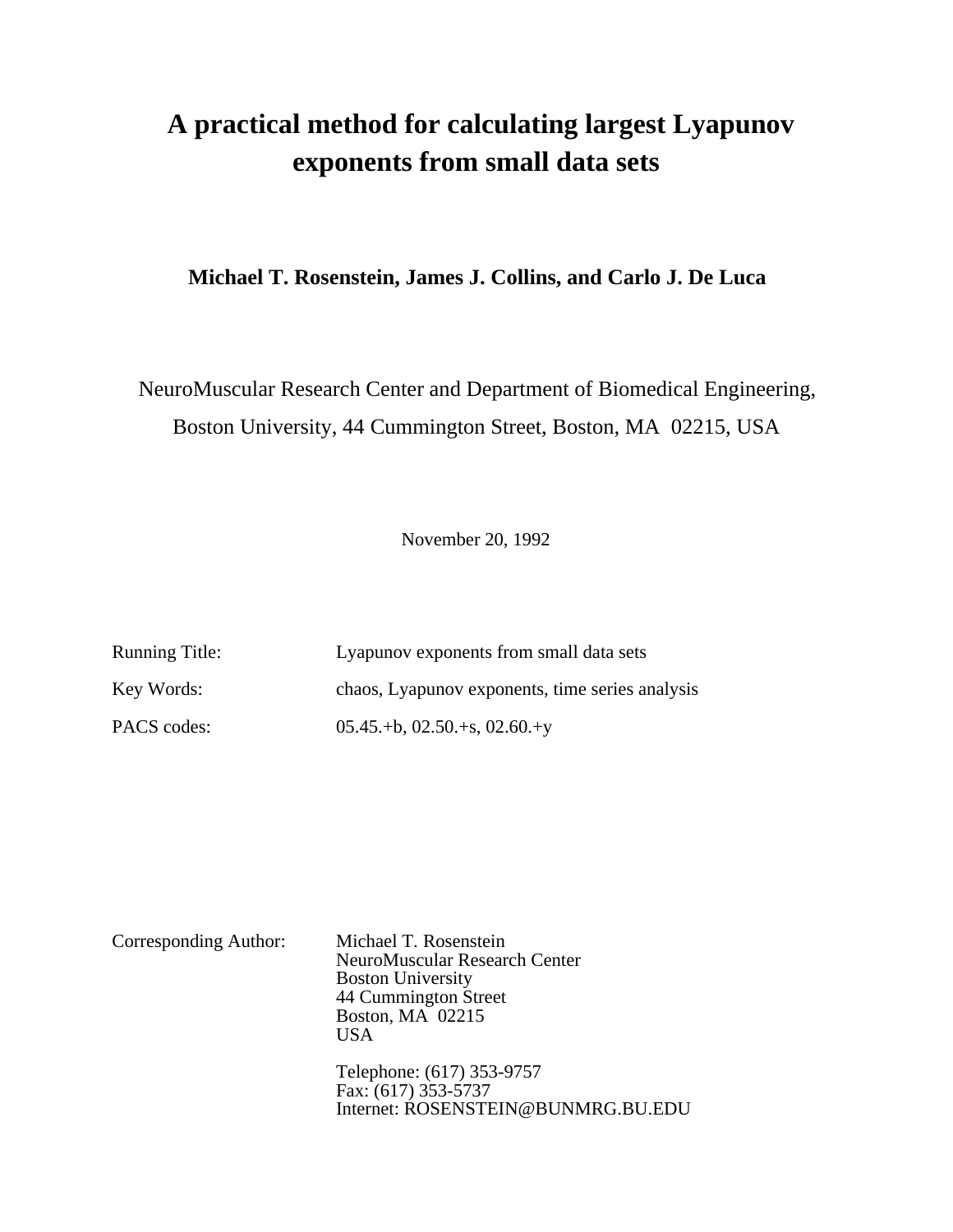## **Abstract**

Detecting the presence of chaos in a dynamical system is an important problem that is solved by measuring the largest Lyapunov exponent. Lyapunov exponents quantify the exponential divergence of initially close state-space trajectories and estimate the amount of chaos in a system. We present a new method for calculating the largest Lyapunov exponent from an experimental time series. The method follows directly from the definition of the largest Lyapunov exponent and is accurate because it takes advantage of all the available data. We show that the algorithm is fast, easy to implement, and robust to changes in the following quantities: embedding dimension, size of data set, reconstruction delay, and noise level. Furthermore, one may use the algorithm to calculate simultaneously the correlation dimension. Thus, one sequence of computations will yield an estimate of both the level of chaos and the system complexity.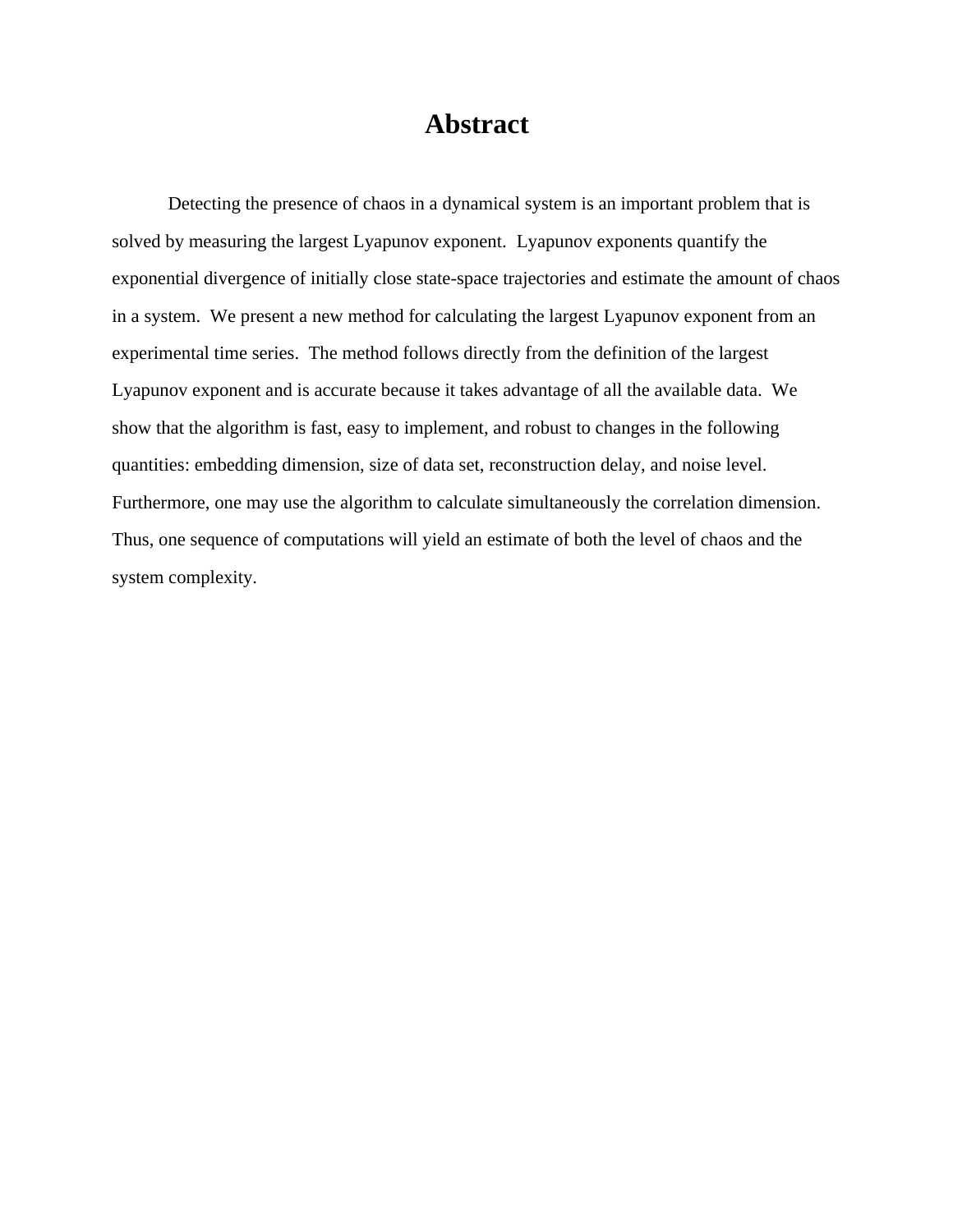### **1. Introduction**

 Over the past decade, distinguishing deterministic chaos from noise has become an important problem in many diverse fields, e.g., physiology [18], economics [11]. This is due, in part, to the availability of numerical algorithms for quantifying chaos using experimental time series. In particular, methods exist for calculating correlation dimension (*D*<sub>2</sub>) [20], Kolmogorov entropy [21], and Lyapunov characteristic exponents [15, 17, 32, 39]. Dimension gives an estimate of the system complexity; entropy and characteristic exponents give an estimate of the level of chaos in the dynamical system.

The Grassberger-Procaccia algorithm (GPA) [20] appears to be the most popular method used to quantify chaos. This is probably due to the simplicity of the algorithm [16] and the fact that the same intermediate calculations are used to estimate both dimension and entropy. However, the GPA is sensitive to variations in its parameters, e.g., number of data points [28], embedding dimension [28], reconstruction delay [3], and it is usually unreliable except for long, noise-free time series. Hence, the practical significance of the GPA is questionable, and the Lyapunov exponents may provide a more useful characterization of chaotic systems.

For time series produced by dynamical systems, the presence of a positive characteristic exponent indicates chaos. Furthermore, in many applications it is sufficient to calculate only the largest Lyapunov exponent ( $\lambda_1$ ). However, the existing methods for estimating  $\lambda_1$  suffer from at least one of the following drawbacks: (1) unreliable for small data sets, (2) computationally intensive, (3) relatively difficult to implement. For this reason, we have developed a new method for calculating the largest Lyapunov exponent. The method is reliable for small data sets, fast, and easy to implement. "Easy to implement" is largely a subjective quality, although we believe it has had a notable positive effect on the popularity of dimension estimates.

The remainder of this paper is organized as follows. Section 2 describes the Lyapunov spectrum and its relation to Kolmogorov entropy. A synopsis of previous methods for calculating Lyapunov exponents from both system equations and experimental time series is also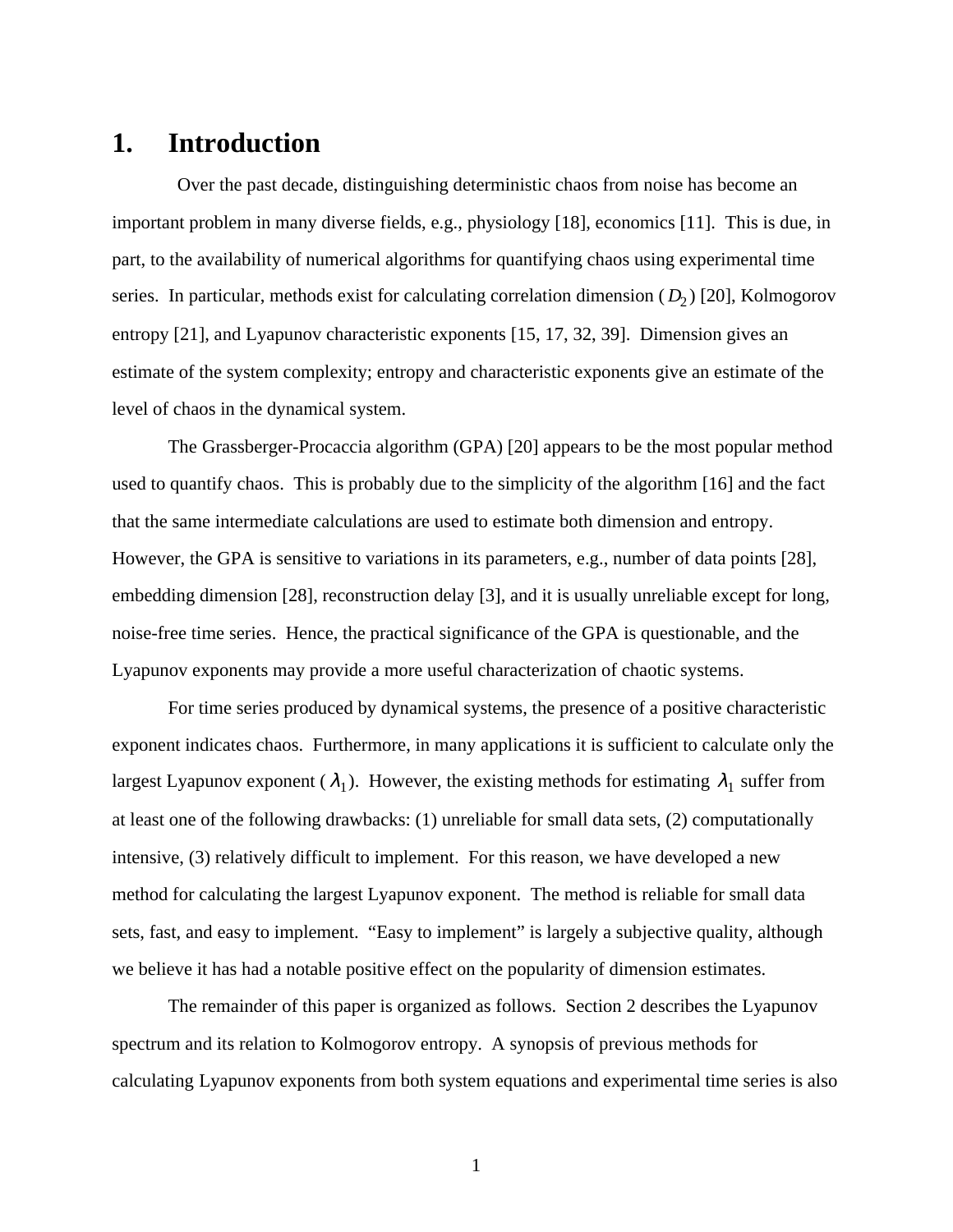given. In Section 3 we describe the new approach for calculating  $\lambda_1$  and show how it differs from previous methods. Section 4 presents the results of our algorithm for several chaotic dynamical systems as well as several non-chaotic systems. We show that the method is robust to variations in embedding dimension, number of data points, reconstruction delay, and noise level. Section 5 is a discussion that includes a description of the procedure for calculating  $\lambda_1$  and  $D_2$ simultaneously. Finally, Section 6 contains a summary of our conclusions.

### **2. Background**

For a dynamical system, sensitivity to initial conditions is quantified by the Lyapunov exponents. For example, consider two trajectories with nearby initial conditions on an attracting manifold. When the attractor is chaotic, the trajectories diverge, on average, at an exponential rate characterized by the largest Lyapunov exponent [15]. This concept is also generalized for the *spectrum* of Lyapunov exponents,  $\lambda_i$  (*i*=1, 2, ..., *n*), by considering a small *n*-dimensional sphere of initial conditions, where *n* is the number of equations (or, equivalently, the number of state variables) used to describe the system. As time (*t*) progresses, the sphere evolves into an ellipsoid whose principal axes expand (or contract) at rates given by the Lyapunov exponents. The presence of a positive exponent is sufficient for diagnosing chaos and represents local instability in a particular direction. Note that for the existence of an attractor, the overall dynamics must be dissipative, i.e., globally stable, and the total rate of contraction must outweigh the total rate of expansion. Thus, even when there are several positive Lyapunov exponents, the sum across the entire spectrum is negative.

Wolf *et al.* [39] explain the Lyapunov spectrum by providing the following geometrical interpretation. First, arrange the *n* principal axes of the ellipsoid in the order of most rapidly expanding to most rapidly contracting. It follows that the associated Lyapunov exponents will be arranged such that

$$
\lambda_1 \ge \lambda_2 \ge \dots \ge \lambda_n,\tag{1}
$$

2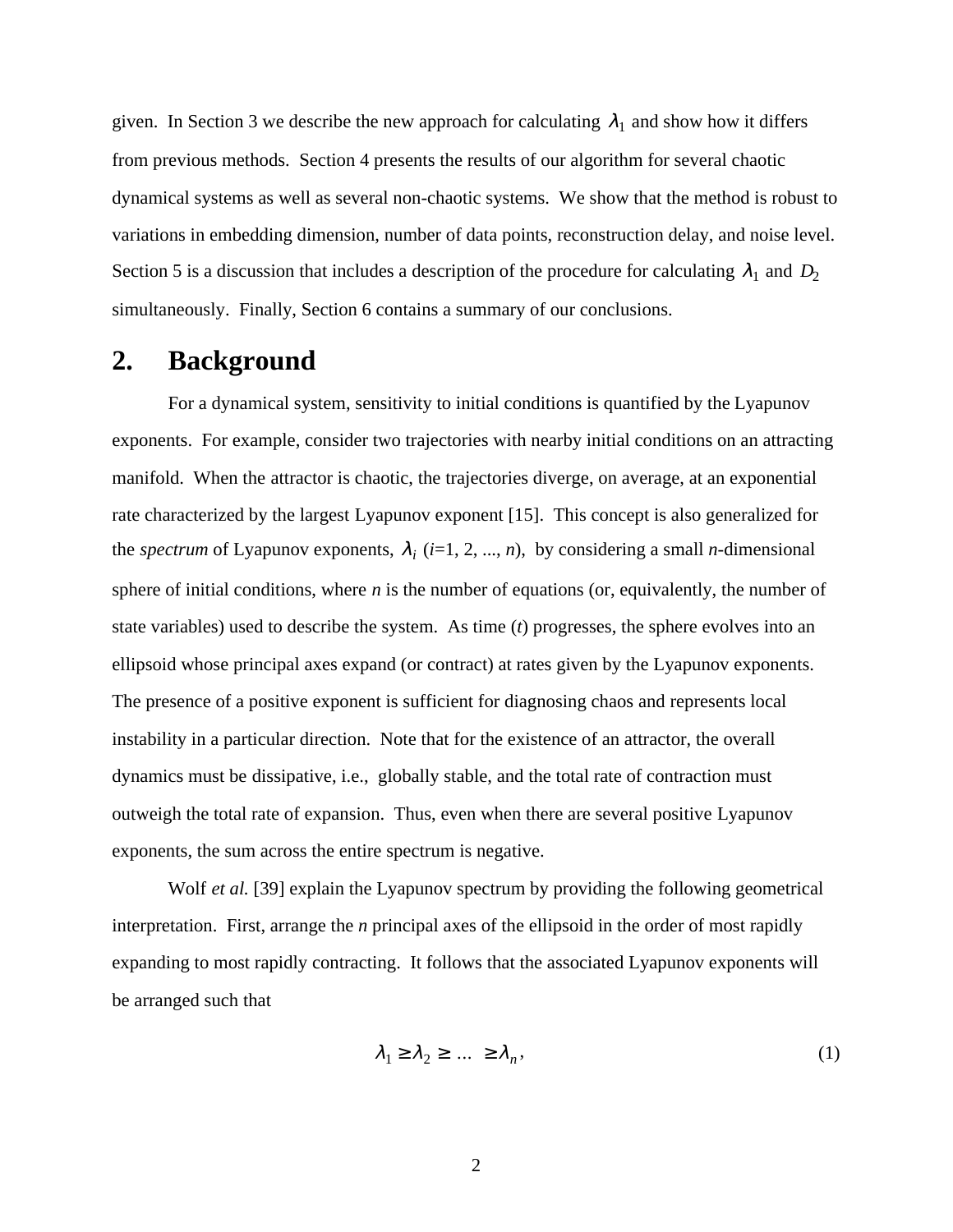where  $\lambda_1$  and  $\lambda_n$  correspond to the most rapidly expanding and contracting principal axes, respectively. Next, recognize that the length of the first principal axis is proportional to  $e^{\lambda_1 t}$ ; the area determined by the first two principal axes is proportional to  $e^{(\lambda_1 + \lambda_2)t}$ ; and the volume determined by the first *k* principal axes is proportional to  $e^{(\lambda_1 + \lambda_2 + ... + \lambda_k)t}$ . Thus, the Lyapunov spectrum can be defined such that the exponential growth of a *k*-volume element is given by the sum of the *k* largest Lyapunov exponents. Note that information created by the system is represented as a change in the volume defined by the expanding principal axes. The sum of the corresponding exponents, i.e., the positive exponents, equals the Kolmogorov entropy (*K*) or mean rate of information gain [15]:

$$
K = \sum_{\lambda_i > 0} \lambda_i \tag{2}
$$

When the equations describing the dynamical system are available, one can calculate the entire Lyapunov spectrum [5, 34]. (See [39] for example computer code.) The approach involves numerically solving the system's *n* equations for *n*+1 nearby initial conditions. The growth of a corresponding set of vectors is measured, and as the system evolves, the vectors are repeatedly reorthonormalized using the Gram-Schmidt procedure. This guarantees that only one vector has a component in the direction of most rapid expansion, i.e., the vectors maintain a proper phase space orientation. In experimental settings, however, the equations of motion are usually unknown and this approach is not applicable. Furthermore, experimental data often consist of time series from a single observable, and one must employ a technique for attractor reconstruction, e.g., method of delays [27, 37], singular value decomposition [8].

As suggested above, one cannot calculate the entire Lyapunov spectrum by choosing arbitrary directions for measuring the separation of nearby initial conditions. One must measure the separation along the *Lyapunov directions* which correspond to the principal axes of the ellipsoid previously considered. These Lyapunov directions are dependent upon the system flow and are defined using the Jacobian matrix, i.e., the tangent map, at each point of interest along the flow [15]. Hence, one must preserve the proper phase space orientation by using a suitable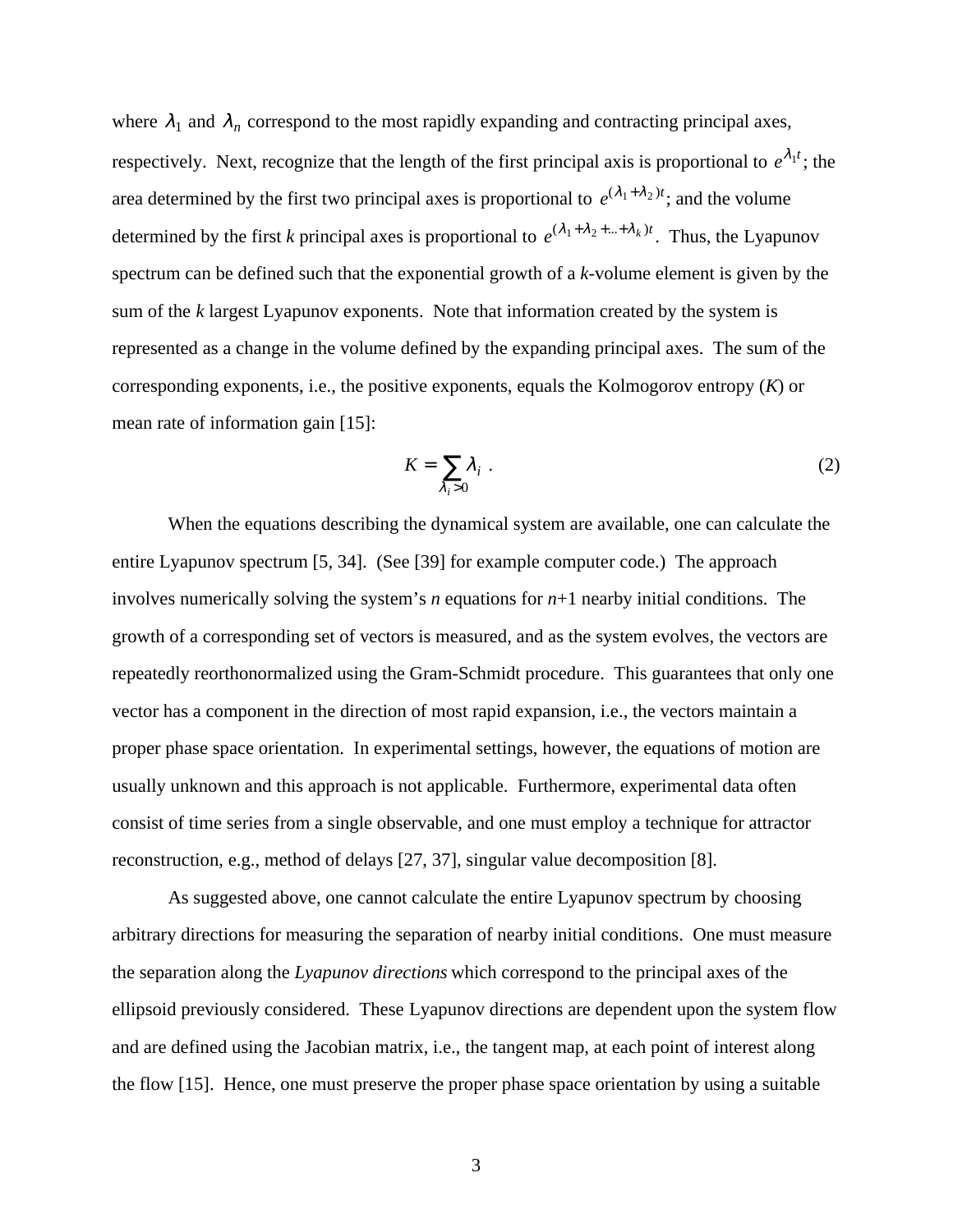approximation of the tangent map. This requirement, however, becomes unnecessary when calculating only the largest Lyapunov exponent.

If we assume that there exists an ergodic measure of the system, then the multiplicative ergodic theorem of Oseledec [26] justifies the use of arbitrary phase space directions when calculating the largest Lyapunov exponent with smooth dynamical systems. We can expect (with probability 1) that two randomly chosen initial conditions will diverge exponentially at a rate given by the largest Lyapunov exponent [6, 15]. In other words, we can expect that a random vector of initial conditions will converge to the most unstable manifold, since exponential growth in this direction quickly dominates growth (or contraction) along the other Lyapunov directions. Thus, the largest Lyapunov exponent can be defined using the following equation where  $d(t)$  is the average divergence at time  $t$  and  $C$  is a constant that normalizes the initial separation:

$$
d(t) = Ce^{\lambda_1 t}.
$$
 (3)

For experimental applications, a number of researchers have proposed algorithms that estimate the largest Lyapunov exponent [1, 10, 12, 16, 17, 29, 33, 38-40], the positive Lyapunov spectrum, i.e., only positive exponents [39], or the complete Lyapunov spectrum [7, 9, 13, 15, 32, 35, 41]. Each method can be considered as a variation of one of several earlier approaches [15, 17, 32, 39] and as suffering from at least one of the following drawbacks: (1) unreliable for small data sets, (2) computationally intensive, (3) relatively difficult to implement. These drawbacks motivated our search for an improved method of estimating the largest Lyapunov exponent.

### **3. Current Approach**

The first step of our approach involves reconstructing the attractor dynamics from a single time series. We use the method of delays [27, 37] since one goal of our work is to develop a fast and easily implemented algorithm. The reconstructed trajectory, **X**, can be expressed as a matrix where each row is a phase-space vector. That is,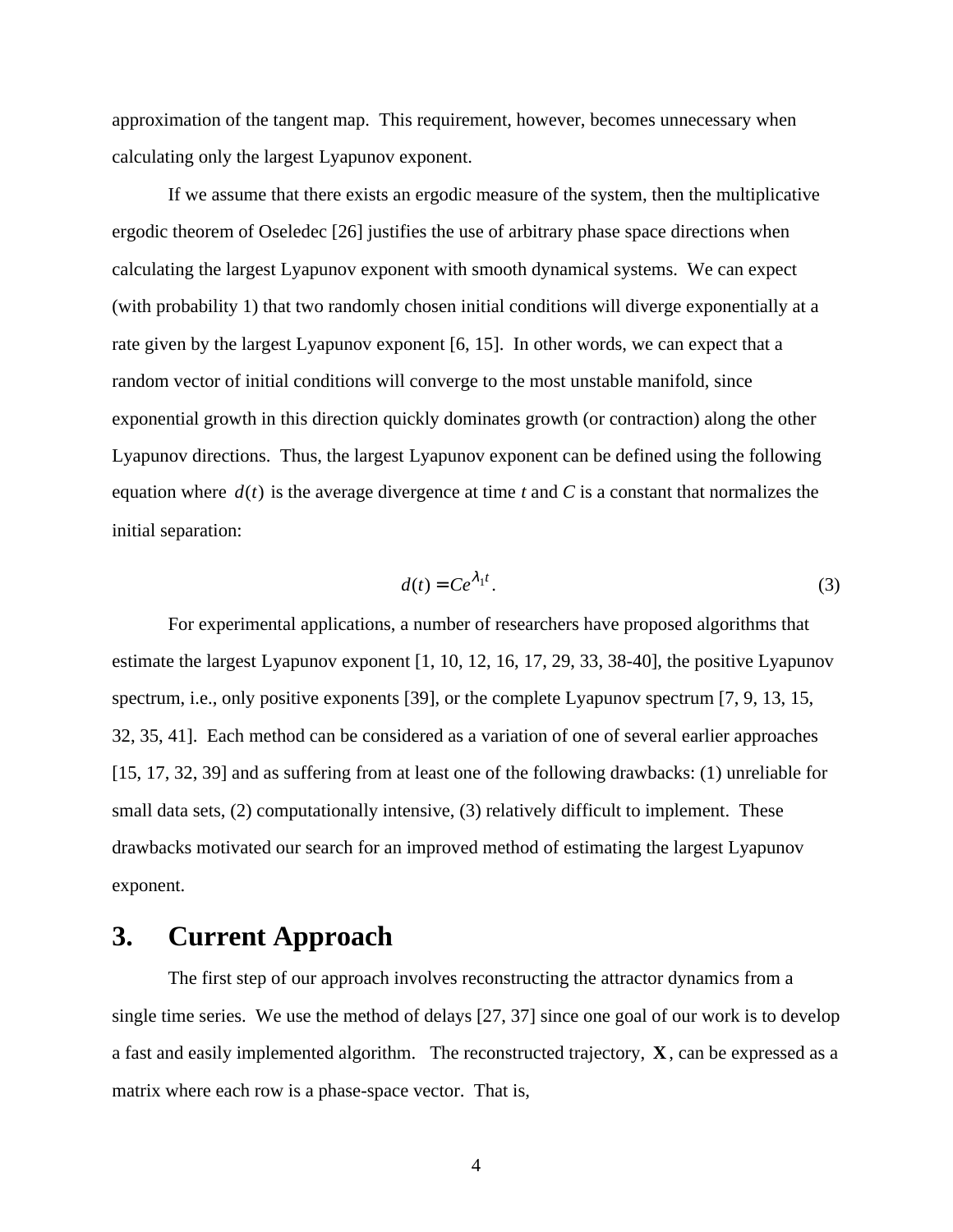$$
\mathbf{X} = \begin{bmatrix} \mathbf{X}_1 & \mathbf{X}_2 & \dots & \mathbf{X}_M \end{bmatrix}^\mathrm{T},\tag{4}
$$

where  $\mathbf{X}_i$  is the state of the system at discrete time *i*. For an *N*-point time series,  $\{x_1, x_2, ..., x_N\}$ , each  $\mathbf{X}_i$  is given by

$$
\mathbf{X}_{i} = \begin{bmatrix} x_{i} & x_{i+J} & \dots & x_{i+(m-1)J} \end{bmatrix},\tag{5}
$$

where *J* is the *lag* or *reconstruction delay*, and *m* is the *embedding dimension*. Thus, **X** is an  $M \times m$  matrix, and the constants *m*, *M*, *J*, and *N* are related as

$$
M = N - (m - 1)J. \tag{6}
$$

The embedding dimension is usually estimated in accordance with Takens' theorem, i.e.,  $m > 2n$ , although our algorithm often works well when *m* is below the Takens criterion. A method used to choose the lag via the correlation sum was addressed by Liebert and Schuster [23] (based on [19]). Nevertheless, determining the proper lag is still an open problem [4]. We have found a good approximation of *J* to equal the lag where the autocorrelation function drops to  $1-\frac{1}{e}$  $\frac{1}{e}$  of its initial value. Calculating this *J* can be accomplished using the fast Fourier transform (FFT), which requires far less computation than the approach of Liebert and Schuster. Note that our algorithm also works well for a wide range of lags, as shown in Section 4.3.

After reconstructing the dynamics, the algorithm locates the *nearest neighbor* of each point on the trajectory. The nearest neighbor,  $\mathbf{X}_{\hat{j}}$ , is found by searching for the point that minimizes the distance to the particular *reference point*, **X***<sup>j</sup>* . This is expressed as

$$
d_j(0) = \min_{\mathbf{X}_j} \left\| \mathbf{X}_j - \mathbf{X}_j \right\|,
$$
\n(7)

where  $d_j(0)$  is the initial distance from the  $j^{\text{th}}$  point to its nearest neighbor, and  $\| \cdot \|$  denotes the Euclidean norm. We impose the additional constraint that nearest neighbors have a temporal separation greater than the mean period of the time series: $<sup>1</sup>$ </sup>

 $\overline{a}$ 

 $1$  We estimated the mean period as the reciprocal of the mean frequency of the power spectrum, although we expect any comparable estimate, e.g., using the median frequency of the magnitude spectrum, to yield equivalent results.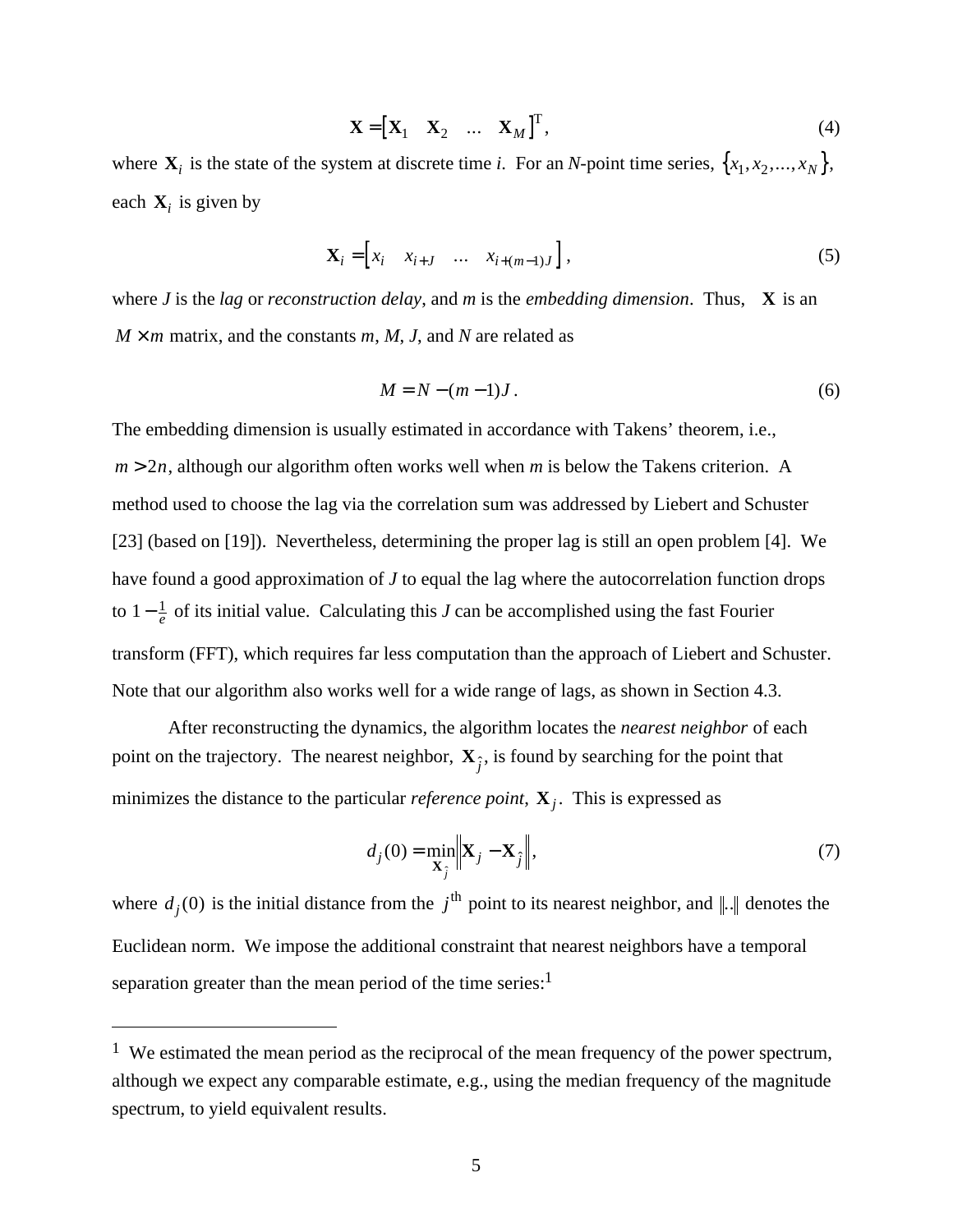$$
\left| j - \hat{j} \right| > \text{mean period.} \tag{8}
$$

This allows us to consider each pair of neighbors as nearby initial conditions for different trajectories. The largest Lyapunov exponent is then estimated as the mean rate of separation of the nearest neighbors.

To this point, our approach for calculating  $\lambda_1$  is similar to previous methods that track the exponential divergence of nearest neighbors. However, it is important to note some differences:

- 1) The algorithm by Wolf *et al.* [39] fails to take advantage of all the available data because it focuses on one "fiducial" trajectory. A single nearest neighbor is followed and repeatedly replaced when its separation from the reference trajectory grows beyond a certain limit. Additional computation is also required because the method approximates the Gram-Schmidt procedure by replacing a neighbor with one that preserves its phase space orientation. However, as shown in Section 2, this preservation of phase space orientation is unnecessary when calculating only the largest Lyapunov exponent.
- 2) If a nearest neighbor precedes (temporally) its reference point, then our algorithm can be viewed as a "prediction" approach. (In such instances, the predictive model is a simple delay line, the prediction is the location of the nearest neighbor, and the prediction error equals the separation between the nearest neighbor and its reference point.) However, other prediction methods use more elaborate schemes, e.g., polynomial mappings, adaptive filters, neural networks, that require much more computation. The amount of computation for the Wales method [38] (based on [36]) is also greater, although it is comparable to the present approach. We have found the Wales algorithm to give excellent results for discrete systems derived from difference equations, e.g., logistic, Hénon, but poor results for continuous systems derived from differential equations, e.g., Lorenz, Rössler.
- 3) The current approach is principally based on the work of Sato *et al.* [33] which estimates  $\lambda_1$ as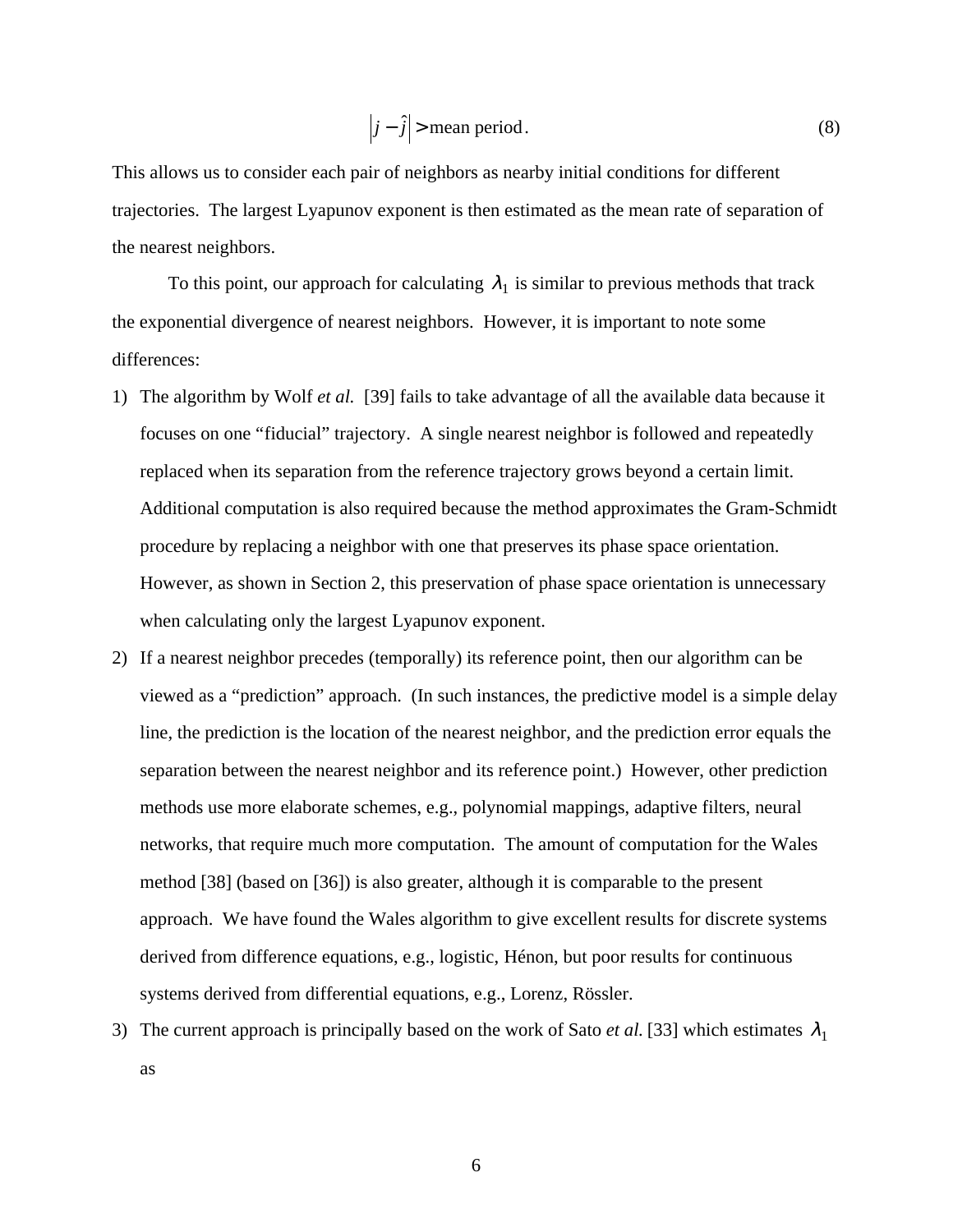$$
\lambda_1(i) = \frac{1}{i \cdot \Delta t} \cdot \frac{1}{(M - i)} \sum_{j=1}^{M - i} \ln \frac{d_j(i)}{d_j(0)},
$$
\n(9)

where  $\Delta t$  is the sampling period of the time series, and  $d_j(i)$  is the distance between the  $j^{\text{th}}$ pair of nearest neighbors after *i* discrete-time steps, i.e., *i* ⋅ ∆*t* seconds. (Recall that *M* is the number of reconstructed points as given in Eq. (6).) In order to improve convergence (with respect to *i*), Sato *et al.* [33] give an alternate form of Eq. (9):

$$
\lambda_1(i,k) = \frac{1}{k \cdot \Delta t} \cdot \frac{1}{(M-k)} \sum_{j=1}^{M-k} \ln \frac{d_j(i+k)}{d_j(i)} .
$$
\n(10)

In Eq. (10), *k* is held constant, and  $\lambda_1$  is extracted by locating the plateau of  $\lambda_1(i,k)$  with respect to *i*. We have found that locating this plateau is sometimes problematic, and the resulting estimates of  $\lambda_1$  are unreliable. As discussed in Section 5.3, this difficulty is due to the normalization by  $d_j(i)$ .

The remainder of our method proceeds as follows. From the definition of  $\lambda_1$  given in Eq. (3), we assume the *j*<sup>th</sup> pair of nearest neighbors diverge approximately at a rate given by the largest Lyapunov exponent:

$$
d_j(i) \approx C_j e^{\lambda_1(i \cdot \Delta t)} \tag{11}
$$

where  $C_j$  is the initial separation. By taking the logarithm of both sides of Eq. (11), we obtain

$$
\ln d_j(i) \approx \ln C_j + \lambda_1(i \cdot \Delta t) \tag{12}
$$

Eq. (12) represents a set of approximately parallel lines (for  $j = 1, 2, ..., M$ ), each with a slope roughly proportional to  $\lambda_1$ . The largest Lyapunov exponent is easily and accurately calculated using a least-squares fit to the "average" line defined by

$$
y(i) = \frac{1}{\Delta t} \langle \ln d_j(i) \rangle , \qquad (13)
$$

where  $\langle \ldots \rangle$  denotes the average over all values of *j*. This process of averaging is the key to calculating accurate values of  $\lambda_1$  using small, noisy data sets. Note that in Eq. (11),  $C_j$  performs the function of normalizing the separation of the neighbors, but as shown in Eq. (12), this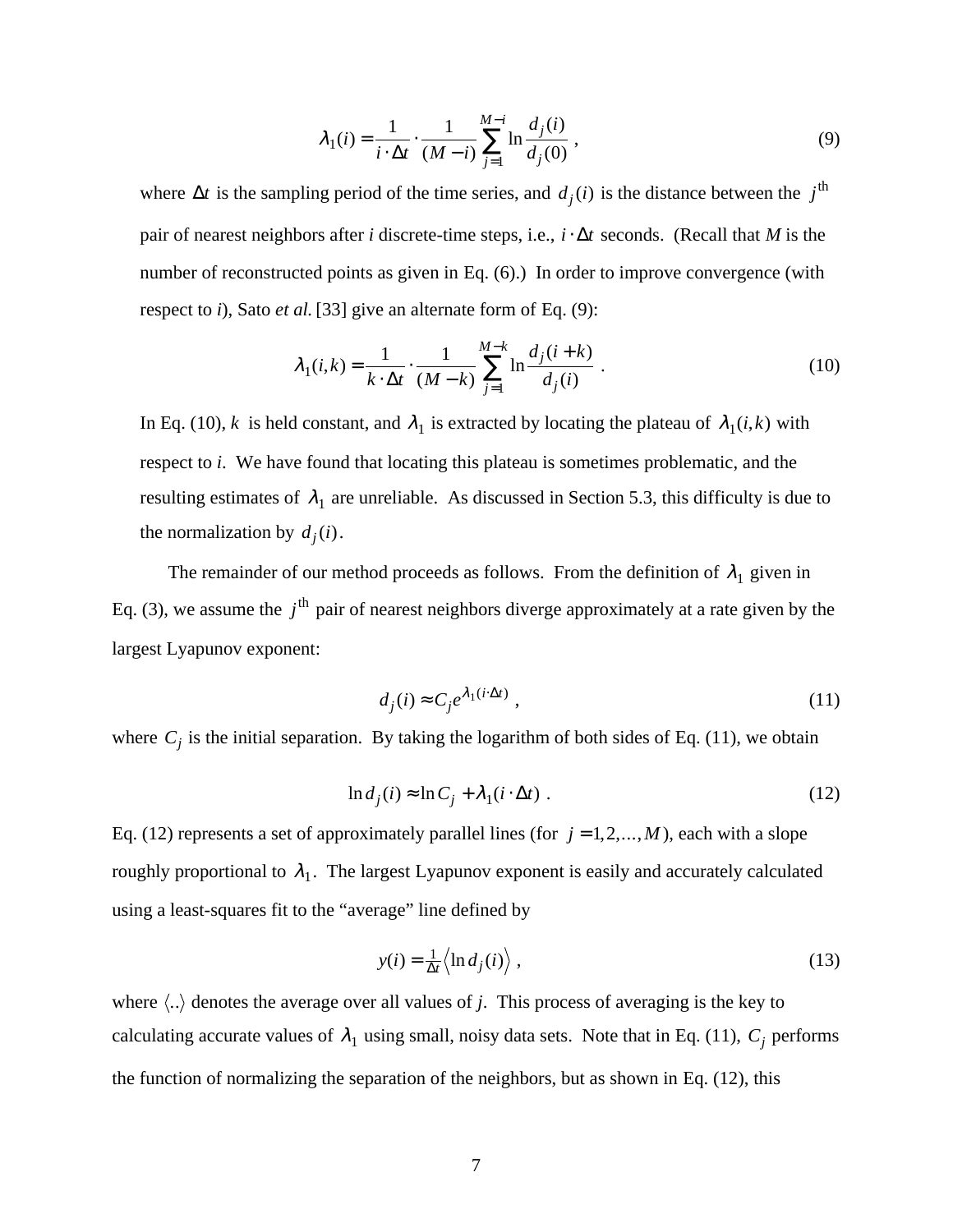normalization is unnecessary for estimating  $\lambda_1$ . By avoiding the normalization, the current approach gains a slight computational advantage over the method by Sato *et al*.

### *\*\*\* FIGURE 1 NEAR HERE \*\*\**

The new algorithm for calculating largest Lyapunov exponents is outlined in Figure 1. This method is easy to implement and fast because it uses a simple measure of exponential divergence that circumvents the need to approximate the tangent map. The algorithm is also attractive from a practical standpoint because it does not require large data sets and it simultaneously yields the correlation dimension (discussed in Section 5.5). Furthermore, the method is accurate for small data sets because it takes advantage of all the available data. In the next section, we present the results for several dynamical systems.

## **4. Experimental Results**

 $\overline{a}$ 

Table I summarizes the chaotic systems primarily examined in this paper. The differential equations were solved numerically using a fourth-order Runge-Kutta integration with a step size equal to ∆*t* as given in Table I. For each system, the initial point was chosen near the attractor and the transient points were discarded. In all cases, the *x*-coordinate time series was used to reconstruct the dynamics. Figure 2 shows a typical plot (solid curve) of  $\langle \ln d_j(i) \rangle$  versus  $i \cdot \Delta t$ <sup>2</sup>;<sup>2</sup> the dashed line has a slope equal to the theoretical value of  $\lambda_1$ . After a short transition, there is a long linear region that is used to extract the largest Lyapunov exponent. The curve saturates at longer times since the system is bounded in phase space and the average divergence cannot exceed the "length" of the attractor.

### *\*\*\* TABLE I & FIGURE 2 NEAR HERE \*\*\**

The remainder of this section contains tabulated results from our algorithm under different conditions. The corresponding plots are meant to give the reader qualitative information about the facility of extracting  $\lambda_1$  from the data. That is, the more prominent the

<sup>2</sup> In each figure, "< ln(divergence) >" and "Time (s)" are used to denote  $\langle \ln d_j(i) \rangle$  and  $i \cdot \Delta t$ , respectively.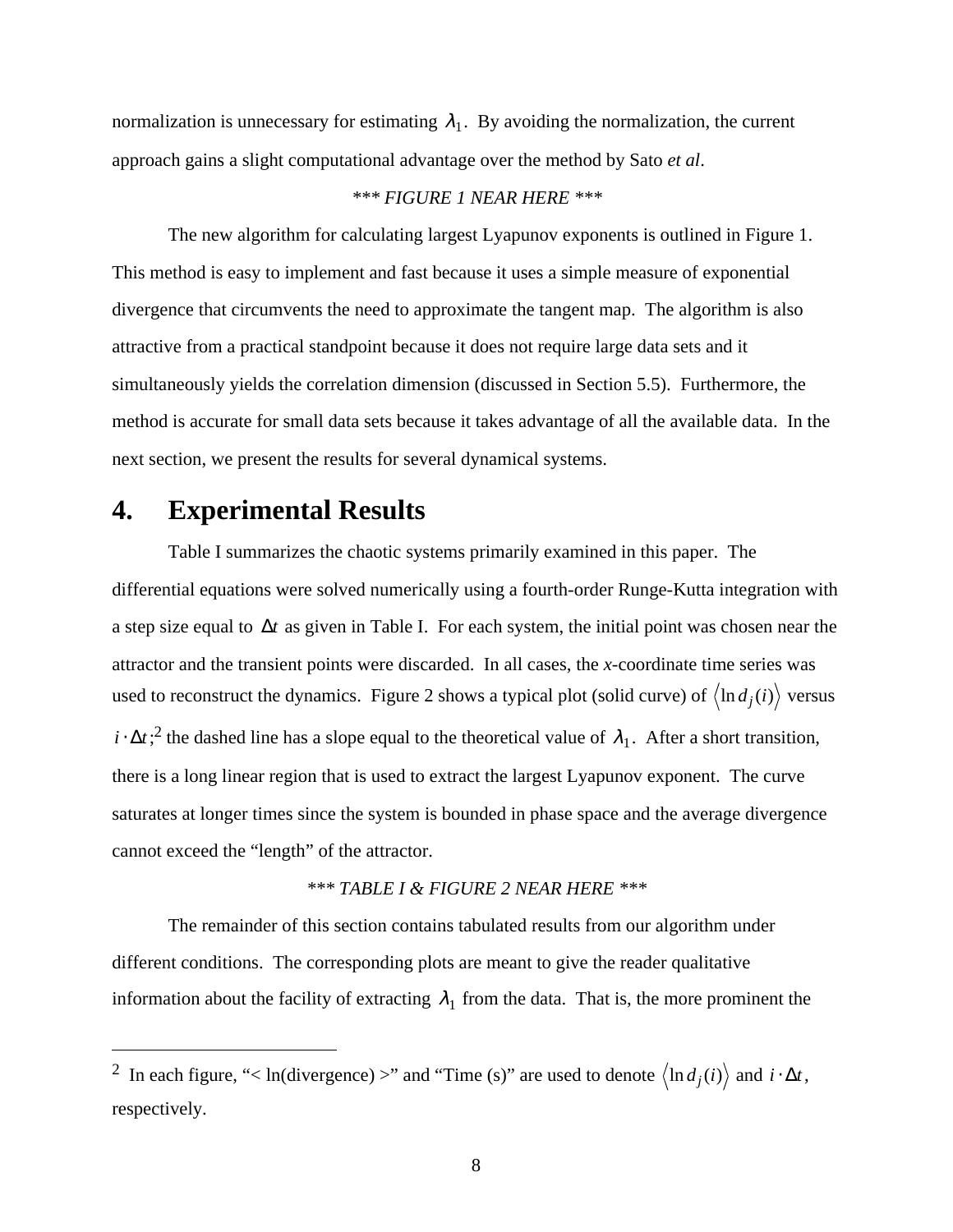linear region, the easier one can extract the correct slope. (Repeatability is discussed in Section 5.2.)

### **4.1. Embedding dimension**

Since we normally have no *a priori* knowledge concerning the dimension of a system, it is imperative that we evaluate our method for different embedding dimensions. Table II and Figure 3 show our findings for several values of *m*. In all but three cases (*m*=1 for the Hénon, Lorenz, and Rössler systems), the error was less than  $\pm 10\%$ , and most errors were less than  $\pm 5\%$ . It is apparent that satisfactory results are obtained only when *m* is at least equal to the topological dimension of the system, i.e.,  $m \ge n$ . This is due to the fact that chaotic systems are effectively stochastic when embedded in a phase space that is too small to accommodate the true dynamics. Notice that the algorithm performs quite well when *m* is below the Takens criterion. Therefore, it seems one may choose the smallest embedding dimension that yields a convergence of the results.

#### *\*\*\* TABLE II & FIGURE 3 NEAR HERE \*\*\**

### **4.2. Length of time series**

Next we consider the performance of our algorithm for time series of various lengths. As shown in Table III and Figure 4, the present method also works well when *N* is small (*N*=100 to 1000 for the examined systems). Again, the error was less than  $\pm 10\%$  in almost all cases. (The greatest difficulty occurs with the Rössler attractor. For this system, we also found a 20-25% negative bias in the results for *N*=3000 to 5000.) To our knowledge, the lower limit of *N* used in each case is less than the smallest value reported in the literature. (The only exception is due to Briggs [7], who examined the Lorenz system with *N*=600. However, Briggs reported errors for  $\lambda_1$  that ranged from 54% to 132% for this particular time series length.) We also point out that the literature [1, 9, 13, 15, 35] contains results for values of *N* that are an order of magnitude greater than the largest values used here.

*\*\*\* TABLE III & FIGURE 4 NEAR HERE \*\*\**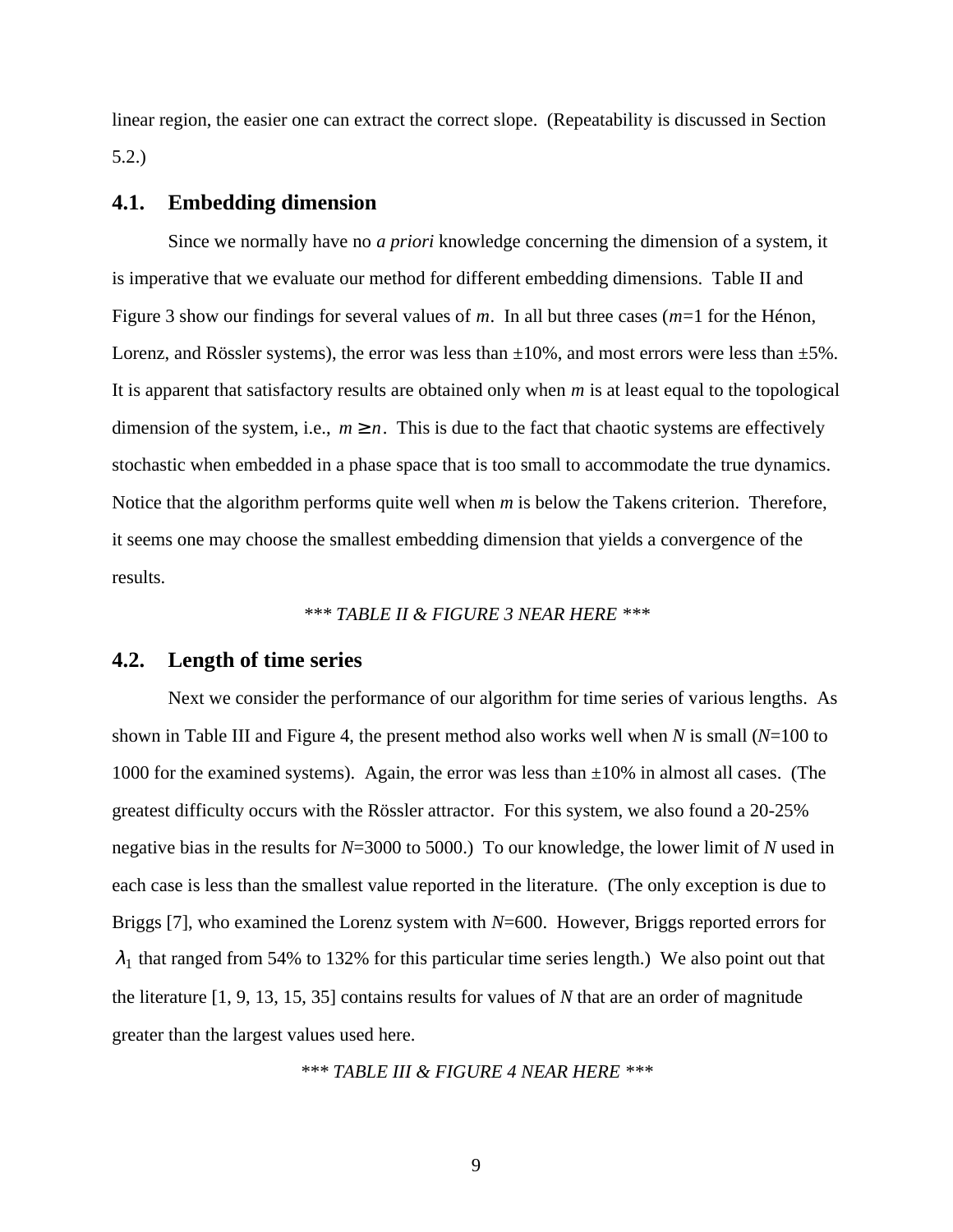It is important to mention that quantitative analyses of chaotic systems are usually sensitive to not only the data size (in samples), but also the observation time (in seconds). Hence, we examined the interdependence of *N* and  $N \cdot \Delta t$  for the Lorenz system. Figure 5 shows the output of our algorithm for three different sampling conditions: (1)  $N = 5000$ ,  $\Delta t = 0.01$  s  $(N \cdot \Delta t = 50 \text{ s})$ ; (2)  $N = 1000$ ,  $\Delta t = 0.01 \text{ s}$  ( $N \cdot \Delta t = 10 \text{ s}$ ); and (3)  $N = 1000$ ,  $\Delta t = 0.05 \text{ s}$  $(N \cdot \Delta t = 50 \text{ s})$ . The latter two time series were derived from the former by using the first 1000 points and every fifth point, respectively. As expected, the best results were obtained with a relatively long observation time and closely-spaced samples (Case 1). However, we saw comparable results with the long observation time and widely-spaced samples (Case 3). As long as ∆*t* is small enough to ensure a minimum number of points per orbit of the attractor (approximately *n* to 10*n* points [39]), it is better to decrease *N* by reducing the sampling rate and not the observation time.

#### *\*\*\* FIGURE 5 NEAR HERE \*\*\**

#### **4.3. Reconstruction delay**

As commented in Section 3, determining the proper reconstruction delay is still an open problem. For this reason, it is necessary to test our algorithm with different values of *J*. (See Table IV and Figure 6.) Since discrete maps are most faithfully reconstructed with a delay equal to one, it is not surprising that the best results were seen with the lag equal to one for the logistic and Hénon systems (errors of -1.7% and -2.2%, respectively). For the Lorenz and Rössler systems, the algorithm performed well (error  $\leq$  7%) with all lags except the extreme ones (*J*=1, 41 for Lorenz; *J*=2, 26 for Rössler). Thus, we expect satisfactory results whenever the lag is determined using any common method such as those based on the autocorrelation function or the correlation sum. Notice that the smallest errors were obtained for the lag where the autocorrelation function drops to  $1-\frac{1}{e}$  $\frac{1}{e}$  of its initial value.

*\*\*\* TABLE IV & FIGURE 6 NEAR HERE \*\*\**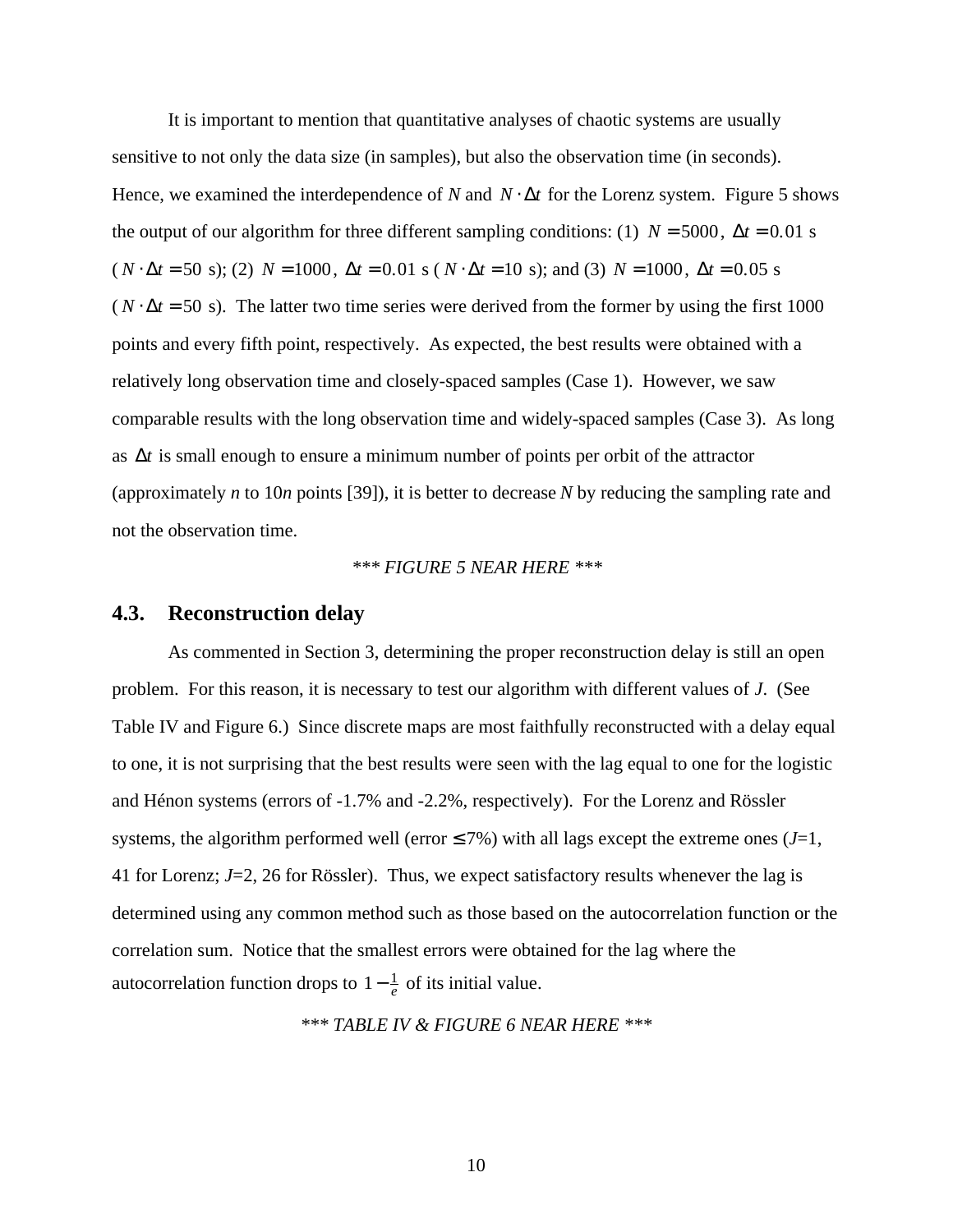### **4.4. Additive noise**

Next, we consider the effects of additive noise, i.e., measurement or instrumentation noise. This was accomplished by examining several time series produced by a superposition of white noise and noise-free data (noise-free up to the computer precision). Before superposition, the white noise was scaled by an appropriate factor in order to achieve a desired signal-to-noise ratio (SNR). The SNR is the ratio of the power (or, equivalently, the variance) in the noise-free signal and that of the pure-noise signal. A signal-to-noise ratio greater than about 1000 can be regarded as low noise and a SNR less than about 10 as high noise.

The results are shown in Table V and Figure 7. We expect satisfactory estimates of  $\lambda_1$ except in extremely noisy situations. With low noise, the error was smaller than  $\pm 10\%$  in each case. At moderate noise levels (SNR ranging from about 100 to 1000), the algorithm performed reasonably well with an error that was generally near  $\pm 25\%$ . As expected, the poorest results were seen with the highest noise levels (SNR less than or equal to 10). (We believe that the improved performance with the logistic map and low signal-to-noise ratios is merely coincidental. The reader should equate the shortest linear regions in Figure 7 with the highest noise and greatest uncertainty in estimating  $\lambda_1$ .) It seems one cannot expect to estimate the largest Lyapunov exponent in high-noise environments; however, the clear presence of a positive slope still affords one the qualitative confirmation of a positive exponent (and chaos).

### *\*\*\* TABLE V & FIGURE 7 NEAR HERE \*\*\**

It is important to mention that the adopted noise model represents a "worst-case" scenario because white noise contaminates a signal across an infinite bandwidth. (Furthermore, we consider signal-to-noise ratios that are substantially lower than most values previously reported in the literature.) Fortunately, some of the difficulties are remedied by filtering, which is expected to preserve the exponential divergence of nearest neighbors [39]. Whenever we remove noise while leaving the signal intact, we can expect an improvement in system predictability and, hence, in our ability to detect chaos. In practice, however, caution is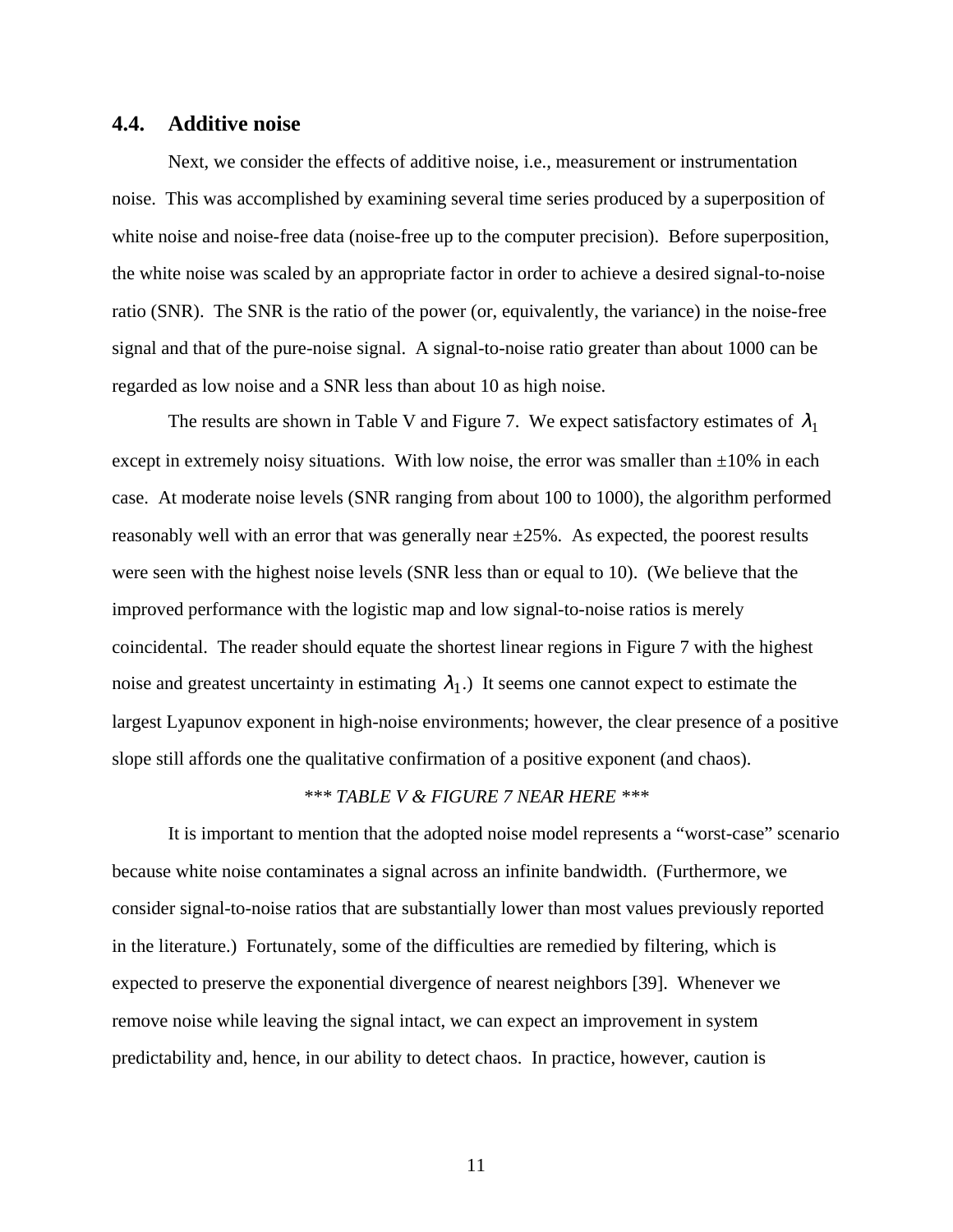warranted because the underlying signal may have some frequency content in the stopband or the filter may substantially alter the phase in the passband.

#### **4.5. Two positive Lyapunov exponents**

As described in Section 2, it is unnecessary to preserve phase space orientation when calculating the largest Lyapunov exponent. In order to provide experimental verification of this theory, we consider the performance of our algorithm with two systems that possess more than one positive exponent: Rössler-hyperchaos [30] and Mackey-Glass [25]. (See Table VI for details.) The results are shown in Table VII and Figure 8. For both systems, the errors were typically less than  $\pm 10\%$ . From these results, we conclude that the algorithm measures exponential divergence along the most unstable manifold and not along some other Lyapunov direction. However, notice the predominance of a negative bias in the errors presented in Sections 4.1-4.4. We believe that over short time scales, some nearest neighbors explore Lyapunov directions other than that of the largest Lyapunov exponent. Thus, a small underestimation (less than 5%) of  $\lambda_1$  is expected.

> *\*\*\* TABLE VI NEAR HERE \*\*\* \*\*\* TABLE VII & FIGURE 8 NEAR HERE \*\*\**

### **4.6. Non-chaotic systems**

As stated earlier, distinguishing deterministic chaos from noise has become an important problem. It follows that effective algorithms for detecting chaos must accurately characterize both chaotic and non-chaotic systems; a reliable algorithm is not "fooled" by difficult systems such as correlated noise. Hence, we further establish the utility of our method by examining its performance with the following non-chaotic systems: two-torus, white noise, bandlimited noise, and "scrambled" Lorenz.

For each system, a 2000-point time series was generated. The two-torus is an example of a quasiperiodic, deterministic system. The corresponding time series,  $x(i)$ , was created by a superposition of two sinusoids with incommensurate frequencies: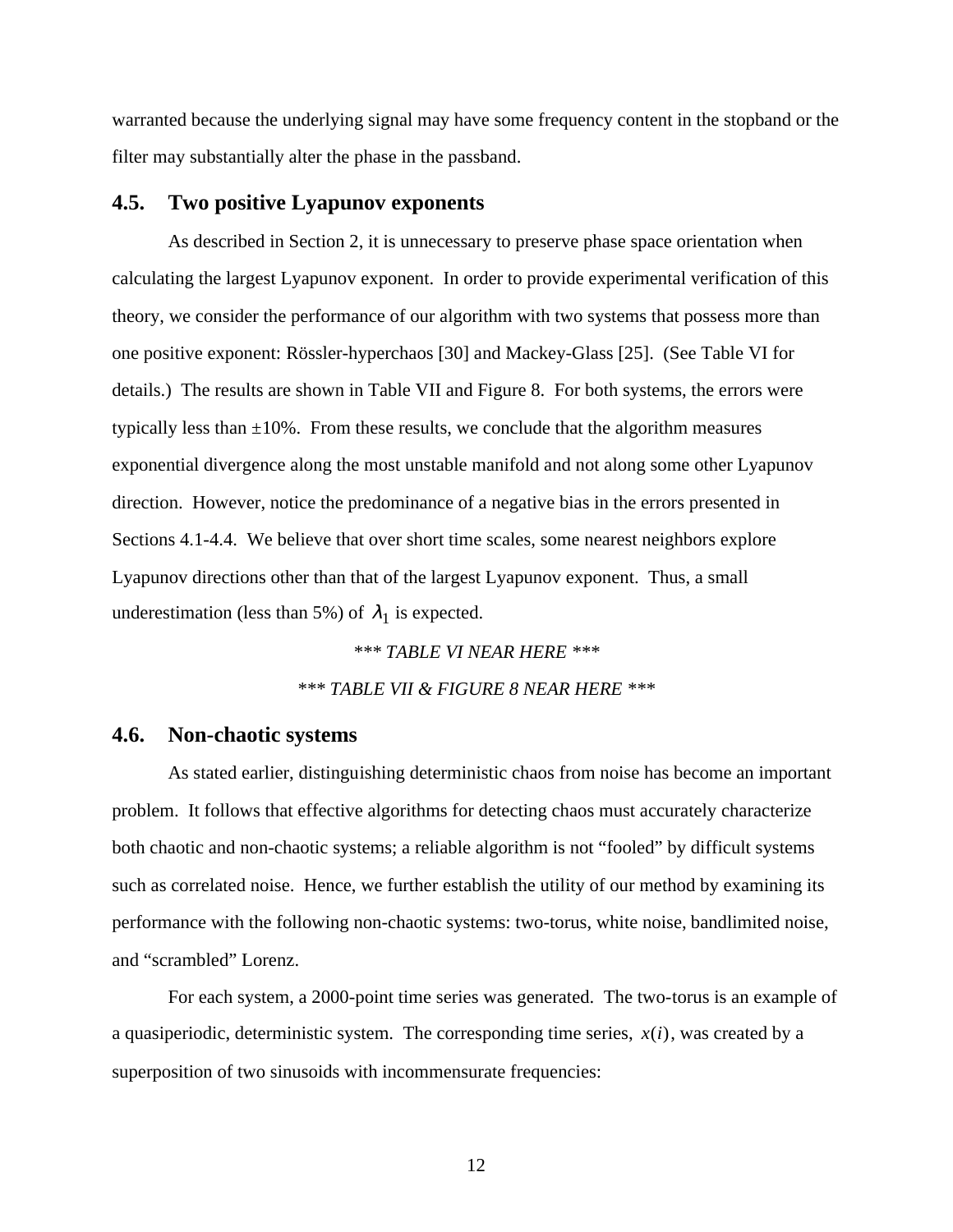$$
x(i) = \sin(2\pi f_1 \cdot i \cdot \Delta t) + \sin(2\pi f_2 \cdot i \cdot \Delta t), \tag{14}
$$

where  $f_1 = 1.732051 \approx \sqrt{3}$  Hz,  $f_2 = 2.236068 \approx \sqrt{5}$  Hz, and the sampling period was  $\Delta t = 0.01$  s. White noise and bandlimited noise are stochastic systems that are analogous to discrete and continuous chaotic systems, respectively. The "scrambled" Lorenz also represents a continuous stochastic system, and the data set was generated by randomizing the phase information from the Lorenz attractor. This procedure yields a time series of correlated noise with spectral characteristics identical to that of the Lorenz attractor.

For quasiperiodic and stochastic systems we expect flat plots of  $\langle \ln d_j(i) \rangle$  versus  $i \cdot \Delta t$ . That is, on average the nearest neighbors should neither diverge nor converge. Additionally, with the stochastic systems we expect an initial "jump" from a small separation at *t*=0. The results are shown in Figure 9, and as expected, the curves are mostly flat. However, notice the regions that could be mistaken as appropriate for extracting a positive Lyapunov exponent. Fortunately, our empirical results suggest that one may still detect non-chaotic systems for the following reasons:

- 1) The anomalous scaling region is not linear since the divergence of nearest neighbors is not exponential.
- 2) For stochastic systems, the anomalous scaling region flattens with increasing embedding dimension. Finite dimensional systems exhibit a convergence once the embedding dimension is large enough to accomodate the dynamics, whereas stochastic systems fail to show a convergence because they appear more ordered in higher embedding spaces. With the two-torus, we attribute the lack of convergence to the finite precision "noise" in the data set. (Notice the small average divergence even at *i* ⋅ ∆*t*=1.) Strictly speaking, we can only distinguish high-dimensional systems from low-dimensional ones, although in most applications a high-dimensional system may be considered random, i.e., infinite-dimensional. *\*\*\* FIGURE 9 NEAR HERE \*\*\**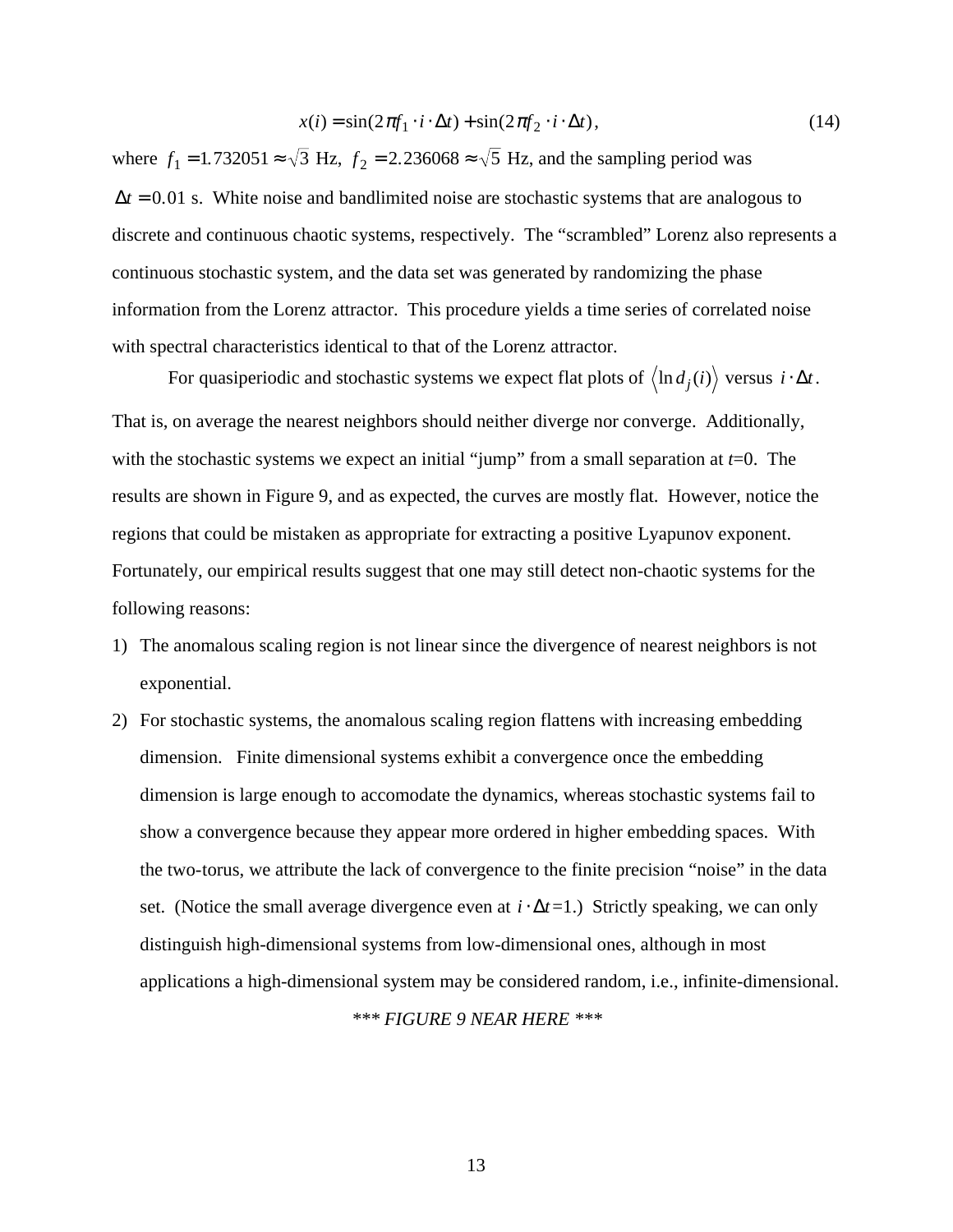## **5. Discussion**

### **5.1. Eckmann-Ruelle requirement**

In a recent paper, Eckmann and Ruelle [14] discuss the data-set size requirement for estimating dimensions and Lyapunov exponents. Their analysis for Lyapunov exponents proceeds as follows. When measuring the rate of divergence of trajectories with nearby initial conditions, one requires a number of neighbors for a given reference point. These neighbors should lie in a ball of radius *r*, where *r* is small with respect to the diameter (*d*) of the reconstructed attractor. Thus,

$$
\frac{r}{d} = \rho \ll 1. \tag{15}
$$

(Eckmann and Ruelle suggest  $\rho$  to be a maximum of about 0.1.) Furthermore, the number of candidates for neighbors,  $\Gamma(r)$ , should be much greater than one:

$$
\Gamma(r) >> 1. \tag{16}
$$

Next, recognize that

$$
\Gamma(r) \approx \text{constant} \times r^D,\tag{17}
$$

and

$$
\Gamma(d) \approx N,\tag{18}
$$

where *D* is the dimension of the attractor, and *N* is the number of data points. Using Eqs. (16)-(18), we obtain the following relation:

$$
\Gamma(r) \approx N \left(\frac{r}{d}\right)^D >> 1.
$$
\n(19)

Finally, Eqs. (15) and (19) are combined to give the Eckmann-Ruelle requirement for Lyapunov exponents:

$$
\log N > D \log(1/\rho). \tag{20}
$$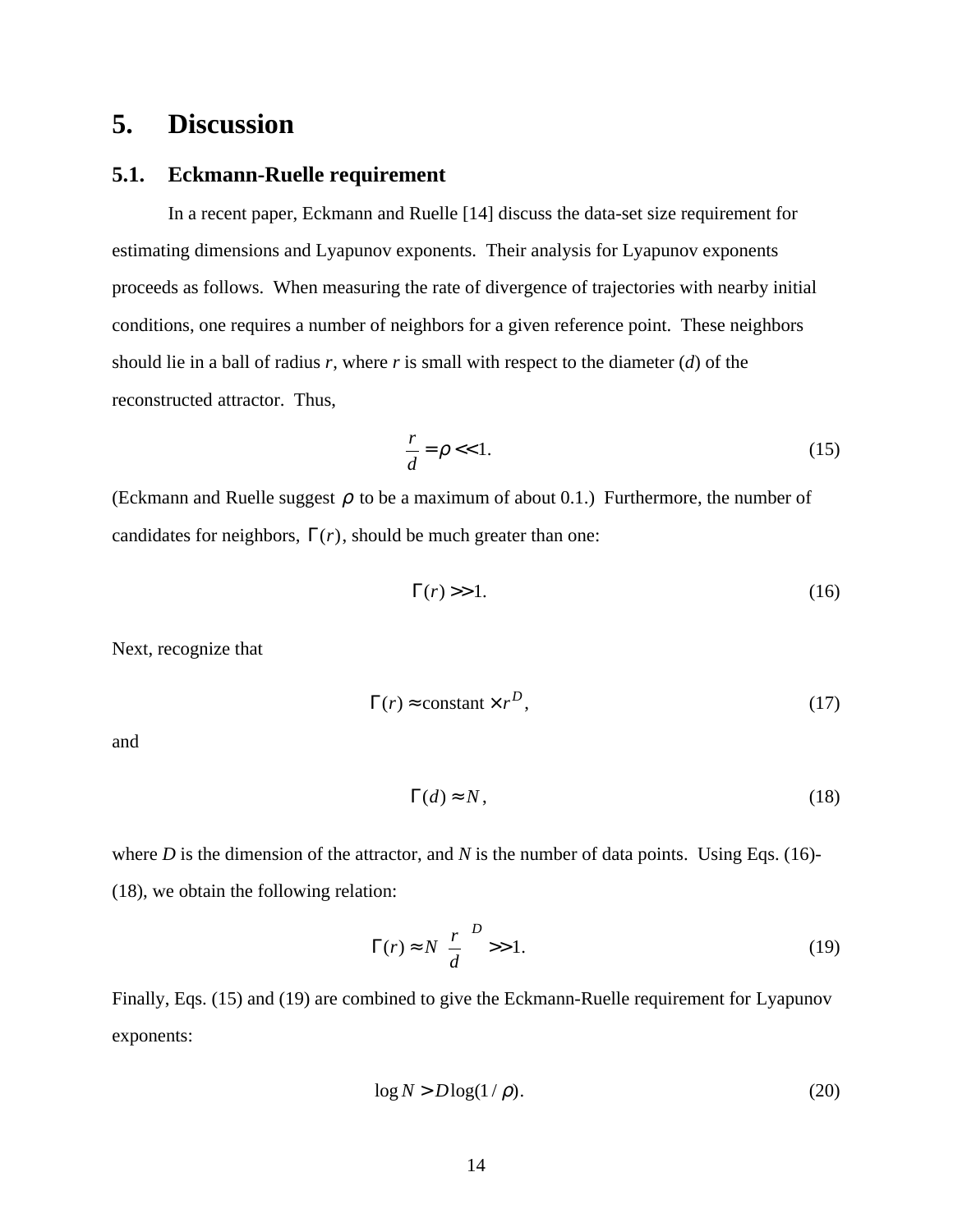For  $\rho = 0.1$ , Eq. (20) directs us to choose *N* such that

$$
N > 10^D. \tag{21}
$$

This requirement was met with all time series considered in this paper. Notice that any rigorous definition of "small data set" should be a function of dimension. However, for comparative purposes we regard a small data set as one that is small with respect to those previously considered in the literature.

#### **5.2. Repeatability**

 $\overline{a}$ 

When using the current approach for estimating largest Lyapunov exponents, one is faced with the following issue of repeatability: Can one consistently locate the region for extracting  $\lambda_1$  without a guide, i.e., without *a priori* knowledge of the correct slope in the linear region?<sup>3</sup> To address this issue, we consider the performance of our algorithm with multiple realizations of the Lorenz attractor.

Three 5000-point time series from the Lorenz attractor were generated by partitioning one 15000-point data set into disjoint time series. Figure 10 shows the results using a visual format similar to that first used by Abraham *et al.* [2] for estimating dimensions. Each curve is a plot of slope versus time, where the slope is calculated from a least-squares fit to 51-point segments of the  $\langle \ln d_j(i) \rangle$  versus *i* ⋅ ∆*t* curve. We observe a clear and repeatable plateau from about  $i \cdot \Delta t = 0.6$  to about  $i \cdot \Delta t = 1.6$ . By using this range to define the region for extracting  $\lambda_1$ , we obtain a reliable estimate of the largest Lyapunov exponent:  $\lambda_1 = 1.57 \pm 0.03$ . (Recall that the theoretical value is 1.50.)

*\*\*\* FIGURE 10 NEAR HERE \*\*\**

<sup>3</sup> In Tables II-IV, there appear to be inconsistent results when using identical values of *N*, *J*, and *m* for a particular system. These small discrepencies are due to the subjective nature in choosing the linear region and not the algorithm itself. In fact, the same output file was used to compute  $\lambda_1$  in each case.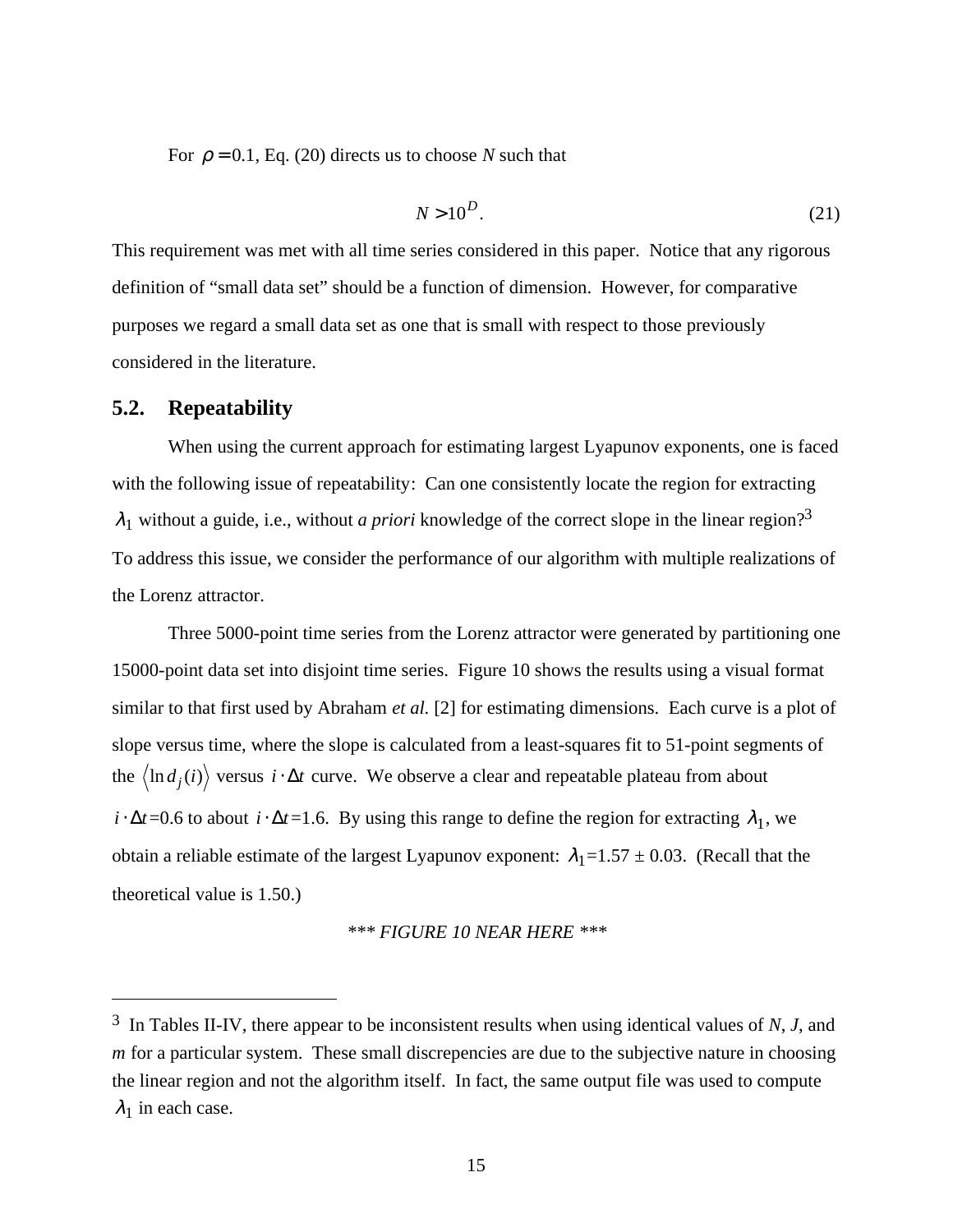### **5.3. Relation to the Sato algorithm**

As stated in Section 3, the current algorithm is principally based on the work of Sato *et al.* [33]. More specifically, our approach can be considered as a generalization of the Sato algorithm. To show this, we first rewrite Eq. (10) using  $\langle .. \rangle$  to denote the average over all values of *j*:

$$
\lambda_1(i,k) = \frac{1}{k \cdot \Delta t} \left\langle \ln \frac{d_j(i+k)}{d_j(i)} \right\rangle.
$$
\n(22)

This equation is then rearranged and expressed in terms of the output from the current algorithm, *y*(*i*) (from Eq. (13)):

$$
\lambda_1(i,k) = \frac{1}{k \cdot \Delta t} \Big[ \langle \ln d_j(i+k) \rangle - \langle \ln d_j(i) \rangle \Big]
$$
  

$$
\approx \frac{1}{k} \Big[ y(i+k) - y(i) \Big]
$$
 (23)

Eq. (23) is interpreted as a finite-differences numerical differentiation of  $y(i)$ , where *k* specifies the size of the differentiation interval.

Next, we attempt to derive  $y(i)$  from the output of the Sato algorithm by summing  $\lambda_1(i,k)$ . That is, we define  $y'(i')$  as

$$
y'(i') = \sum_{i=0}^{i'} \lambda_1(i,k) = \frac{1}{k} \left[ \sum_{i=0}^{i'} y(i+k) - \sum_{i=0}^{i'} y(i) \right].
$$
 (24)

By manipulating this equation, we can show that Eq. (23) is not invertible:

$$
y'(i') = \frac{1}{k} \left[ \sum_{i=0}^{i'+k} y(i) - \sum_{i=0}^{k-1} y(i) - \sum_{i=0}^{i'} y(i) \right]
$$
  
= 
$$
\frac{1}{k} \left[ \sum_{i=i'+1}^{i'+k} y(i) - \sum_{i=0}^{k-1} y(i) \right]
$$
  
= 
$$
\frac{1}{k} \sum_{i=i'+1}^{i'+k} y(i) + \text{constant}
$$
 (25)

If we disregard the constant in Eq. (25),  $y'(i')$  is equivalent to  $y(i)$  smoothed by a *k*-point moving-average filter.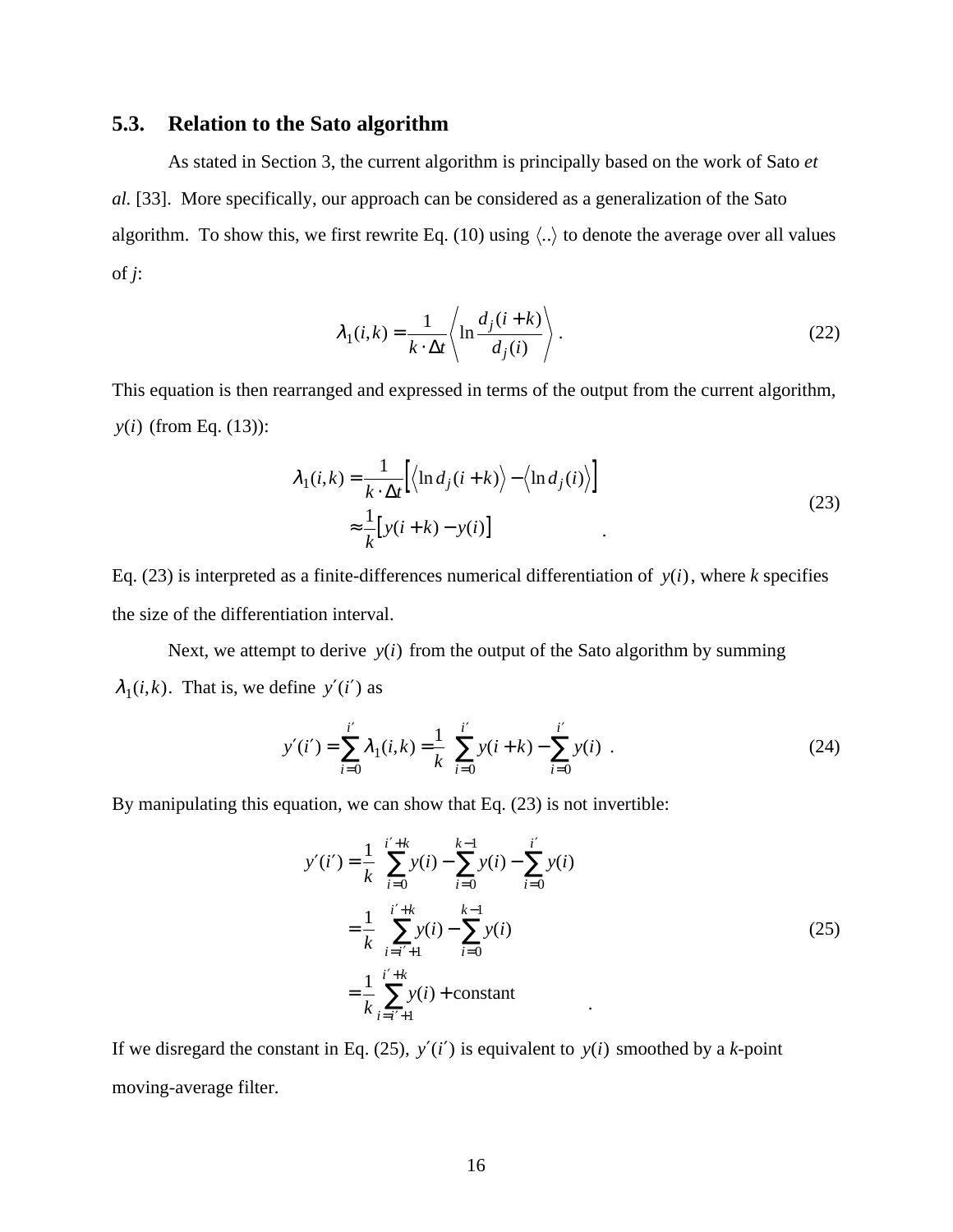The difficulty with the Sato algorithm is that the proper value of *k* is not usually apparent *a priori*. When choosing *k*, one must consider the tradeoff between long, noisy plateaus of  $\lambda_1(i,k)$  (for small *k*) and short, smooth plateaus (for large *k*). In addition, since the transformation from  $y(i)$  to  $\lambda_1(i,k)$  is not invertible, choosing *k* by trial-and-error requires the repeated evaluation of Eq. (22). With our algorithm, however, smoothing is usually unnecessary, and  $\lambda_1$  is extracted from a least-squares fit to the longest possible linear region. For those cases where smoothing is needed, a long filter length may be chosen since one knows the approximate location of the plateau after examining a plot of  $\langle \ln d_j(i) \rangle$  versus *i* ⋅  $\Delta t$  . (For example, one may choose a filter length equal to about one-half the length of the noisy linear region.)

#### **5.4. Computational improvements**

In some instances, the speed of the method may be increased by measuring the separation of nearest neighbors using a smaller embedding dimension. For example, we reconstructed the Lorenz attractor in a three-dimensional phase space and located the nearest neighbors. The separations of those neighbors were then measured in a one-dimensional space by comparing only the first coordinates of each point. There was nearly a threefold savings in time for this portion of the algorithm. However, additional fluctuations were seen in the plots of  $\langle \ln d_j(i) \rangle$ versus  $i \cdot \Delta t$ , making it more difficult to locate the region for extracting the slope.

Similarly, the computational efficiency of the algorithm may be improved by disregarding every other reference point. We observed that many temporally adjacent reference points also have temporally adjacent nearest neighbors. Thus, two pairs of trajectories may exhibit identical divergence patterns (excluding a time shift of one sampling period), and it may be unnecessary to incorporate the effects of both pairs. Note that this procedure still satisfies the Eckmann-Ruelle requirement by maintaining the pool of nearest neighbors.

### **5.5. Simultaneous calculation of correlation dimension**

In addition to calculating the largest Lyapunov exponent, the present algorithm allows one to calculate the correlation dimension,  $D_2$ . Thus, one sequence of computations will yield an estimate of both the level of chaos and the system complexity. This is accomplished by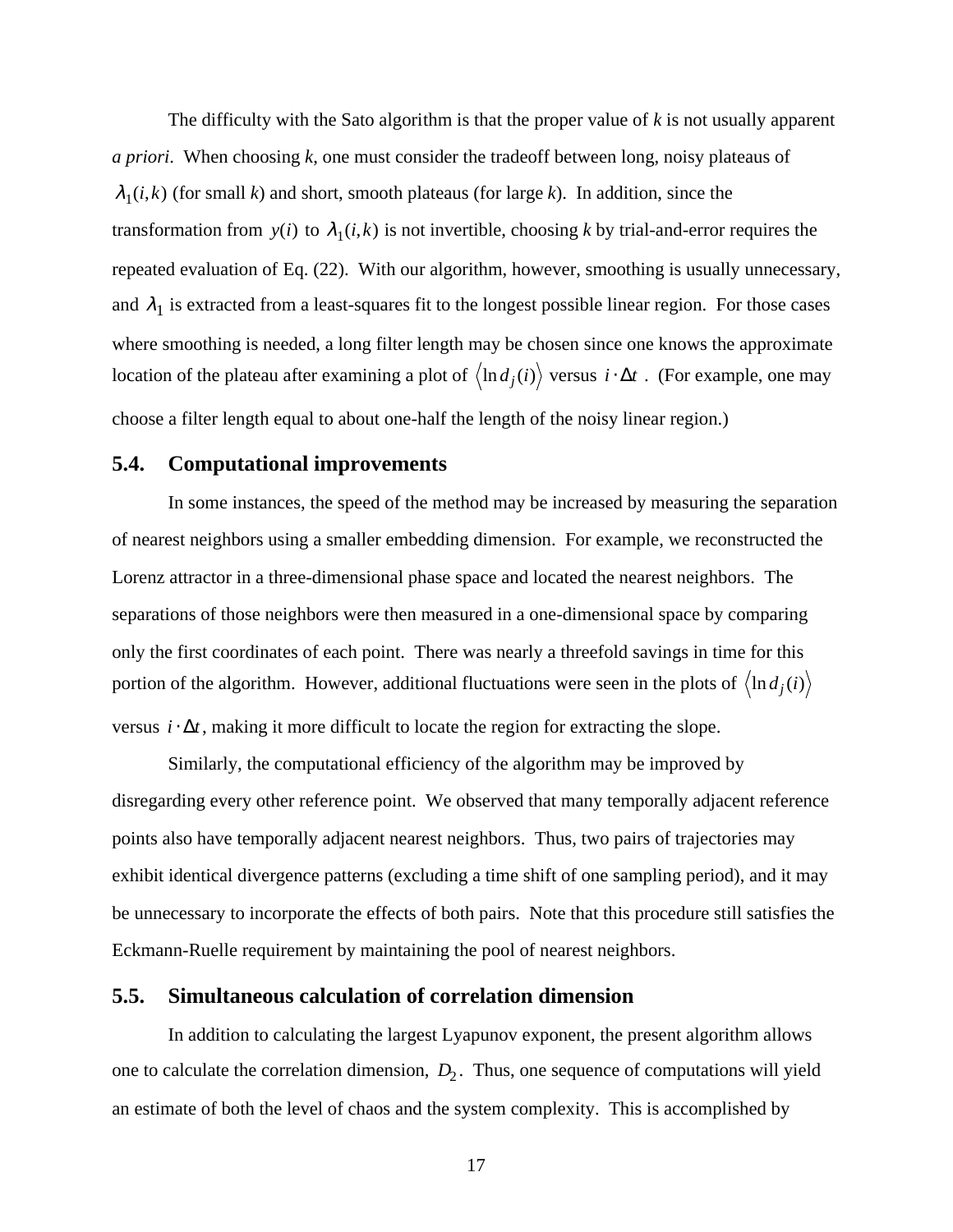taking advantage of the numerous distance calculations performed during the nearest-neighbors search.

The Grassberger-Procaccia algorithm [20] estimates dimension by examining the scaling properties of the correlation sum,  $C_m(r)$ . For a given embedding dimension, *m*,  $C_m(r)$  is defined as

$$
C_m(r) = \frac{2}{M(M-1)} \sum_{i \neq k} \theta \Big[ r - \left\| \mathbf{X}_i - \mathbf{X}_k \right\| \Big],\tag{26}
$$

where  $\theta$ [..] is the Heavyside function. Therefore,  $C_m(r)$  is interpreted as the fraction of pairs of points that are separated by a distance less than or equal to *r*. Notice that the previous equation and Eq. (7) of our algorithm require the same distance computations (disregarding the constraint in Eq. (8)). By exploiting this redundancy, we obtain a more complete characterization of the system using a negligible amount of additional computation.

### **6. Summary**

We have presented a new method for calculating the largest Lyapunov exponent from experimental time series. The method follows directly from the definition of the largest Lyapunov exponent and is accurate because it takes advantage of all the available data. The algorithm is fast because it uses a simple measure of exponential divergence and works well with small data sets. In addition, the current approach is easy to implement and robust to changes in the following quantities: embedding dimension, size of data set, reconstruction delay, and noise level. Furthermore, one may use the algorithm to calculate simultaneously the correlation dimension.

### **Acknowledgments**

This work was supported by the Rehabilitation Research and Development Service of Veterans Affairs.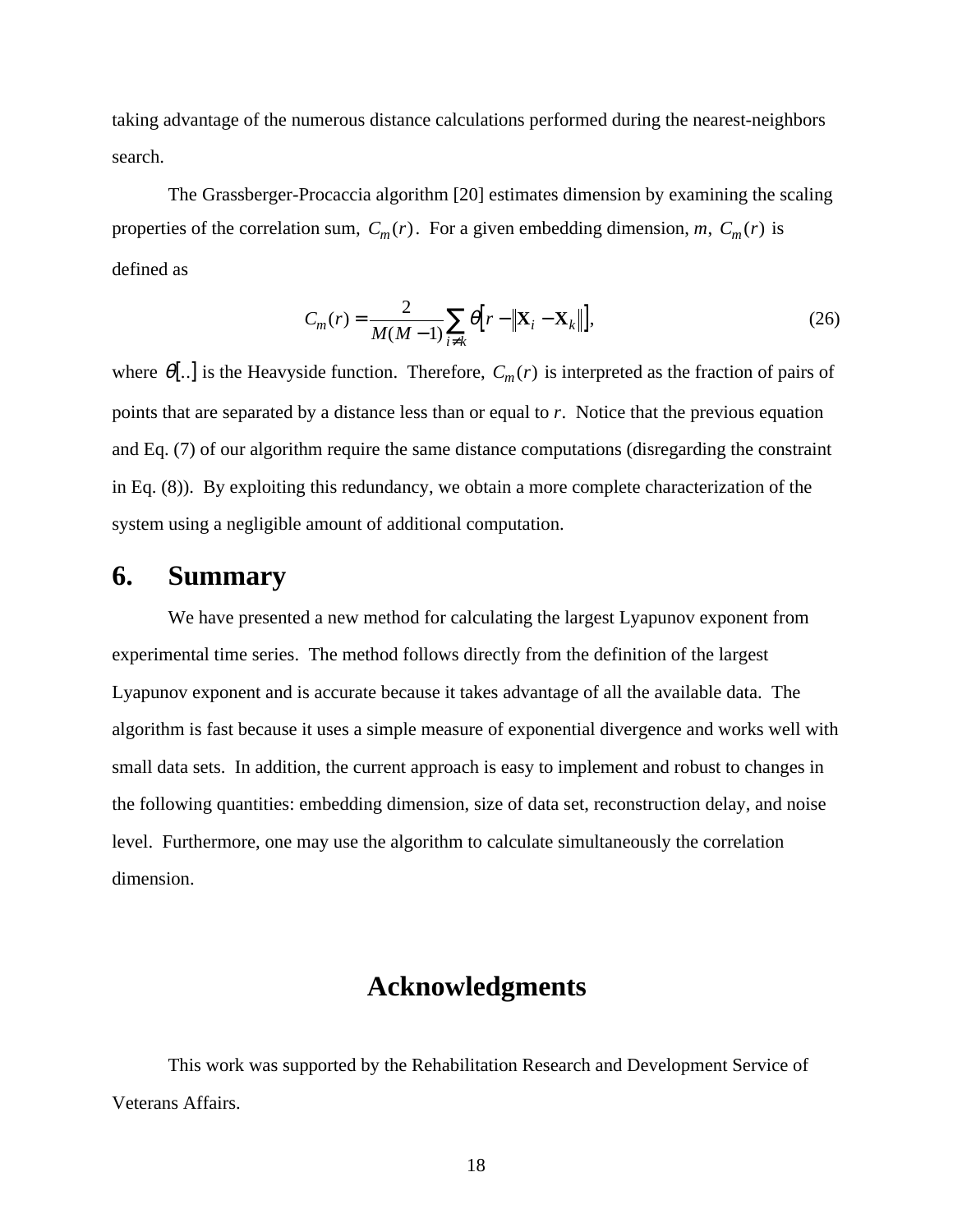## **References**

- [1] H. D. I. Abarbanel, R. Brown, and J. B. Kadtke, Prediction in chaotic nonlinear systems: methods for time series with broadband Fourier spectra, Phys. Rev. A 41 (1990) 1782.
- [2] N. B. Abraham, A. M. Albano, B. Das, G. De Guzman, S. Yong, R. S. Gioggia, G. P. Puccioni, and J. R. Tredicce, Calculating the dimension of attractors from small data sets, Phys. Lett. A 114 (1986) 217.
- [3] A. M. Albano, J. Muench, C. Schwartz, A. I. Mees, and P. E. Rapp, Singular-value decomposition and the Grassberger-Procaccia algorithm, Phys. Rev. A 38 (1988) 3017.
- [4] A. M. Albano, A. Passamante, and M. E. Farrell, Using higher-order correlations to define an embedding window, Physica D 54 (1991) 85.
- [5] G. Benettin, C. Froeschle, and J. P. Scheidecker, Kolmogorov entropy of a dynamical system with increasing number of degrees of freedom, Phys. Rev. A 19 (1979) 2454.
- [6] G. Benettin, L. Galgani, and J.-M. Strelcyn, Kolmogorov entropy and numerical experiments, Phys. Rev. A 14 (1976) 2338.
- [7] K. Briggs, An improved method for estimating Liapunov exponents of chaotic time series, Phys. Lett. A 151 (1990) 27.
- [8] D. S. Broomhead, and G. P. King, Extracting qualitative dynamics from experimental data, Physica D 20 (1986) 217.
- [9] R. Brown, P. Bryant, and H. D. I. Abarbanel, Computing the Lyapunov spectrum of a dynamical system from observed time series, Phys. Rev. A 43 (1991) 2787.
- [10] M. Casdagli, Nonlinear prediction of chaotic time series, Physica D 35 (1989) 335.
- [11] P. Chen, Empirical and theoretical evidence of economic chaos, Sys. Dyn. Rev. 4 (1988) 81.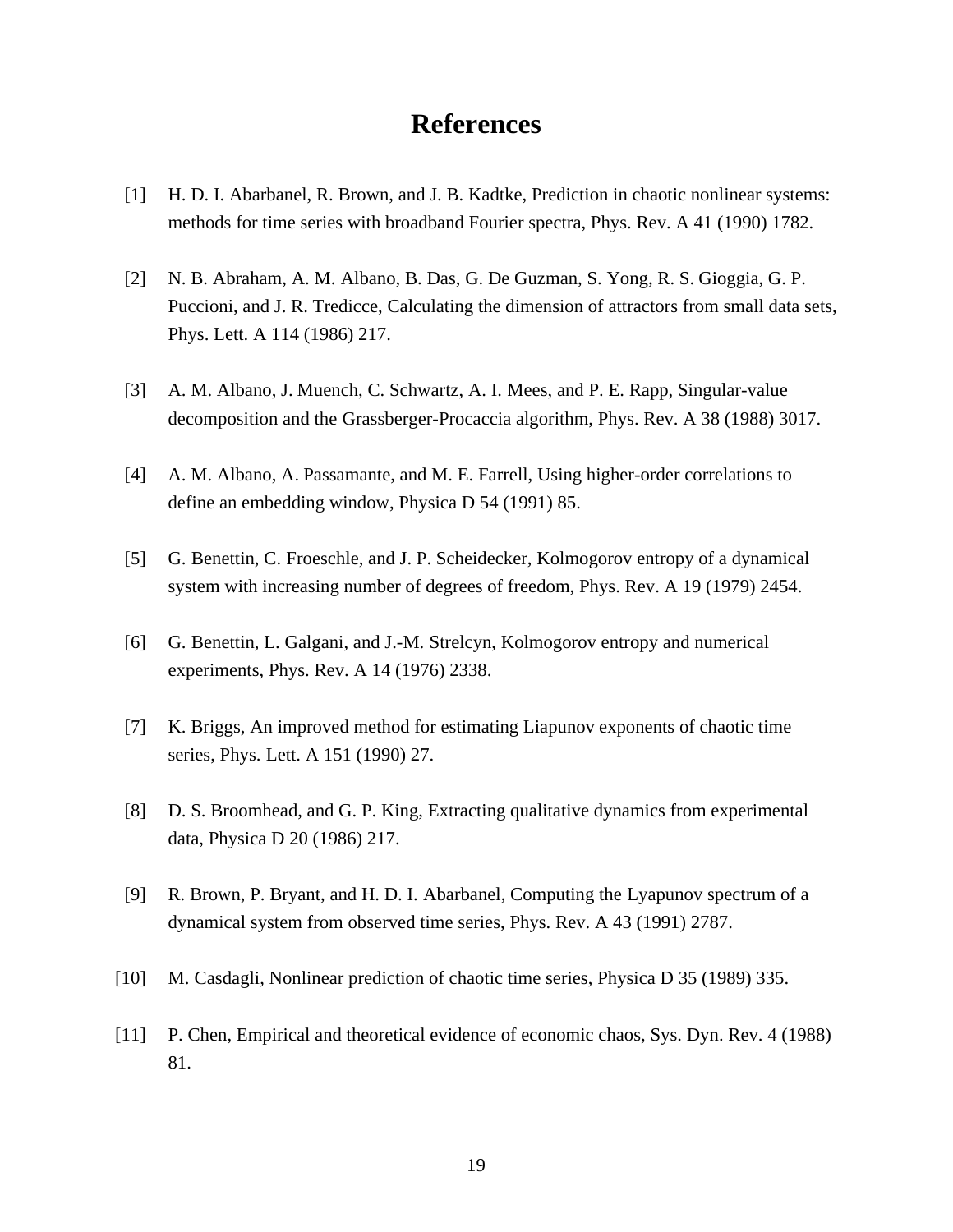- [12] J. Deppisch, H.-U. Bauer, and T. Geisel, Hierarchical training of neural networks and prediction of chaotic time series, Phys. Lett. A 158 (1991) 57.
- [13] J.-P. Eckmann, S. O. Kamphorst, D. Ruelle, and S. Ciliberto, Liapunov exponents from time series, Phys. Rev. A 34 (1986) 4971.
- [14] J.-P. Eckmann, and D. Ruelle, Fundamental limitations for estimating dimensions and Lyapunov exponents in dynamical systems, Physica D 56 (1992) 185.
- [15] J.-P. Eckmann, and D. Ruelle, Ergodic theory of chaos and strange attractors, Rev. Mod. Phys. 57 (1985) 617.
- [16] S. Ellner, A. R. Gallant, D. McCaffrey, and D. Nychka, Convergence rates and data requirements for Jacobian-based estimates of Lyapunov exponents from data, Phys. Lett. A 153 (1991) 357.
- [17] J. D. Farmer, and J. J. Sidorowich, Predicting chaotic time series, Phys. Rev. Lett. 59 (1987) 845.
- [18] G. W. Frank, T. Lookman, M. A. H. Nerenberg, C. Essex, J. Lemieux, and W. Blume, Chaotic time series analysis of epileptic seizures, Physica D 46 (1990) 427.
- [19] A. M. Fraser, and H. L. Swinney, Independent coordinates for strange attractors from mutual information, Phys. Rev. A 33 (1986) 1134.
- [20] P. Grassberger, and I. Procaccia, Characterization of strange attractors, Phys. Rev. Lett. 50 (1983) 346.
- [21] P. Grassberger, and I. Procaccia, Estimation of the Kolmogorov entropy from a chaotic signal, Phys. Rev. A 28 (1983) 2591.
- [22] M. Hénon, A two-dimensional mapping with a strange attractor, Comm. Math. Phys. 50 (1976) 69.
- [23] W. Liebert, and H. G. Schuster, Proper choice of the time delay for the analysis of chaotic time series, Phys. Lett. A 142 (1989) 107.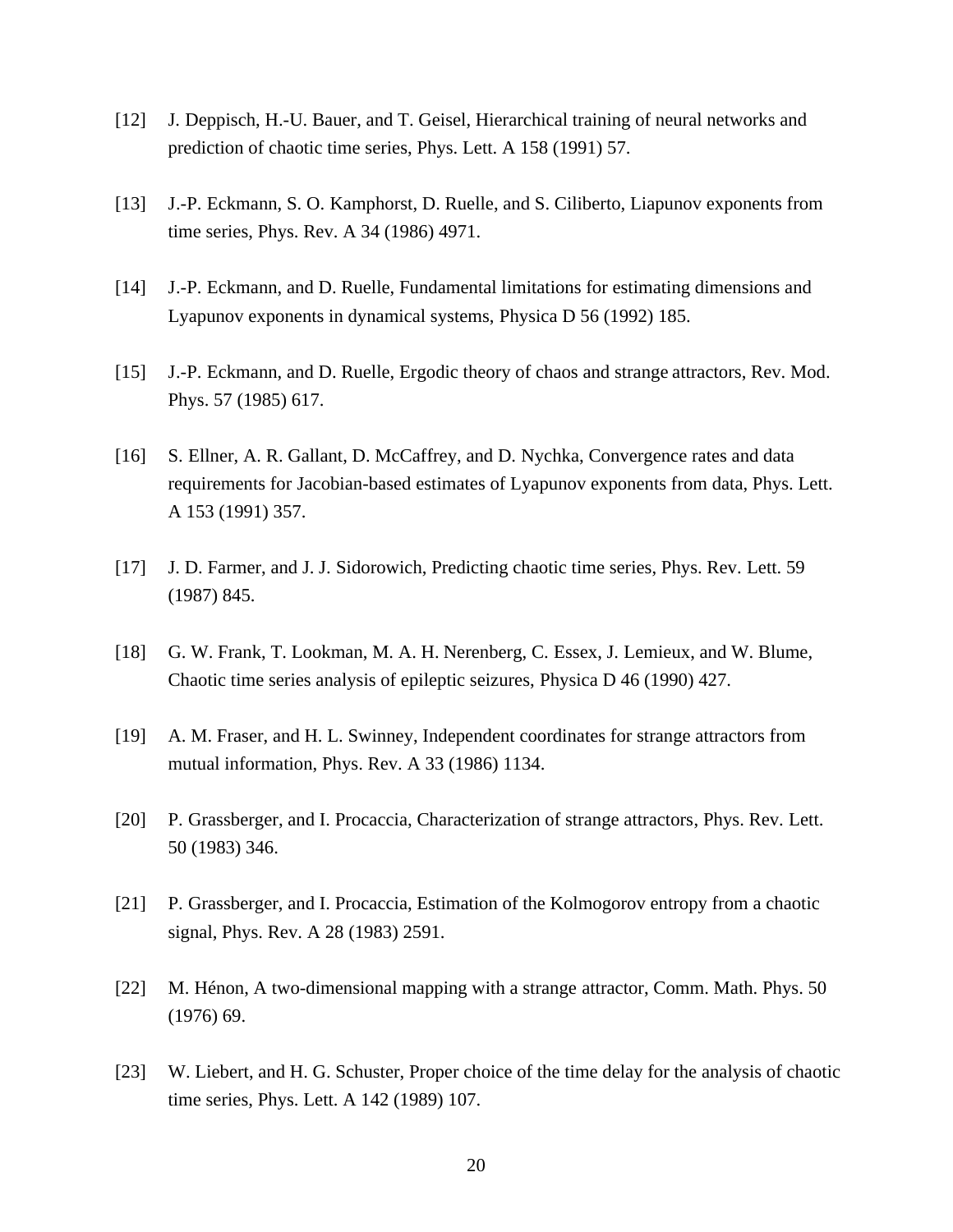- [24] E. N. Lorenz, Deterministic nonperiodic flow, J. Atmos. Sci. 20 (1963) 130.
- [25] M. C. Mackey, and L. Glass, Oscillation and chaos in physiological control systems, Science 197 (1977) 287.
- [26] V. I. Oseledec, A multiplicative ergodic theorem. Lyapunov characteristic numbers for dynamical systems, Trans. Moscow Math. Soc. 19 (1968) 197.
- [27] N. H. Packard, J. P. Crutchfield, J. D. Farmer, and R. S. Shaw, Geometry from a time series, Phys. Rev. Lett. 45 (1980) 712.
- [28] J. B. Ramsey, and H.-J. Yuan, The statistical properties of dimension calculations using small data sets, Nonlinearity 3 (1990) 155.
- [29]F. Rauf, and H. M. Ahmed, Calculation of Lyapunov exponents through nonlinear adaptive filters, Proceedings IEEE International Symposium on Circuits and Systems, Singapore (1991).
- [30] O. E. Rössler, An equation for hyperchaos, Phys. Lett. A 71 (1979) 155.
- [31] O. E. Rössler, An equation for continuous chaos, Phys. Lett. A 57 (1976) 397.
- [32] M. Sano, and Y. Sawada, Measurement of the Lyapunov spectrum from a chaotic time series, Phys. Rev. Lett. 55 (1985) 1082.
- [33] S. Sato, M. Sano, and Y. Sawada, Practical methods of measuring the generalized dimension and the largest Lyapunov exponent in high dimensional chaotic systems, Prog. Theor. Phys. 77 (1987) 1.
- [34] I. Shimada, and T. Nagashima, A numerical approach to ergodic problem of dissipative dynamical systems, Prog. Theor. Phys. 61 (1979) 1605.
- [35] R. Stoop, and J. Parisi, Calculation of Lyapunov exponents avoiding spurious elements, Physica D 50 (1991) 89.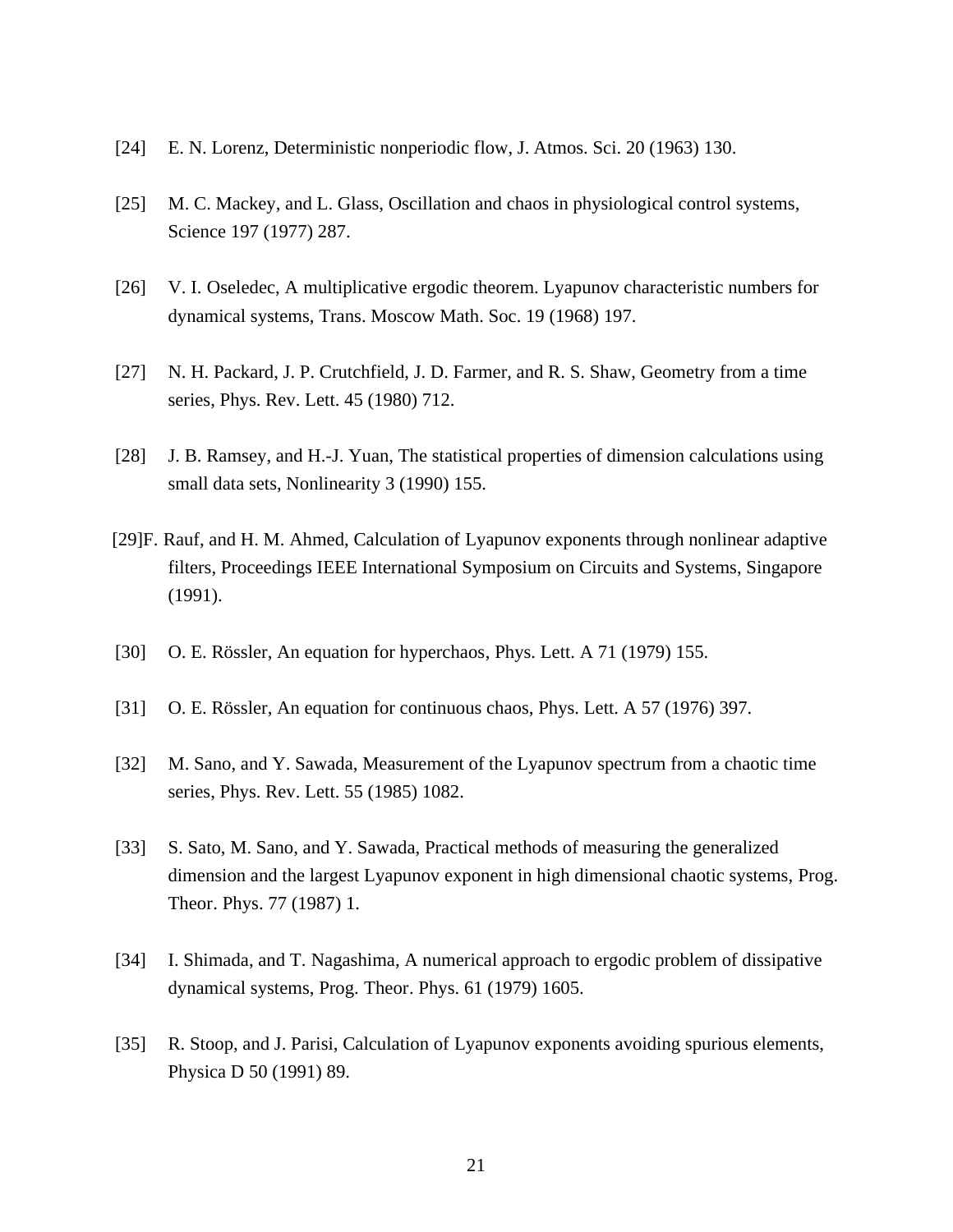- [36] G. Sugihara, and R. M. May, Nonlinear forecasting as a way of distinguishing chaos from measurement error in time series, Nature 344 (1990) 734.
- [37] F. Takens, Detecting strange attractors in turbulence, Lect. Notes in Math. 898 (1981) 366.
- [38] D. J. Wales, Calculating the rate loss of information from chaotic time series by forecasting, Nature 350 (1991) 485.
- [39] A. Wolf, J. B. Swift, H. L. Swinney, and J. A. Vastano, Determining Lyapunov exponents from a time series, Physica D 16 (1985) 285.
- [40] J. Wright, Method for calculating a Lyapunov exponent, Phys. Rev. A 29 (1984) 2924.
- [41] X. Zeng, R. Eykholt, and R. A. Pielke, Estimating the Lyapunov-exponent spectrum from short time series of low precision, Phys. Rev. Lett. 66 (1991) 3229.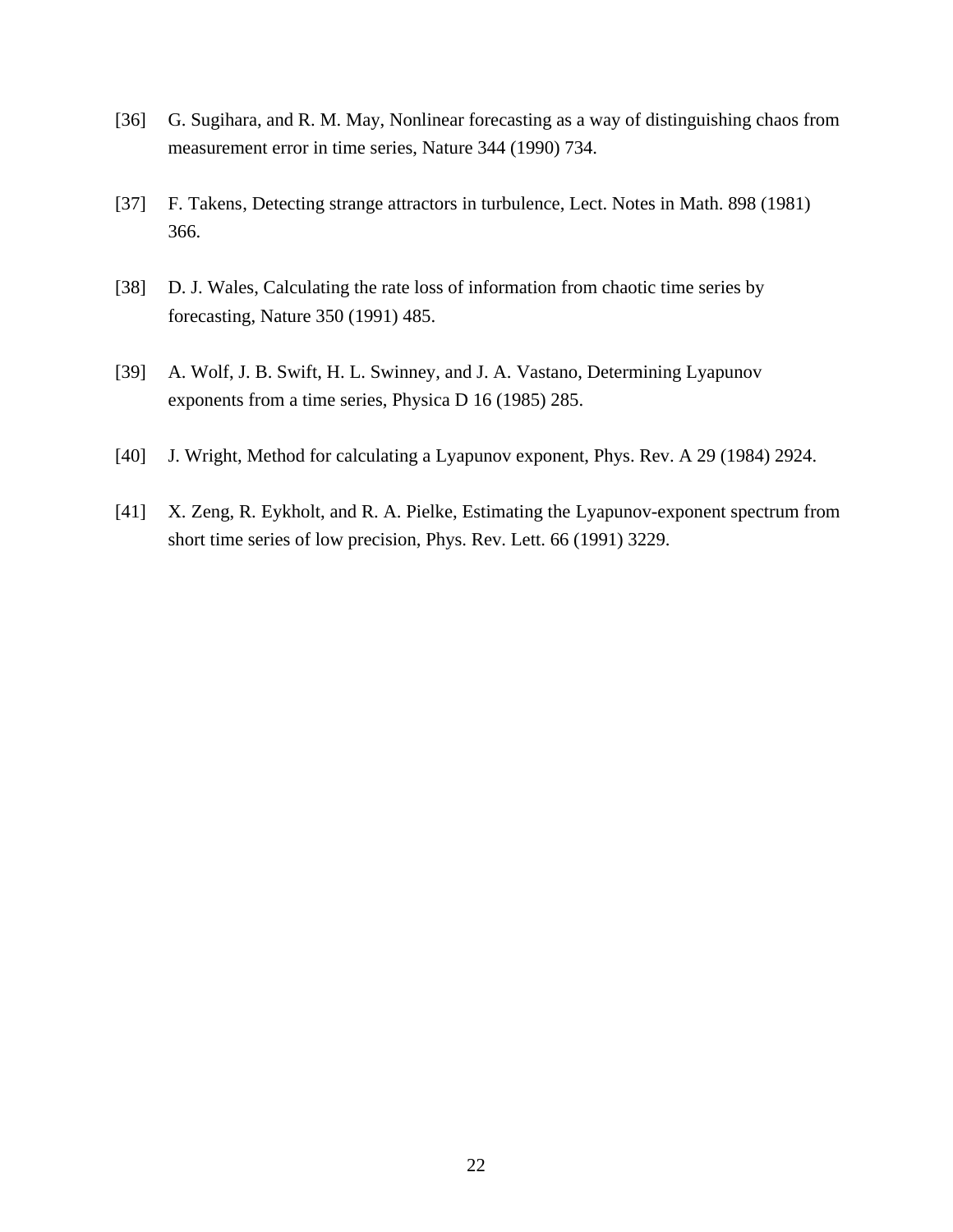## **Captions**

- Table I. Chaotic dynamical systems with theoretical values for the largest Lyapunov exponent,  $\lambda_1$ . The sampling period is denoted by  $\Delta t$ .
- Table II. Experimental results for several embedding dimensions. The number of data points, reconstruction delay, and embedding dimension are denoted by *N*, *J*, and *m*, respectively. We were unable to extract  $\lambda_1$  with *m* equal to one for the Lorenz and Rössler systems because the reconstructed attractors are extremely noisy in a onedimensional embedding space.
- Table III. Experimental results for several time series lengths. The number of data points, reconstruction delay, and embedding dimension are denoted by *N*, *J*, and *m*, respectively.
- Table IV. Experimental results for several reconstruction delays. The number of data points, reconstruction delay, and embedding dimension are denoted by *N*, *J*, and *m*, respectively. The asterisks denote the values of *J* that were obtained by locating the lag where the autocorrelation function drops to  $1-\frac{1}{e}$  $\frac{1}{e}$  of its initial value.
- Table V. Experimental results for several noise levels. The number of data points, reconstruction delay, and embedding dimension are denoted by *N*, *J*, and *m*, respectively. The signal-to-noise ratio (SNR) is the ratio of the power in the noisefree signal to that of the pure-noise signal.
- Table VI. Chaotic systems with two positive Lyapunov exponents  $(\lambda_1, \lambda_2)$ . To obtain a better representation of the dynamics, the numerical integrations were performed using a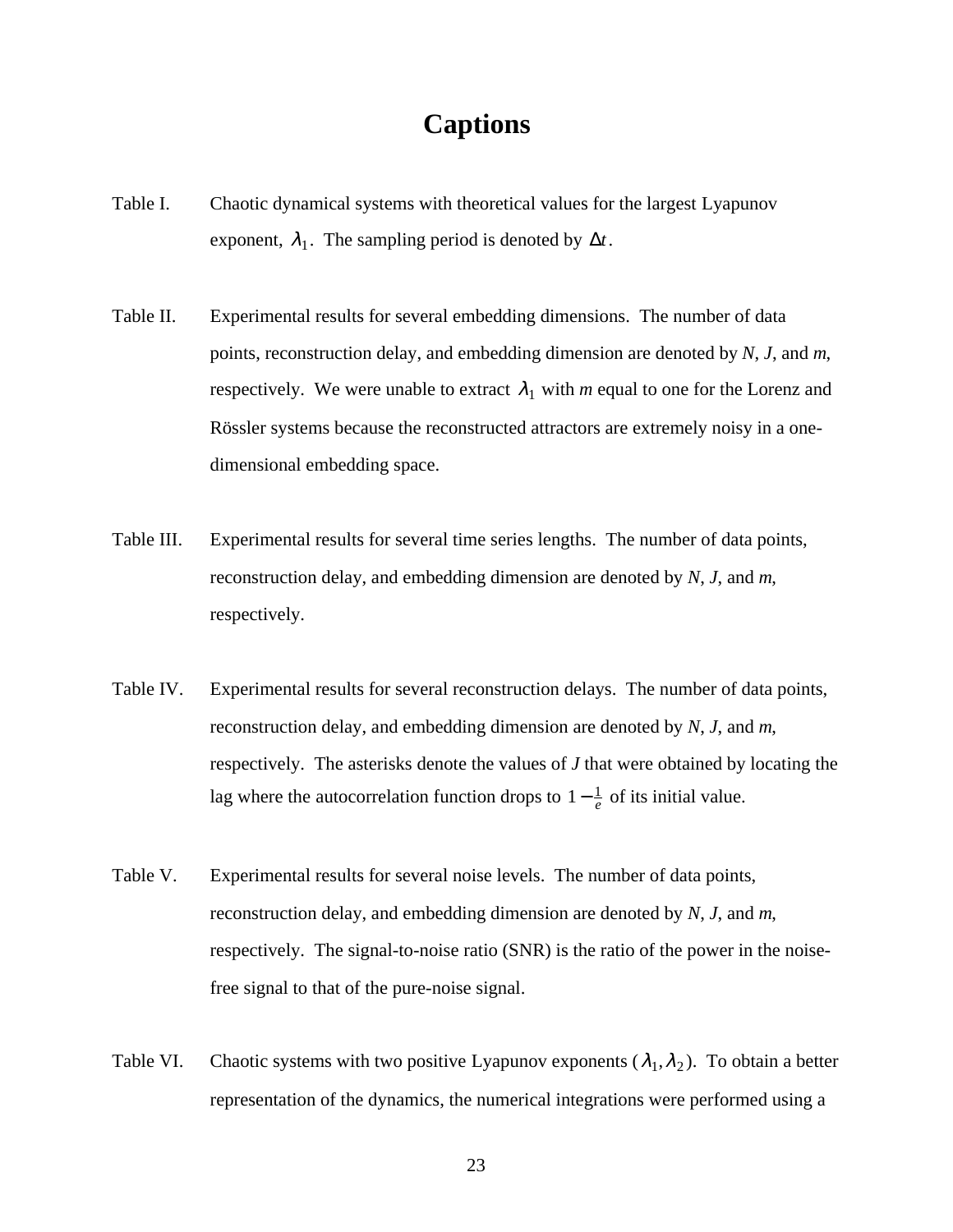step size 100 times smaller than the sampling period, ∆*t*. The resulting time series were then downsampled by a factor of 100 to achieve the desired ∆*t*.

- Table VII. Experimental results for systems with two positive Lyapunov exponents. The number of data points, reconstruction delay, and embedding dimension are denoted by *N*, *J*, and *m*, respectively.
- Figure 1. Flowchart of the practical algorithm for calculating largest Lyapunov exponents.
- Figure 2. Typical plot of  $\langle \ln(d \text{ivergence}) \rangle$  versus time for the Lorenz attractor. The solid curve is the calculated result; the slope of the dashed curve is the expected result.
- Figure 3. Effects of embedding dimension. For each plot, the solid curves are the calculated results, and the slope of the dashed curve is the expected result. See Table II for details. (a) Logistic map. (b) Hénon attractor. (c) Lorenz attractor. (d) Rössler attractor.
- Figure 4. Effects of time series length. For each plot, the solid curves are the calculated results, and the slope of the dashed curve is the expected result. See Table III for details. (a) Logistic map. (b) Hénon attractor. (c) Lorenz attractor. (d) Rössler attractor.
- Figure 5. Results for the Lorenz system using three different sampling conditions. Case 1:  $N = 5000$ ,  $\Delta t = 0.01$  s ( $N \cdot \Delta t = 50$  s); Case 2:  $N = 1000$ ,  $\Delta t = 0.01$  s ( $N \cdot \Delta t = 10$ s); and Case 3:  $N = 1000$ ,  $\Delta t = 0.05$  s ( $N \cdot \Delta t = 50$  s). The slope of the dashed curve is the expected result.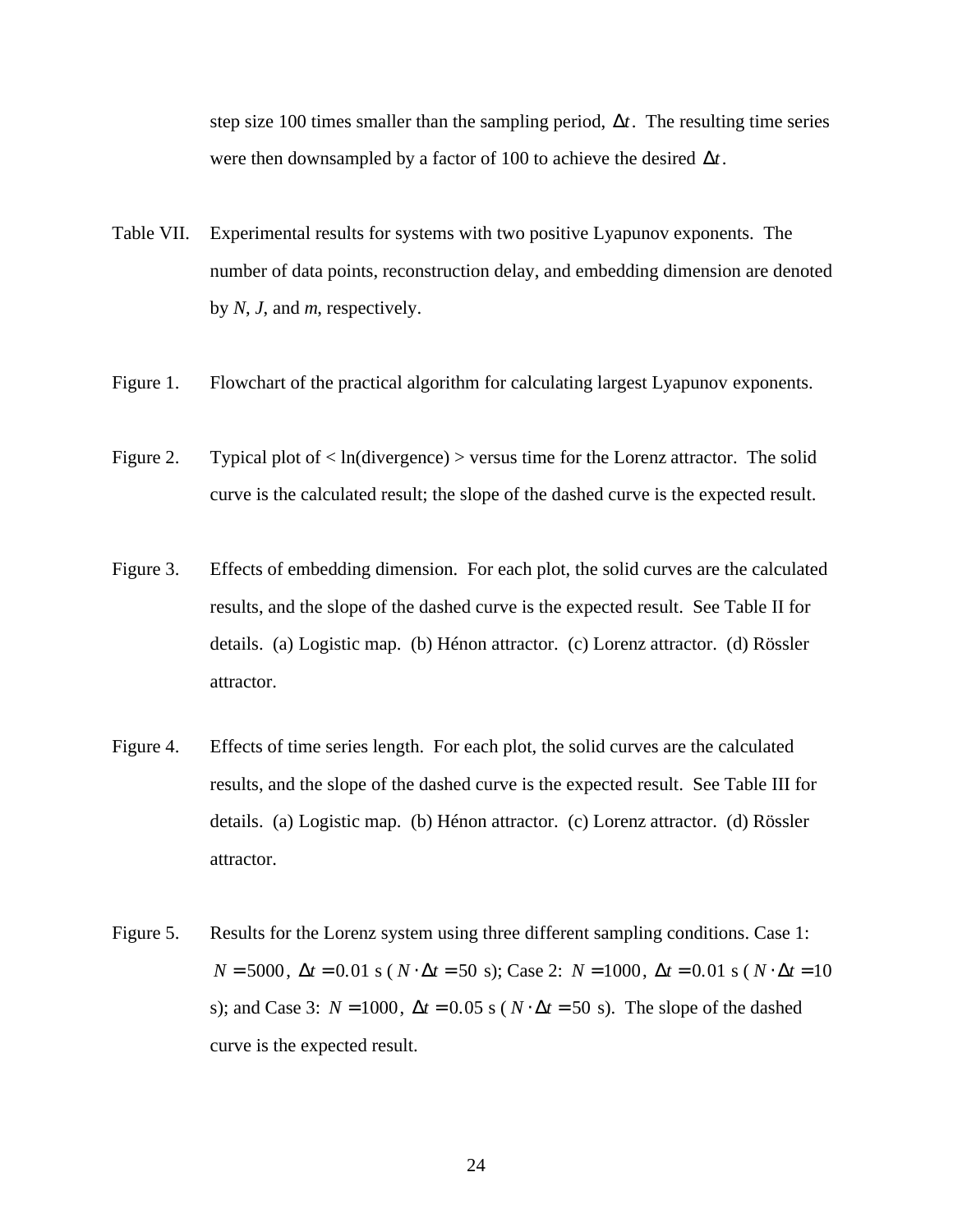- Figure 6. Effects of reconstruction delay. For each plot, the solid curves are the calculated results, and the slope of the dashed curve is the expected result. See Table IV for details. (a) Logistic map. (b) Hénon attractor. (c) Lorenz attractor. (d) Rössler attractor.
- Figure 7. Effects of noise level. For each plot, the solid curves are the calculated results, and the slope of the dashed curve is the expected result. See Table V for details. (a) Logistic map. (b) Hénon attractor. (c) Lorenz attractor. (d) Rössler attractor.
- Figure 8. Results for systems with two positive Lyapunov exponents. For each plot, the solid curves are the calculated results, and the slope of the dashed curve is the expected result. See Table VII for details. (a) Rössler-hyperchaos. (b) Mackey-Glass.
- Figure 9. Effects of embedding dimension for non-chaotic systems. (a) Two-torus. (b) White noise. (c) Bandlimited noise. (d) "Scrambled" Lorenz.
- Figure 10. Plot of  $\frac{d}{dt}$  $\frac{d}{dt}$  \ln *d<sub>j</sub>*(*i*) versus *i* ⋅ ∆*t* using our algorithm with three 5000-point realizations of the Lorenz attractor.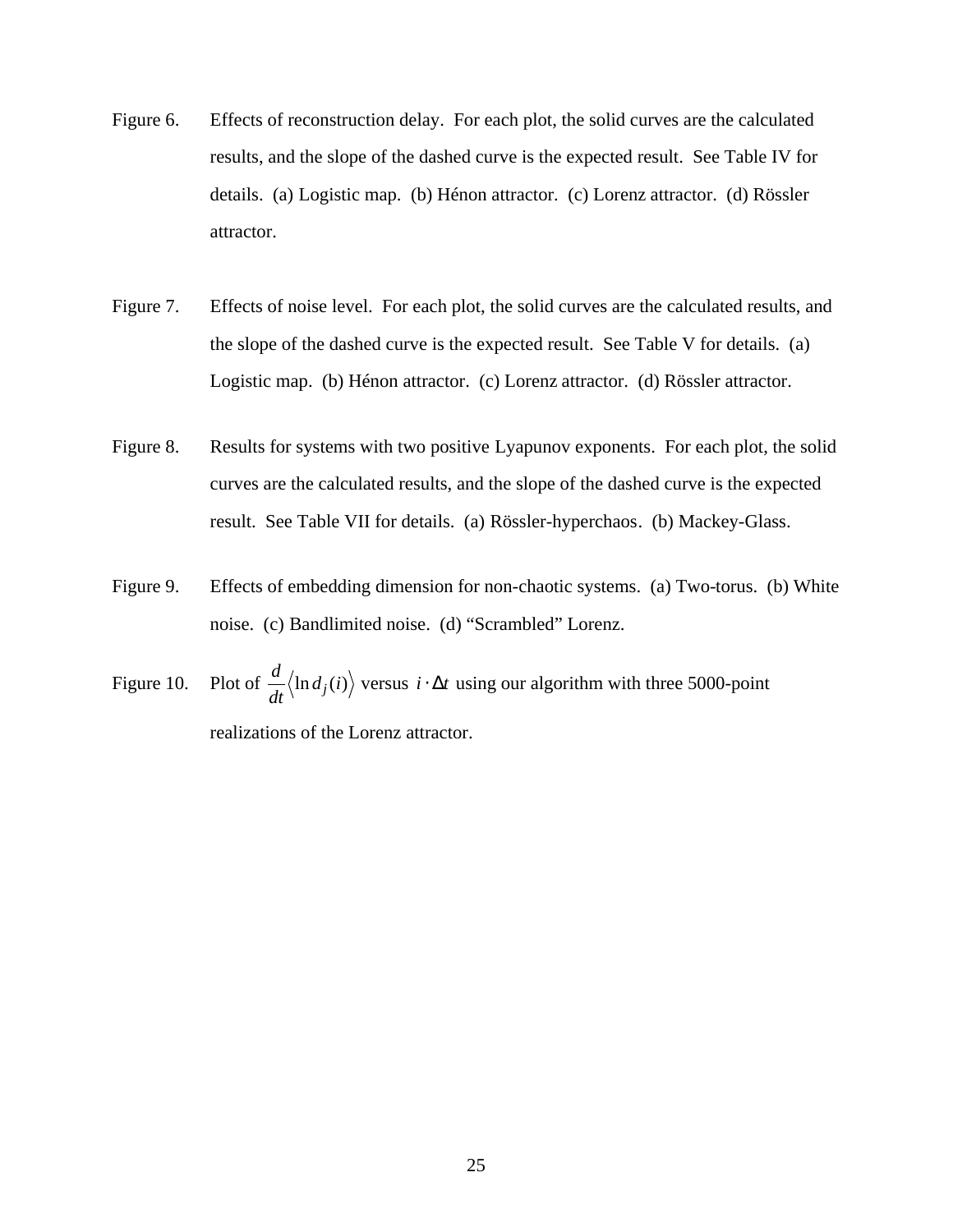| System [ref.]   | Equations                     | Parameters      | $\Delta t$ (s) | Expected $\lambda_1$ [ref.] |
|-----------------|-------------------------------|-----------------|----------------|-----------------------------|
| logistic $[15]$ | $x_{i+1} = \mu x_i (1 - x_i)$ | $\mu = 4.0$     | $\mathbf{1}$   | $0.693$ [15]                |
|                 |                               |                 |                |                             |
| Hénon $[22]$    | $x_{i+1} = 1 - ax_i^2 + y_i$  | $a = 1.4$       | $\mathbf{1}$   | $0.418$ [39]                |
|                 | $y_{i+1} = bx_i$              | $b = 0.3$       |                |                             |
|                 |                               |                 |                |                             |
| Lorenz $[24]$   | $\dot{x} = \sigma(y - x)$     | $\sigma = 16.0$ | 0.01           | 1.50 [39]                   |
|                 | $\dot{y} = x(R - z) - y$      | $R = 45.92$     |                |                             |
|                 | $\dot{z} = xy - bz$           | $b = 4.0$       |                |                             |
|                 |                               |                 |                |                             |
| Rössler [31]    | $\dot{x} = -y - z$            | $a = 0.15$      | 0.10           | $0.090$ [39]                |
|                 | $\dot{y} = x + ay$            | $b = 0.20$      |                |                             |
|                 | $\dot{z} = b + z(x - c)$      | $c = 10.0$      |                |                             |

## (TABLE I)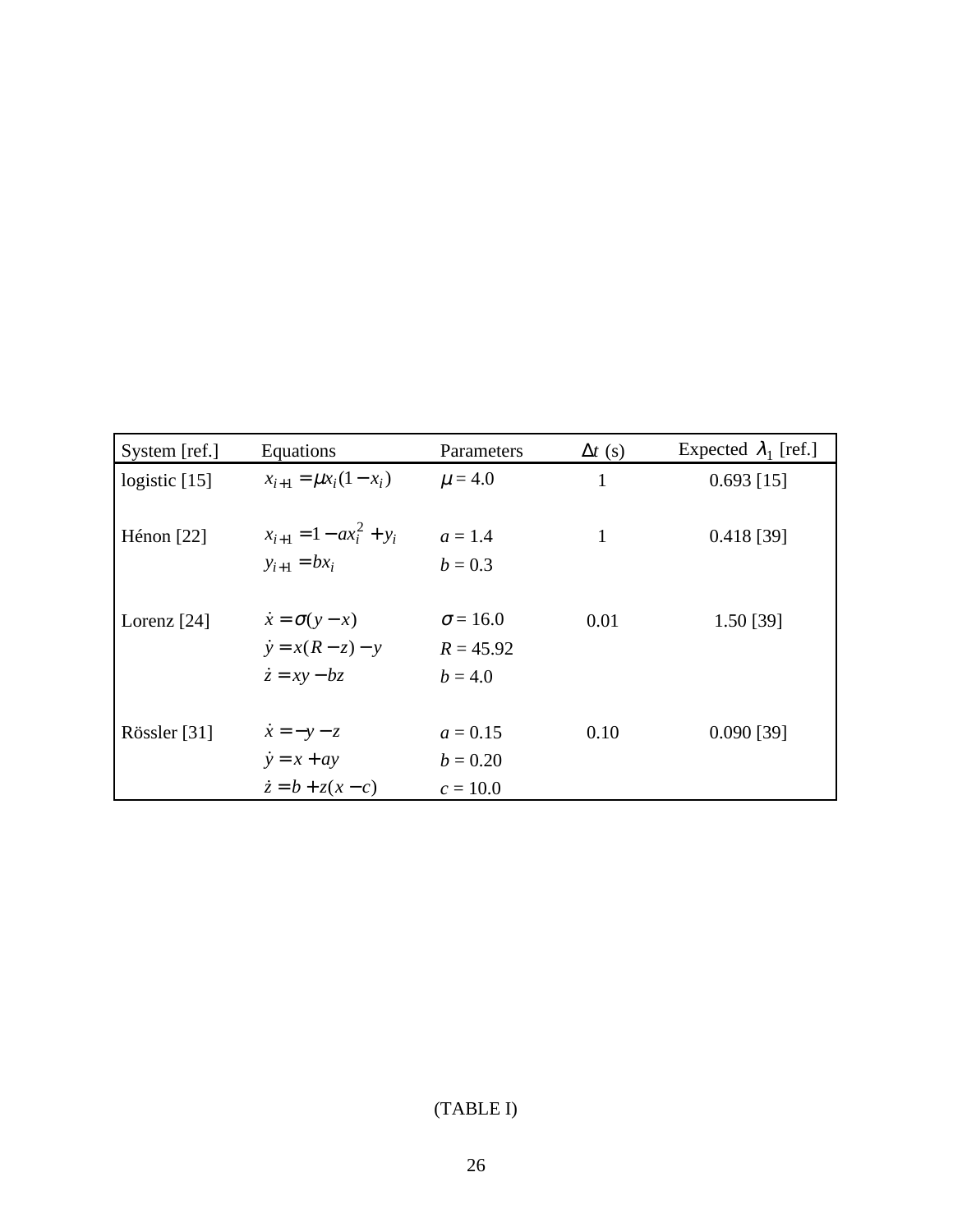| System   | $\boldsymbol{N}$ | $\pmb{J}$    | $\boldsymbol{m}$ | Calculated $\lambda_1$ | $\%$ error |
|----------|------------------|--------------|------------------|------------------------|------------|
| logistic | 500              | $\mathbf{1}$ | $\mathbf{1}$     | 0.675                  | $-2.6$     |
|          |                  |              | $\overline{2}$   | 0.681                  | $-1.7$     |
|          |                  |              | 3                | 0.680                  | $-1.9$     |
|          |                  |              | $\overline{4}$   | 0.680                  | $-1.9$     |
|          |                  |              | $\mathfrak s$    | 0.651                  | $-6.1$     |
| Hénon    | 500              | $\mathbf{1}$ | $\mathbf{1}$     | 0.195                  | $-53.3$    |
|          |                  |              | $\sqrt{2}$       | 0.409                  | $-2.2$     |
|          |                  |              | $\mathfrak{Z}$   | 0.406                  | $-2.9$     |
|          |                  |              | $\overline{4}$   | 0.399                  | $-4.5$     |
|          |                  |              | 5                | 0.392                  | $-6.2$     |
| Lorenz   | 5000             | 11           | $\mathbf{1}$     |                        |            |
|          |                  |              | 3                | 1.531                  | 2.1        |
|          |                  |              | 5                | 1.498                  | $-0.1$     |
|          |                  |              | $\boldsymbol{7}$ | 1.562                  | 4.1        |
|          |                  |              | $\mathbf{9}$     | 1.560                  | 4.0        |
|          |                  |              |                  |                        |            |
| Rössler  | 2000             | $8\,$        | $\mathbf{1}$     |                        |            |
|          |                  |              | 3                | 0.0879                 | $-2.3$     |
|          |                  |              | 5                | 0.0864                 | $-4.0$     |
|          |                  |              | $\boldsymbol{7}$ | 0.0853                 | $-5.2$     |
|          |                  |              | 9                | 0.0835                 | $-7.2$     |

## (TABLE II)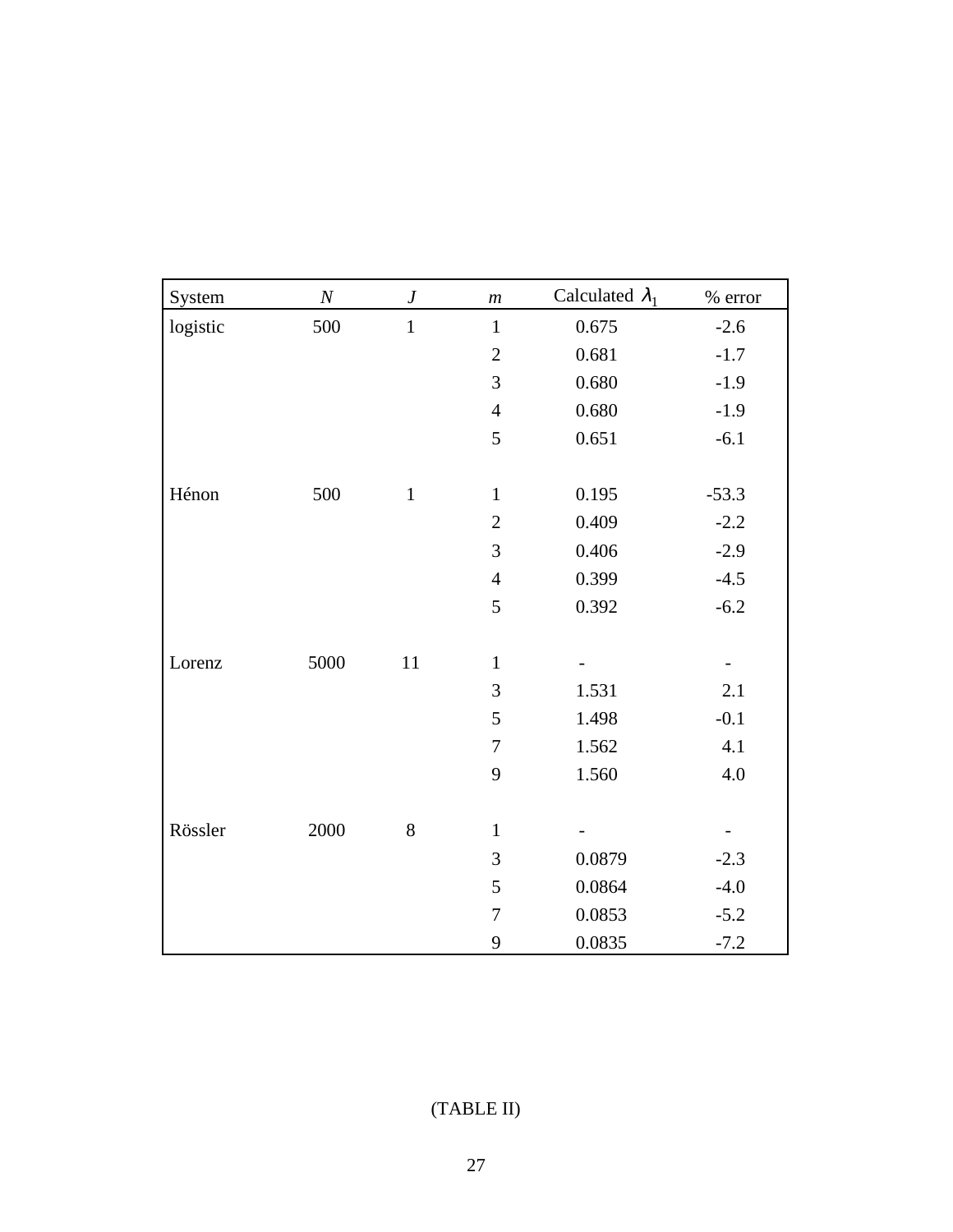| System   | $\boldsymbol{N}$ | $\boldsymbol{J}$ | $\,m$          | Calculated $\lambda_1$ | % error |
|----------|------------------|------------------|----------------|------------------------|---------|
| logistic | 100              | $\mathbf{1}$     | $\overline{2}$ | 0.659                  | $-4.9$  |
|          | 200              |                  |                | 0.705                  | 1.7     |
|          | 300              |                  |                | 0.695                  | 0.3     |
|          | 400              |                  |                | 0.692                  | $-0.1$  |
|          | 500              |                  |                | 0.686                  | $-1.0$  |
| Hénon    | 100              | $\mathbf{1}$     | $\mathbf{2}$   | 0.426                  | 1.9     |
|          | 200              |                  |                | 0.416                  | $-0.5$  |
|          | 300              |                  |                | 0.421                  | 0.7     |
|          | 400              |                  |                | 0.409                  | $-2.2$  |
|          | 500              |                  |                | 0.412                  | $-1.4$  |
| Lorenz   | 1000             | $11\,$           | 3              | 1.751                  | 16.7    |
|          | 2000             |                  |                | 1.345                  | $-10.3$ |
|          | 3000             |                  |                | 1.372                  | $-8.5$  |
|          | 4000             |                  |                | 1.392                  | $-7.2$  |
|          | 5000             |                  |                | 1.523                  | 1.5     |
| Rössler  | 400              | $8\,$            | 3              | 0.0351                 | $-61.0$ |
|          | 800              |                  |                | 0.0655                 | $-27.2$ |
|          | 1200             |                  |                | 0.0918                 | 2.0     |
|          | 1600             |                  |                | 0.0984                 | 9.3     |
|          | 2000             |                  |                | 0.0879                 | $-2.3$  |

## (TABLE III)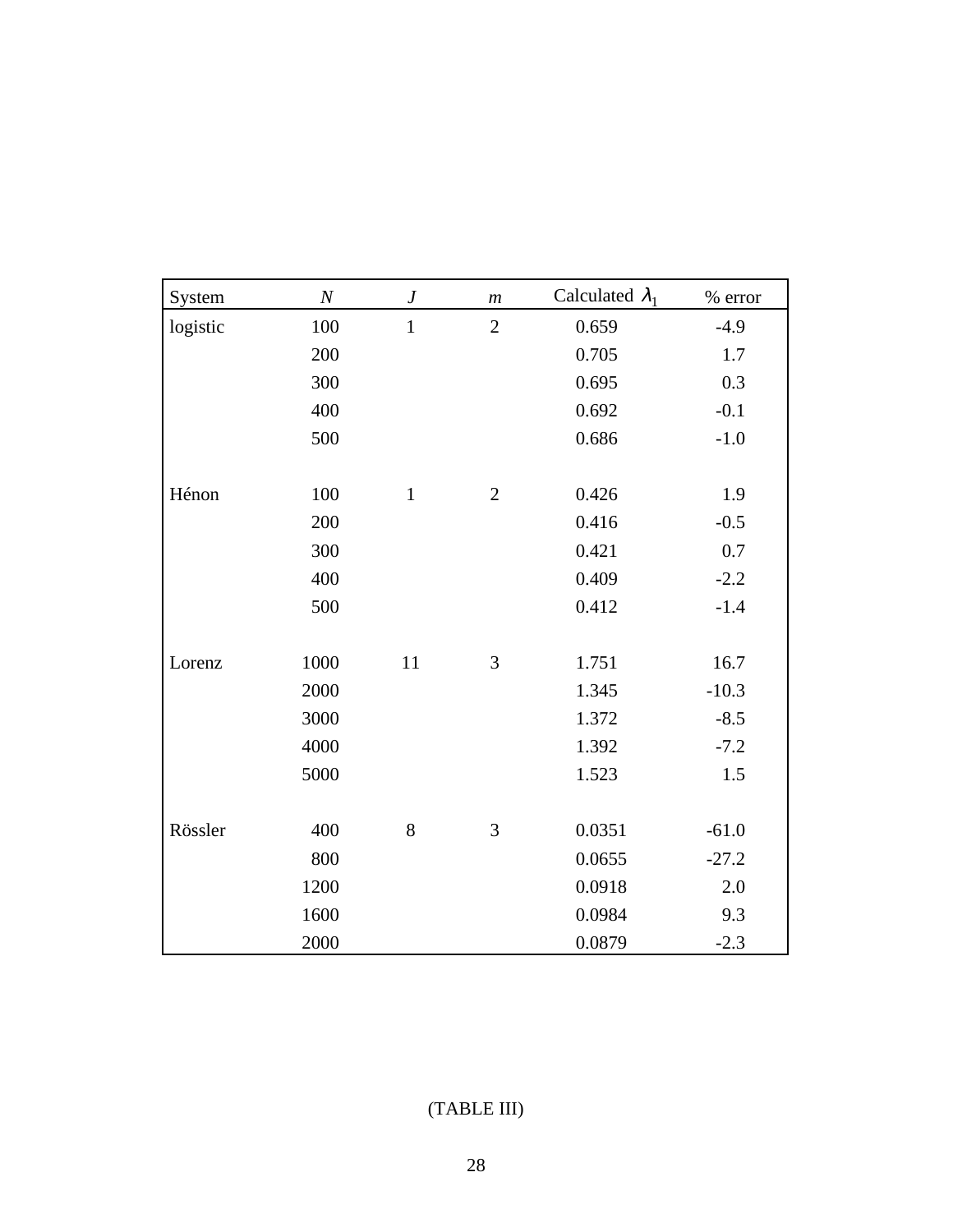| System   | $\boldsymbol{N}$ | $\boldsymbol{J}$       | $\,m$          | Calculated $\lambda_1$ | $\%$ error |
|----------|------------------|------------------------|----------------|------------------------|------------|
| logistic | 500              | $*$<br>$\mathbf{1}$    | $\overline{2}$ | 0.681                  | $-1.7$     |
|          |                  | $\sqrt{2}$             |                | 0.678                  | $-2.2$     |
|          |                  | 3                      |                | 0.672                  | $-3.0$     |
|          |                  | $\overline{4}$         |                | 0.563                  | $-18.8$    |
|          |                  | 5                      |                | 0.622                  | $-10.2$    |
| Hénon    | 500              | $\ast$<br>$\mathbf{1}$ | $\overline{2}$ | 0.409                  | $-2.2$     |
|          |                  | $\mathbf{2}$           |                | 0.406                  | $-2.9$     |
|          |                  | 3                      |                | 0.391                  | $-6.5$     |
|          |                  | $\overline{4}$         |                | 0.338                  | $-19.1$    |
|          |                  | 5                      |                | 0.330                  | $-21.1$    |
| Lorenz   | 5000             | $\mathbf{1}$           | 3              | 1.640                  | 9.3        |
|          |                  | $\ast$<br>11           |                | 1.561                  | 4.1        |
|          |                  | 21                     |                | 1.436                  | $-4.3$     |
|          |                  | 31                     |                | 1.423                  | $-5.1$     |
|          |                  | 41                     |                | 1.321                  | $-11.9$    |
| Rössler  | 2000             | $\sqrt{2}$             | 3              | 0.0699                 | $-22.3$    |
|          |                  | 8<br>$\ast$            |                | 0.0873                 | $-3.0$     |
|          |                  | 14                     |                | 0.0864                 | $-4.0$     |
|          |                  | 20                     |                | 0.0837                 | $-7.0$     |
|          |                  | 26                     |                | 0.0812                 | $-9.8$     |

## (TABLE IV)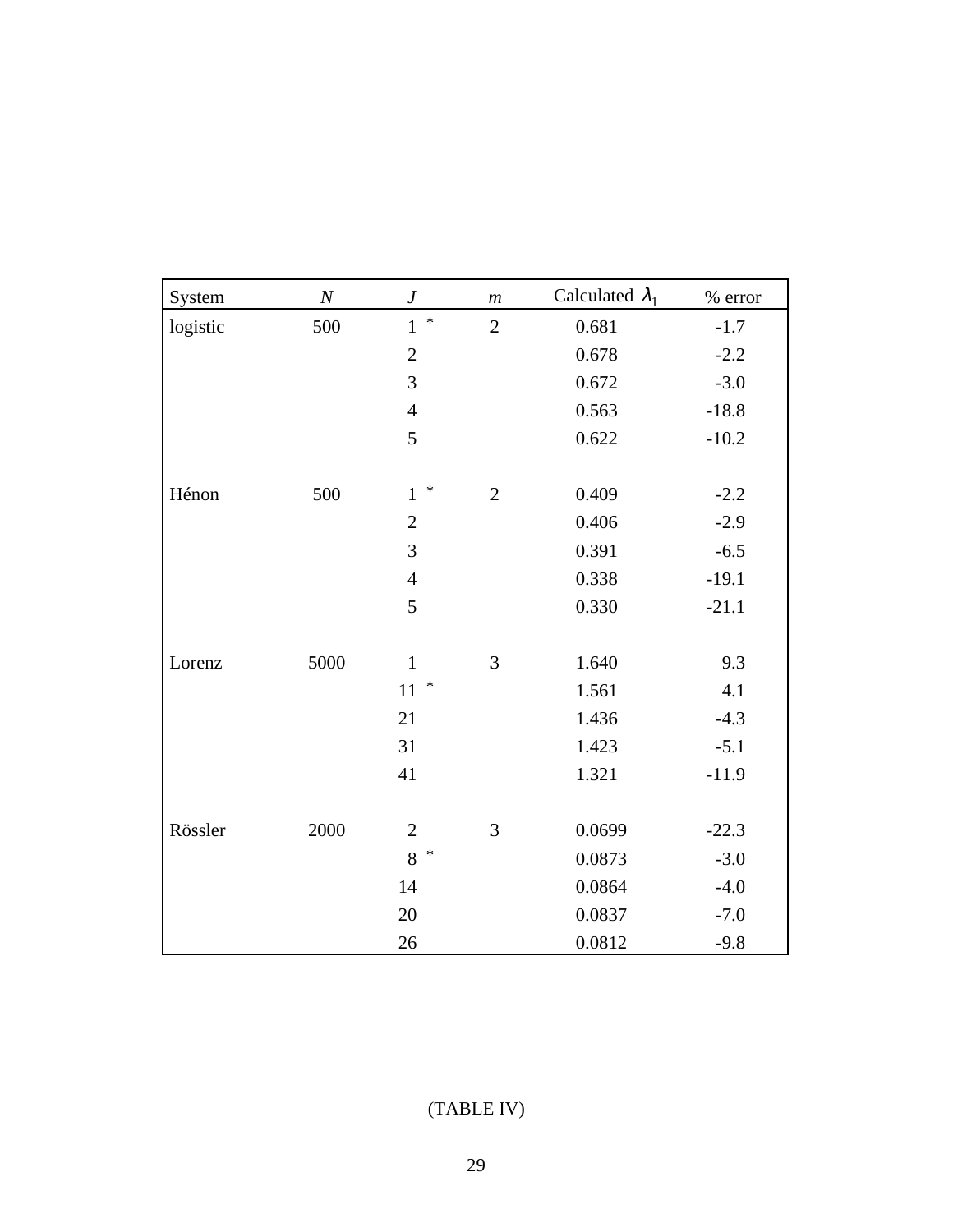| System   | $\cal N$ | $\boldsymbol{J}$ | $\,m$          | <b>SNR</b>   | Calculated $\lambda_1$ | % error |
|----------|----------|------------------|----------------|--------------|------------------------|---------|
| logistic | 500      | $\mathbf 1$      | $\overline{2}$ | $\mathbf{1}$ | 0.704                  | 1.6     |
|          |          |                  |                | 10           | 0.779                  | 12.4    |
|          |          |                  |                | 100          | 0.856                  | 23.5    |
|          |          |                  |                | 1000         | 0.621                  | $-10.4$ |
|          |          |                  |                | 10000        | 0.628                  | $-9.4$  |
|          |          |                  |                |              |                        |         |
| Hénon    | 500      | $\mathbf{1}$     | $\mathbf{2}$   | $\mathbf{1}$ | 0.643                  | 53.8    |
|          |          |                  |                | 10           | 0.631                  | 51.0    |
|          |          |                  |                | 100          | 0.522                  | 24.9    |
|          |          |                  |                | 1000         | 0.334                  | $-20.1$ |
|          |          |                  |                | 10000        | 0.385                  | $-7.9$  |
|          |          |                  |                |              |                        |         |
| Lorenz   | 5000     | $11\,$           | 3              | $\mathbf{1}$ | 0.645                  | $-57.0$ |
|          |          |                  |                | 10           | 1.184                  | $-21.1$ |
|          |          |                  |                | 100          | 1.110                  | $-26.0$ |
|          |          |                  |                | 1000         | 1.273                  | $-15.1$ |
|          |          |                  |                | 10000        | $-1.470$               | $-2.0$  |
|          |          |                  |                |              |                        |         |
| Rössler  | 2000     | $8\,$            | 3              | $\mathbf{1}$ | 0.0106                 | $-88.2$ |
|          |          |                  |                | 10           | 0.0394                 | $-56.2$ |
|          |          |                  |                | 100          | 0.0401                 | $-55.4$ |
|          |          |                  |                | 1000         | 0.0659                 | $-26.8$ |
|          |          |                  |                | 10000        | 0.0836                 | $-7.1$  |

## (TABLE V)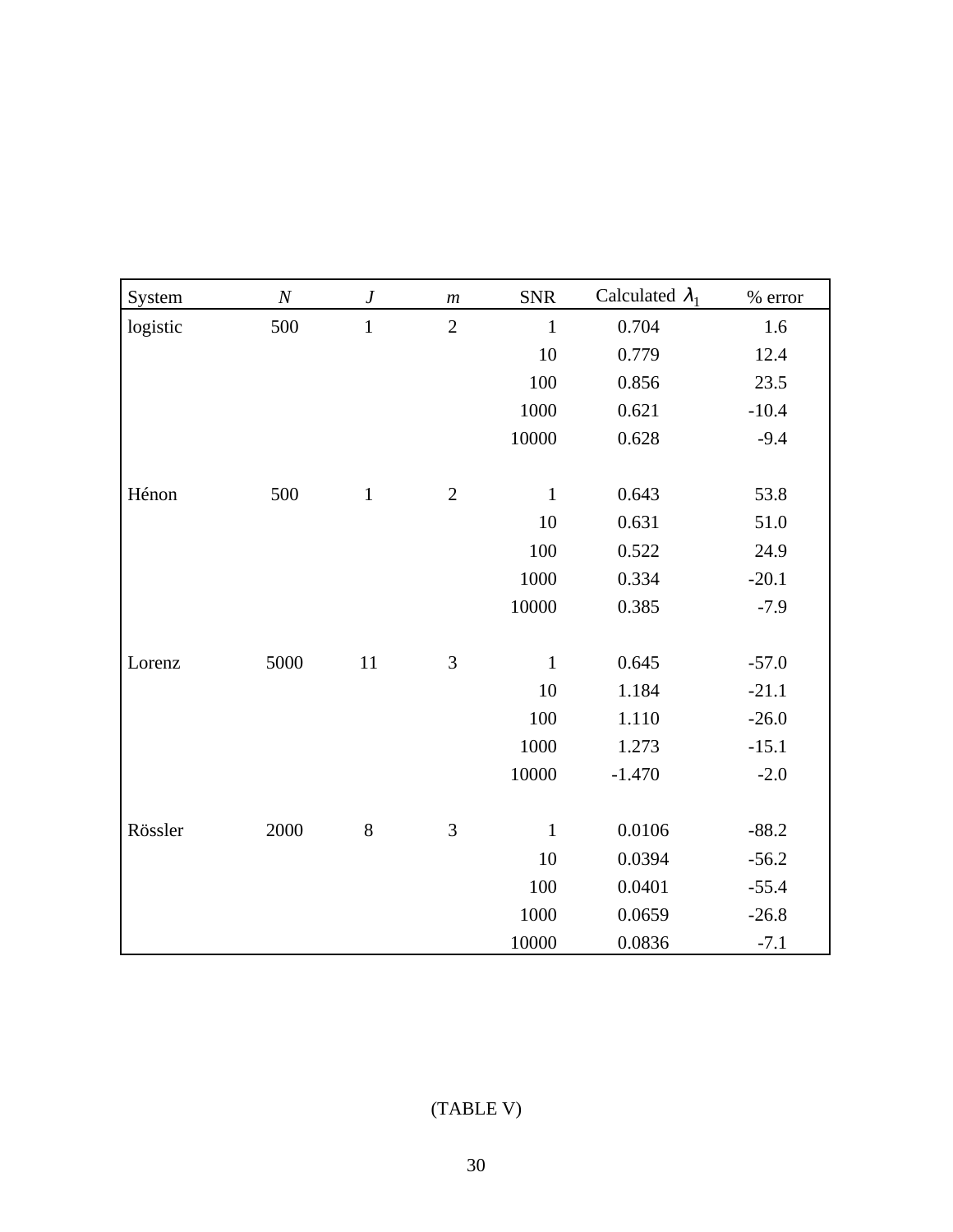| System [ref.]           | Equations                                          | Parameters | $\Delta t$ (s) | Expected $\lambda_1, \lambda_2$ [ref.] |        |
|-------------------------|----------------------------------------------------|------------|----------------|----------------------------------------|--------|
| Rössler-hyperchaos [30] | $\dot{x} = -y - z$                                 | $a=0.25$   | 0.1            | $\lambda_1 = 0.111$                    | $[39]$ |
|                         | $\dot{y} = x + ay + w$                             | $b=3.0$    |                | $\lambda_2$ =0.021                     | $[39]$ |
|                         | $\dot{z} = b + x\dot{z}$                           | $c = 0.05$ |                |                                        |        |
|                         | $\dot{w} = cw - dz$                                | $d = 0.5$  |                |                                        |        |
| Mackey-Glass [25]       | $\dot{x} = \frac{ax(t+s)}{1 + [x(t+s)]^c} - bx(t)$ | $a=0.2$    | 0.75           | $\lambda_1$ =4.37E-3 [39]              |        |
|                         |                                                    | $b=0.1$    |                | $\lambda_2 = 1.82E - 3$                | $[39]$ |
|                         |                                                    | $c=10.0$   |                |                                        |        |
|                         |                                                    | $s = 31.8$ |                |                                        |        |

## (TABLE VI)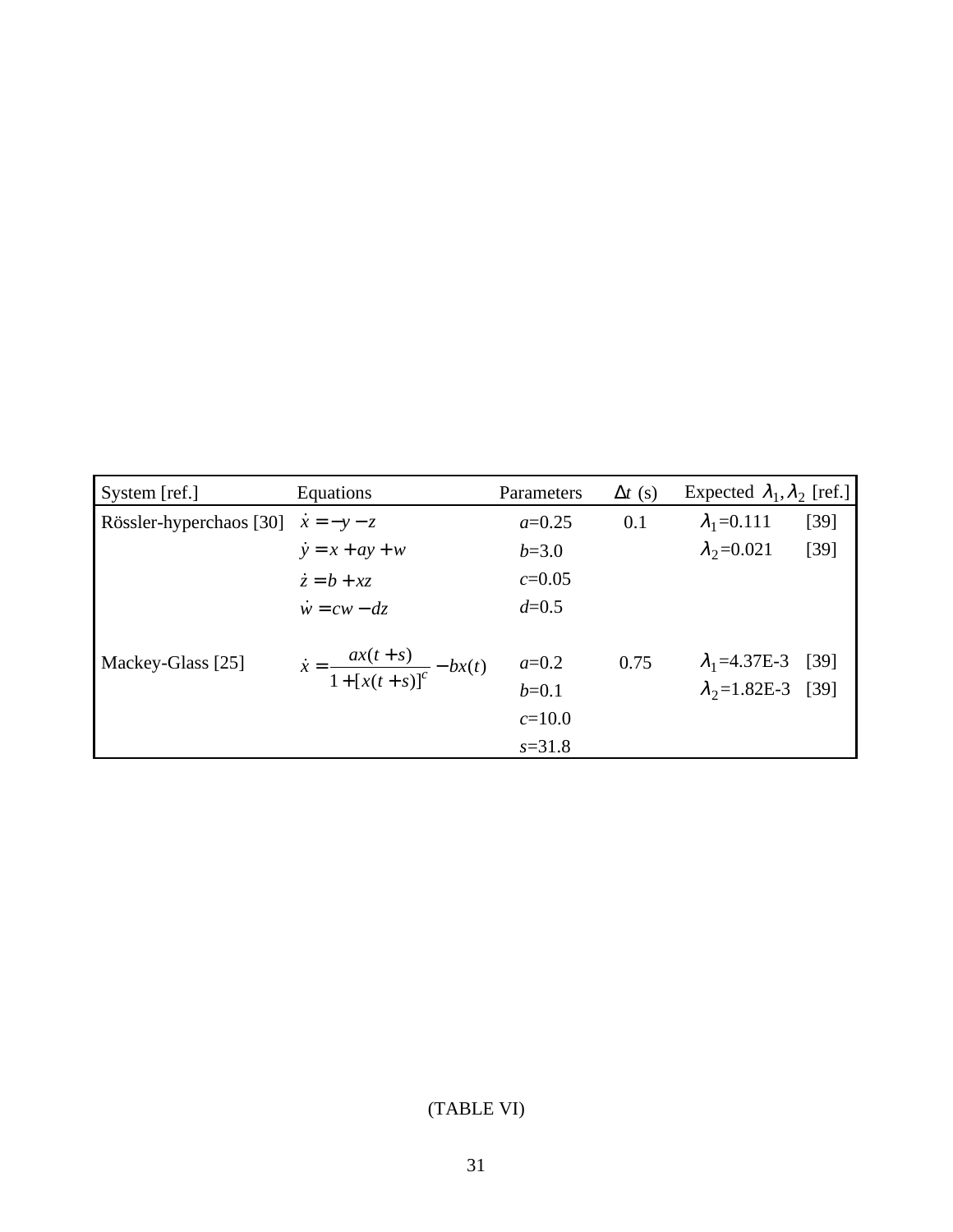| System       | $\boldsymbol{N}$ | $\boldsymbol{J}$ | $\boldsymbol{m}$ | Calculated $\lambda_1$ | % error |
|--------------|------------------|------------------|------------------|------------------------|---------|
| Rössler-     | 8000             | 9                | 3                | 0.048                  | $-56.8$ |
| hyperchaos   |                  |                  | 6                | 0.112                  | 0.9     |
|              |                  |                  | 9                | 0.112                  | 0.9     |
|              |                  |                  | 12               | 0.107                  | $-3.6$  |
|              |                  |                  | 15               | 0.102                  | $-8.1$  |
|              |                  |                  |                  |                        |         |
| Mackey-Glass | 8000             | 12               | 3                | 4.15E-3                | $-5.0$  |
|              |                  |                  | 6                | 4.87E-3                | 11.4    |
|              |                  |                  | 9                | 4.74E-3                | 8.5     |
|              |                  |                  | 12               | 4.80E-3                | 9.8     |
|              |                  |                  | 15               | 4.85E-3                | 11.0    |

### (TABLE VII)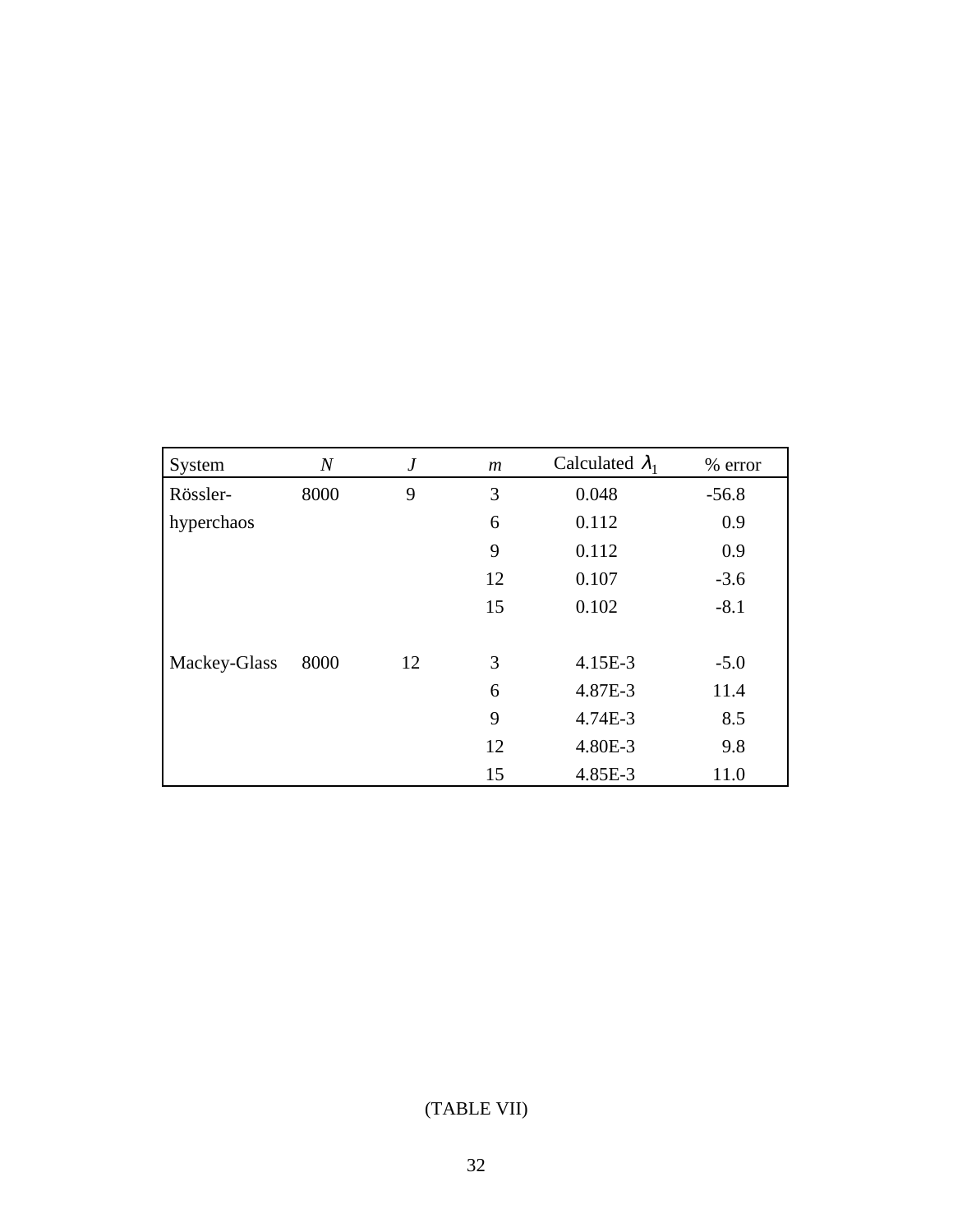

(FIGURE 1)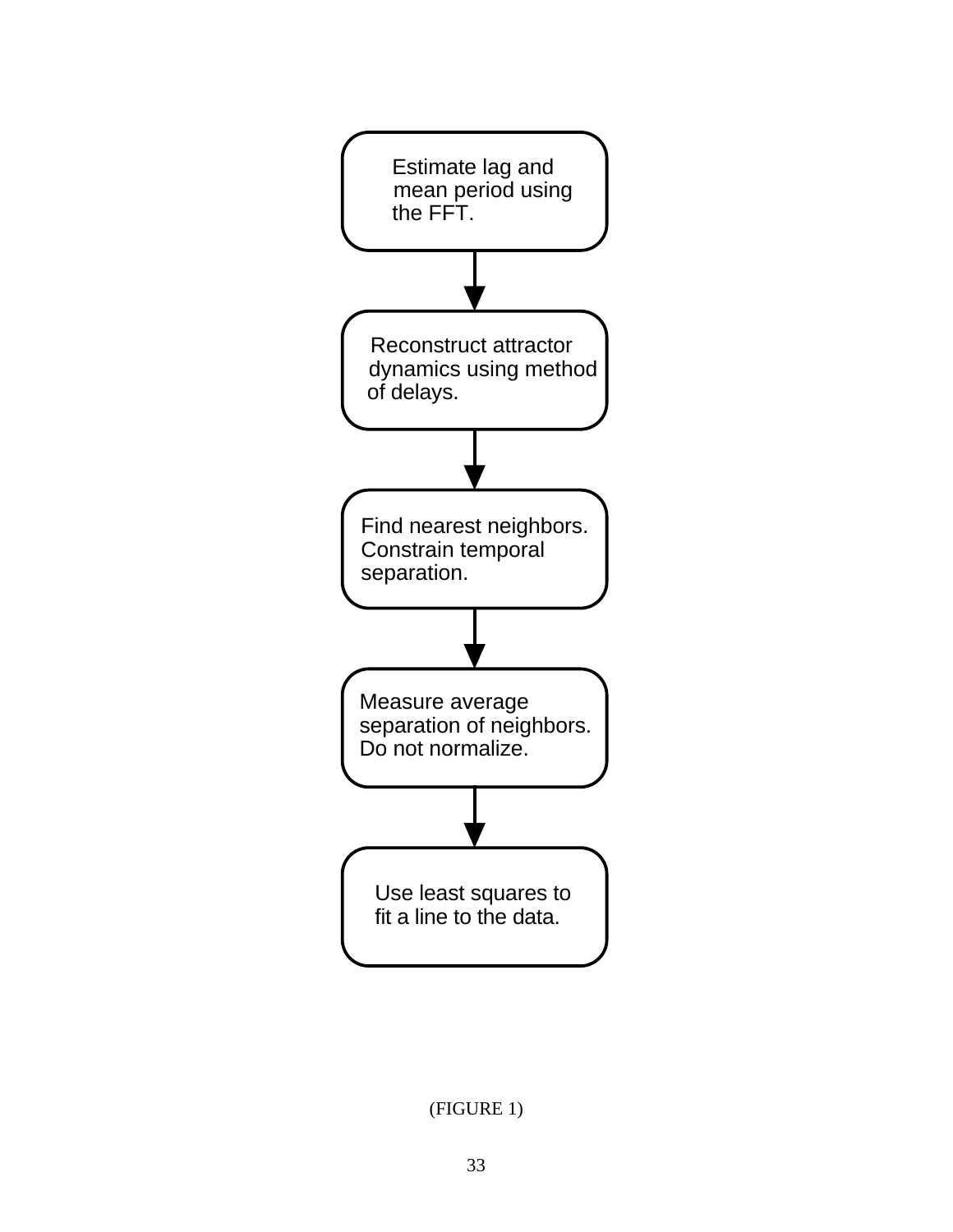

(FIGURE 2)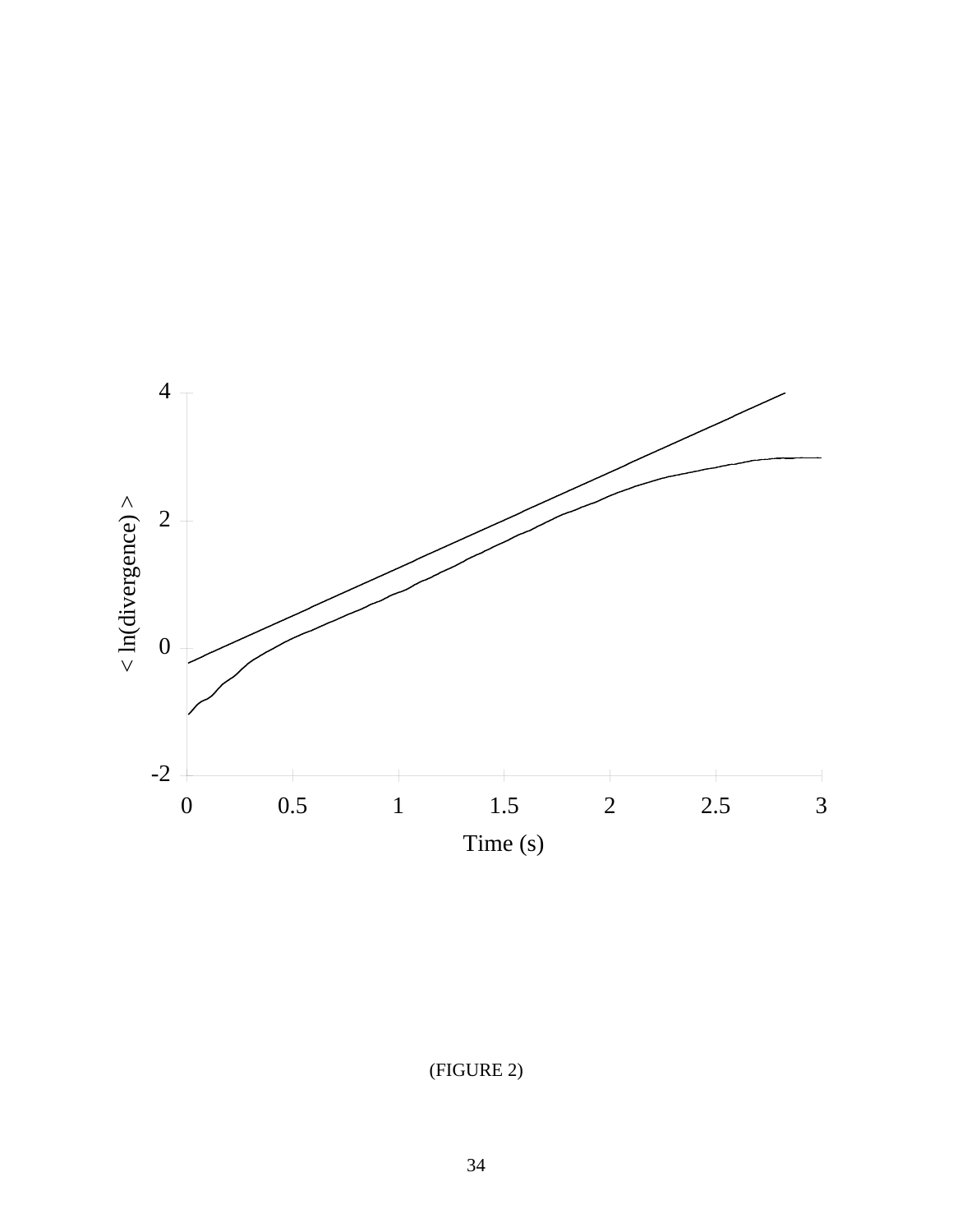

(FIGURE 3A)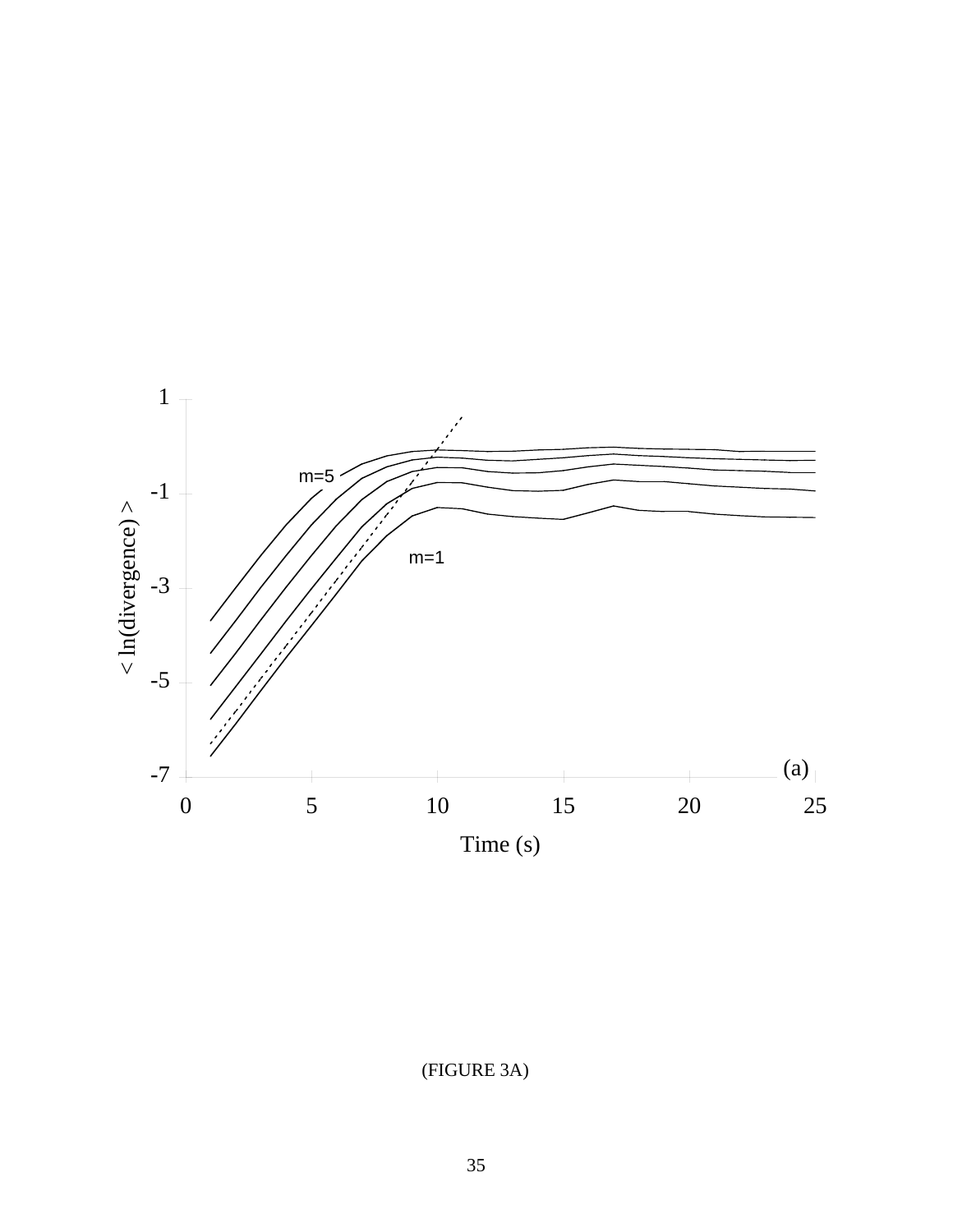

(FIGURE 3B)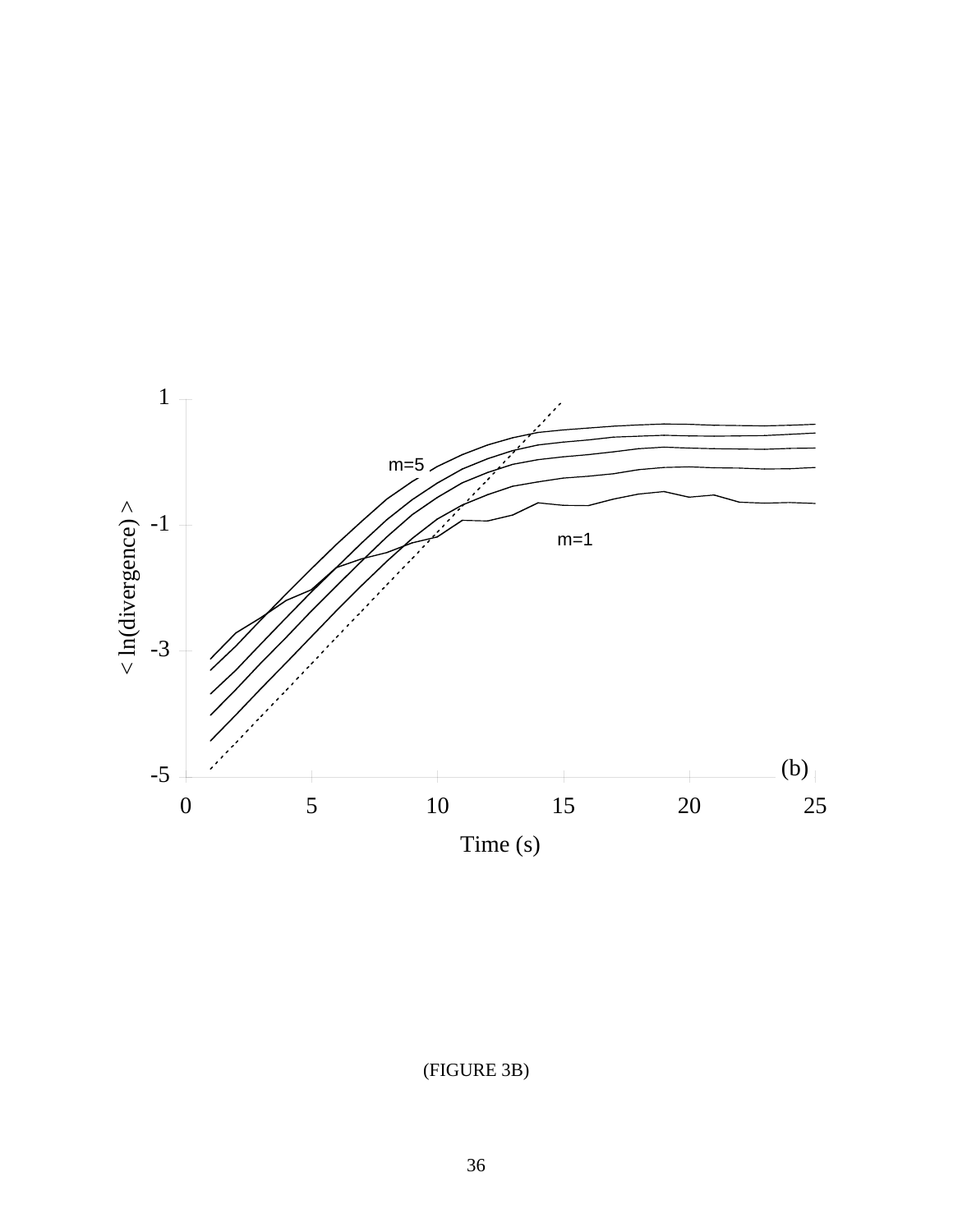

(FIGURE 3C)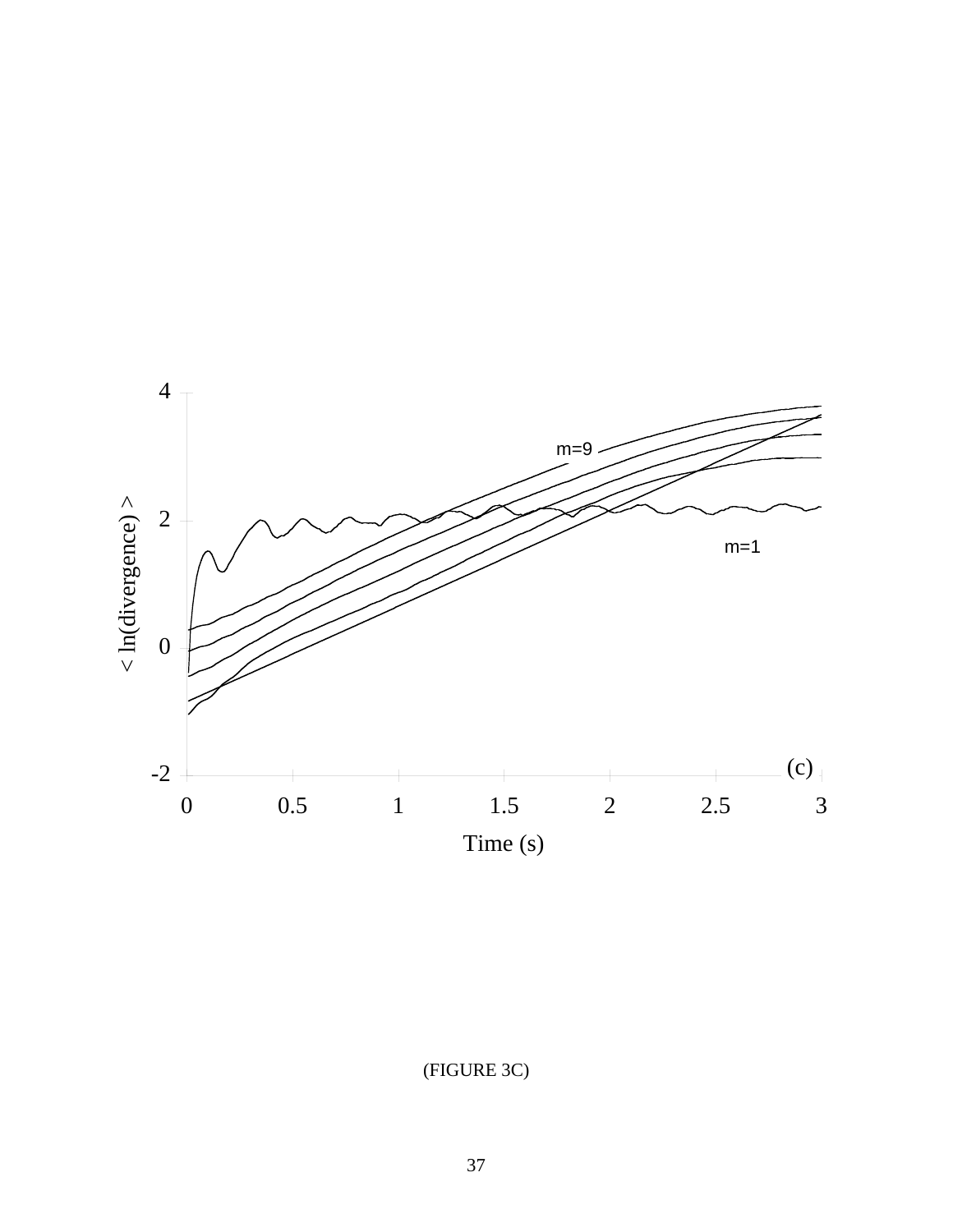

(FIGURE 3D)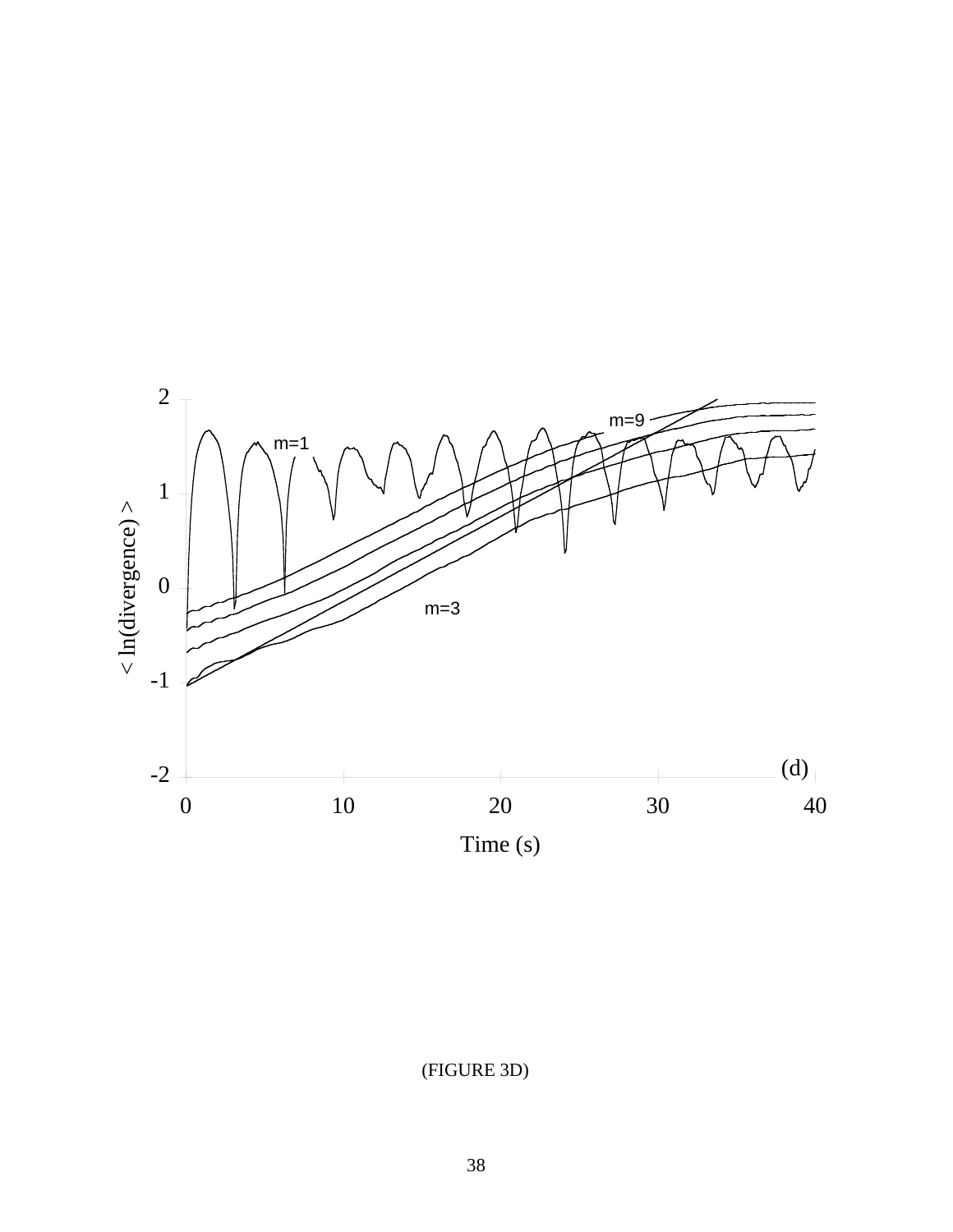

(FIGURE 4A)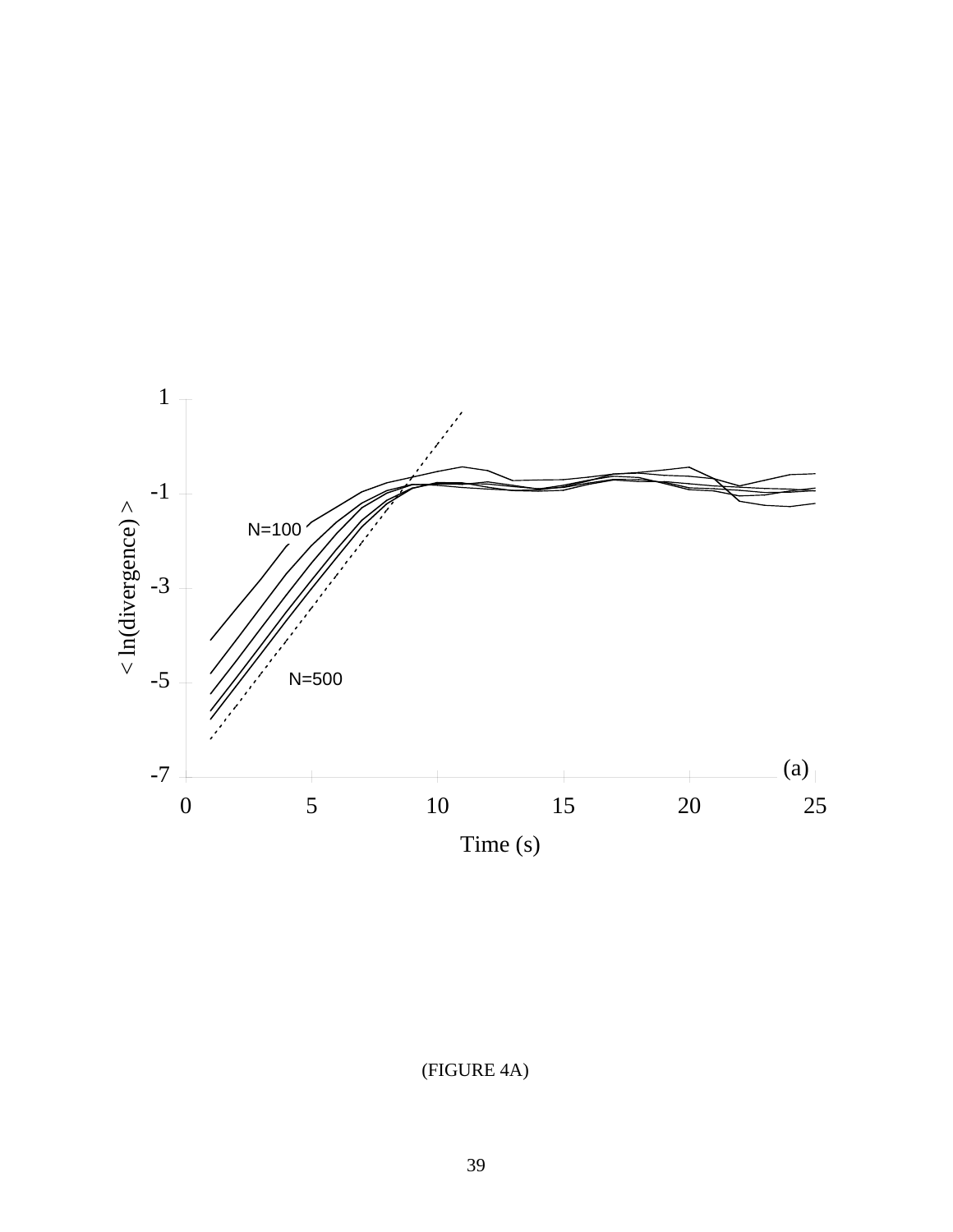

(FIGURE 4B)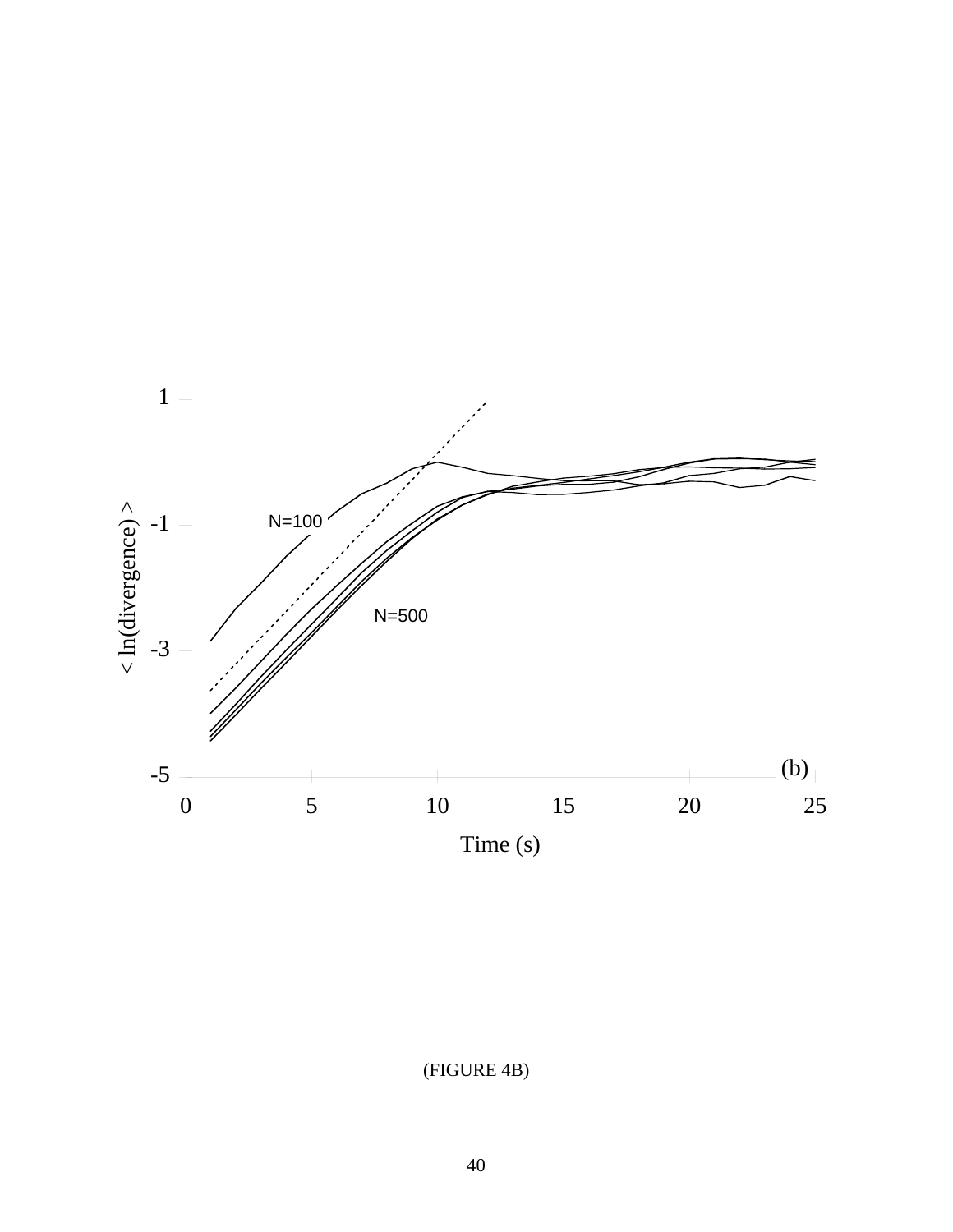

(FIGURE 4C)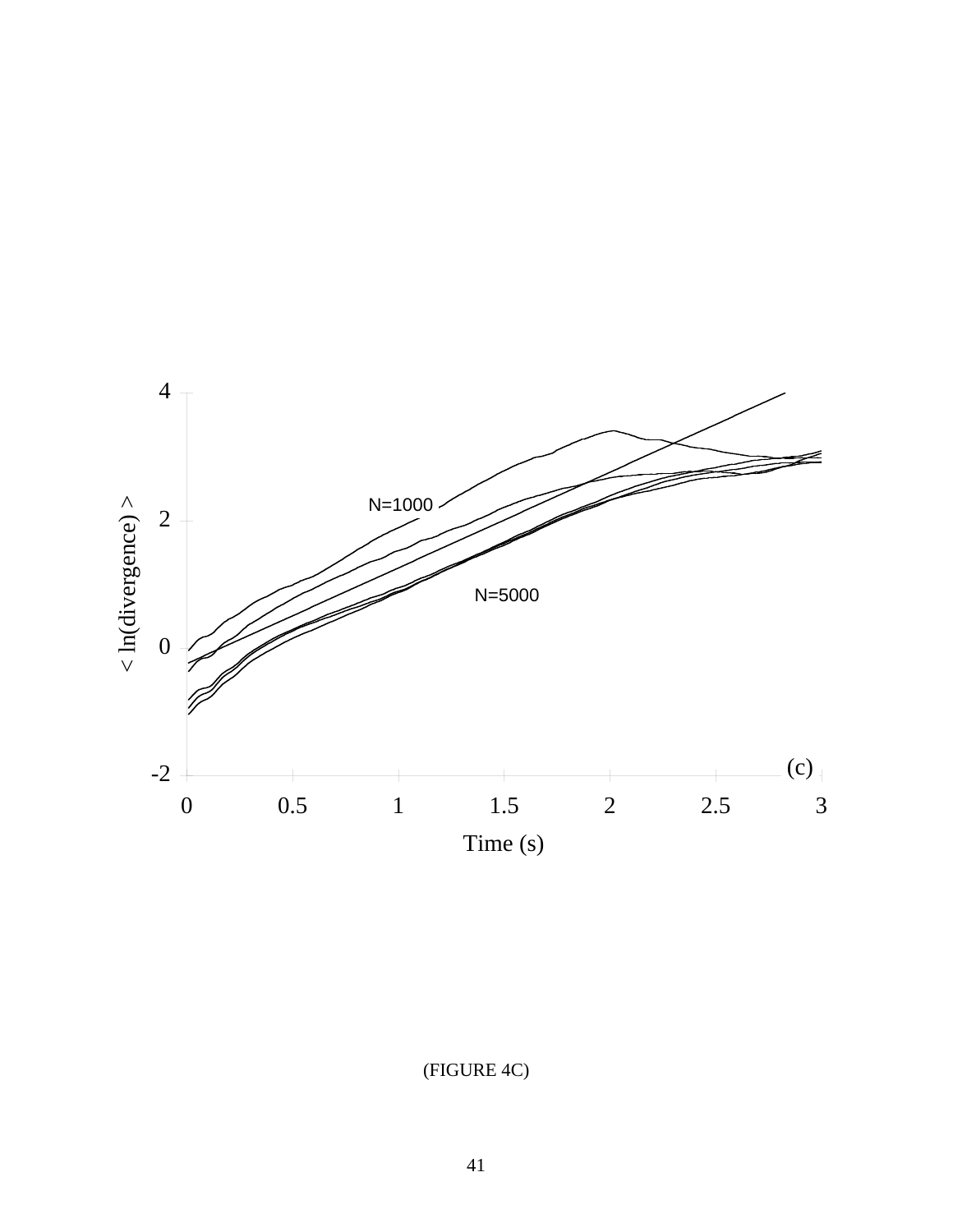

(FIGURE 4D)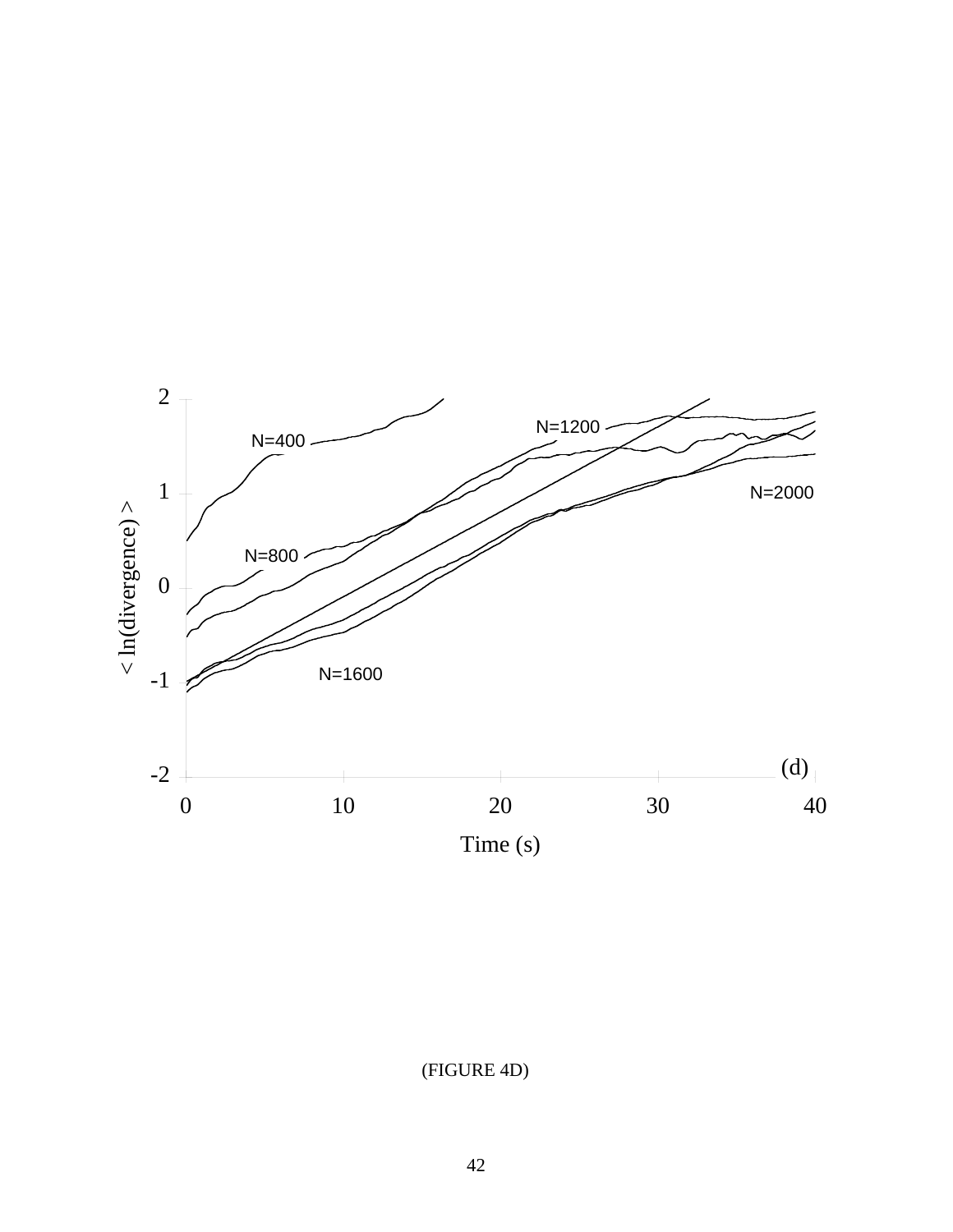

(FIGURE 5)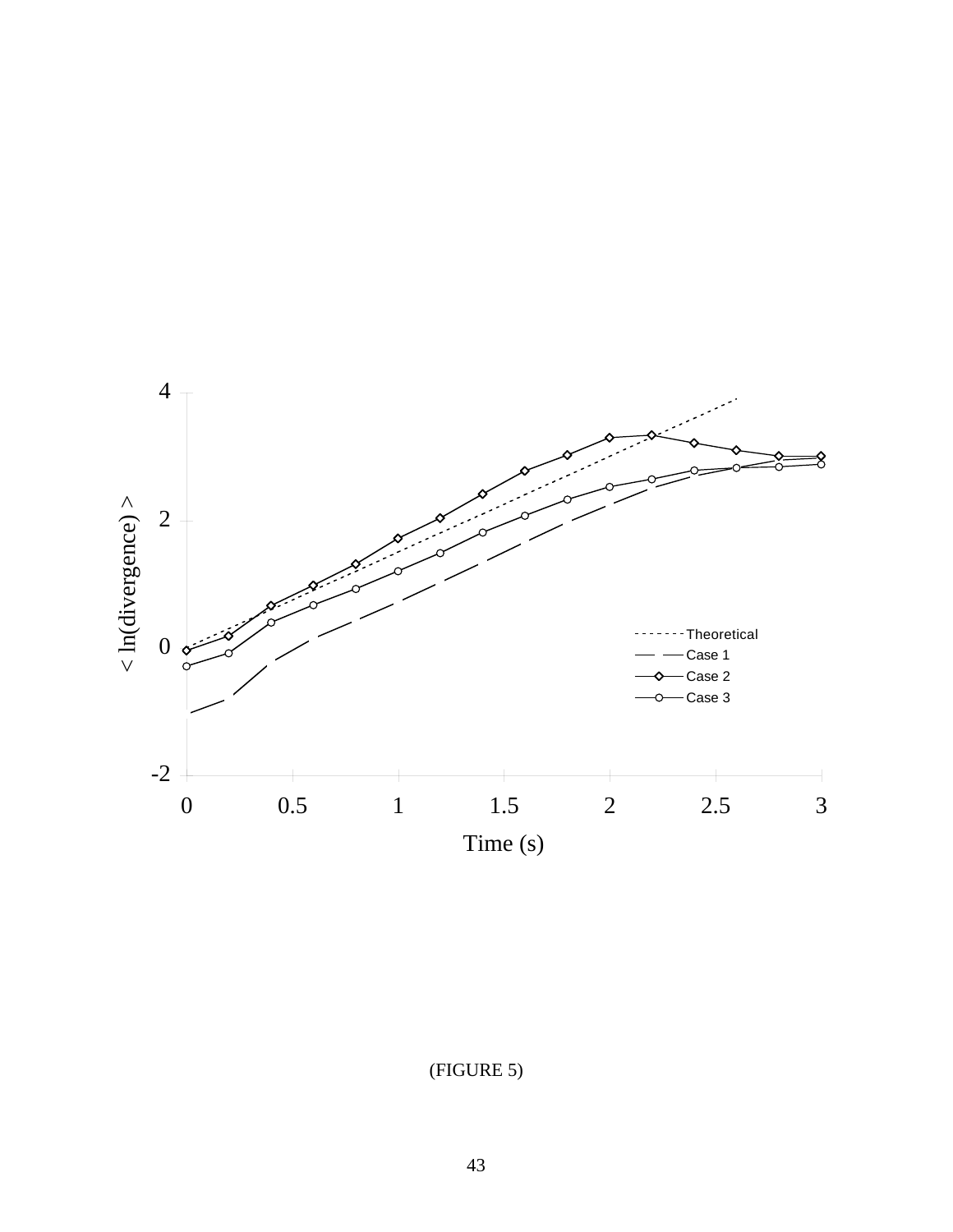

(FIGURE 6A)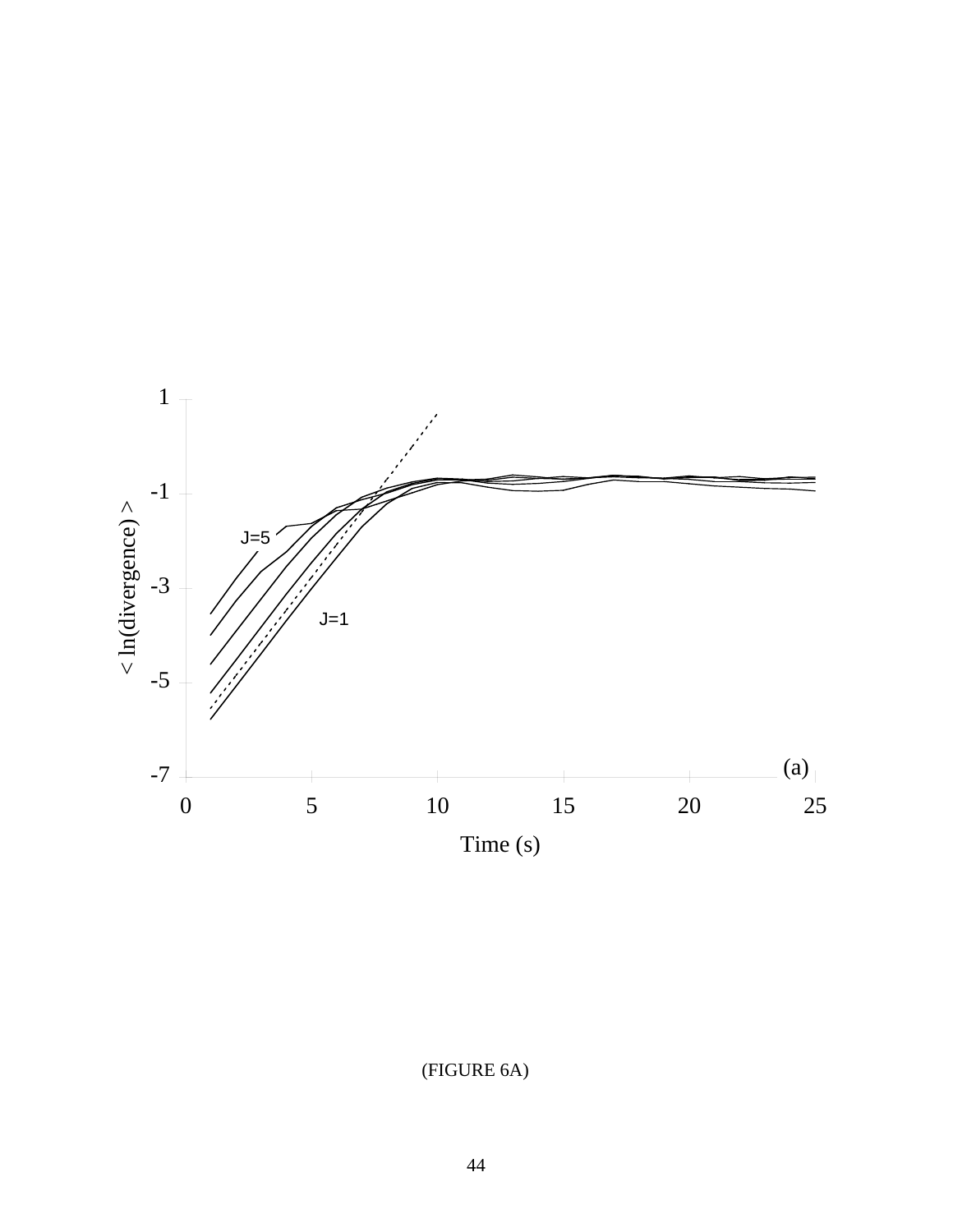

(FIGURE 6B)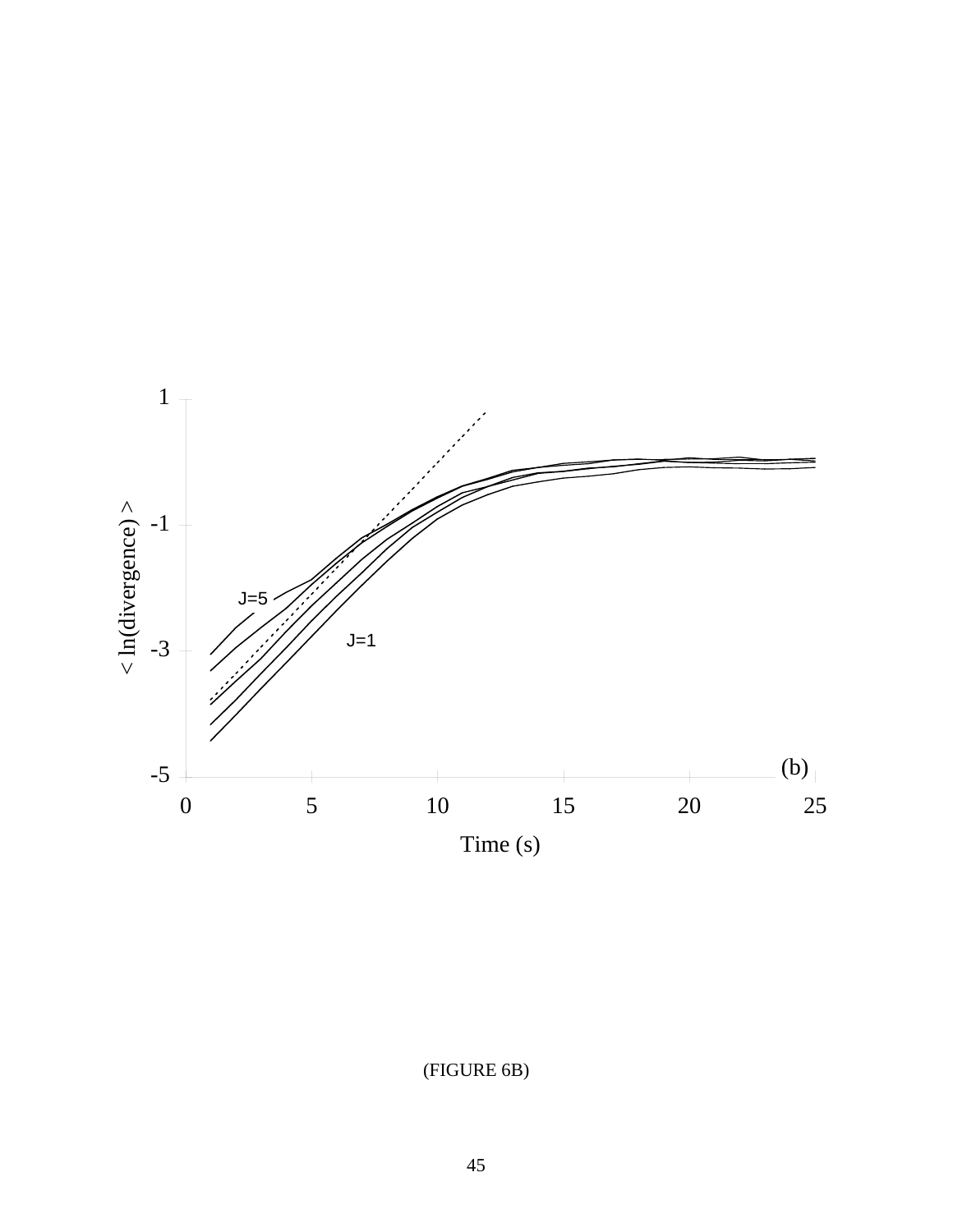

(FIGURE 6C)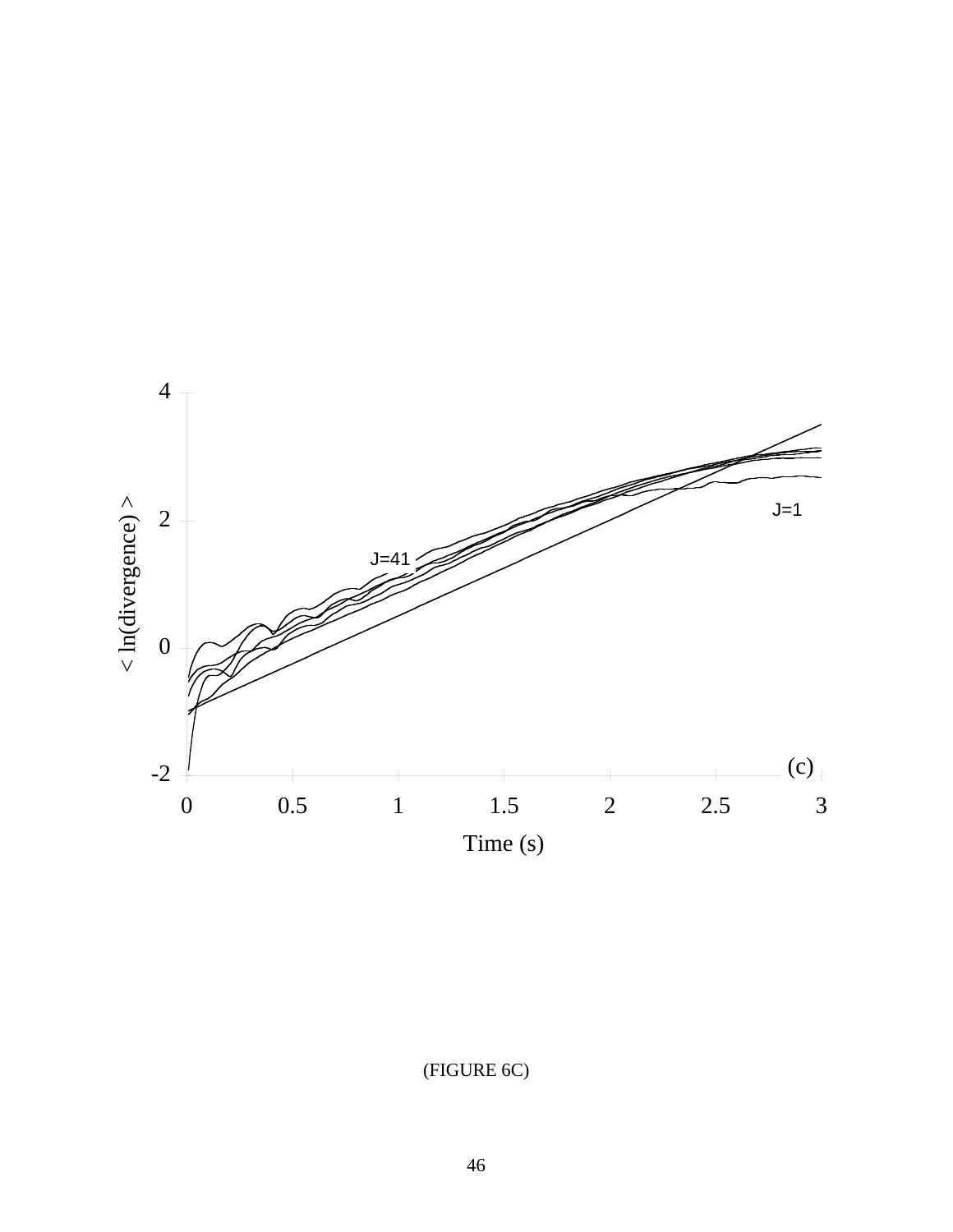

(FIGURE 6D)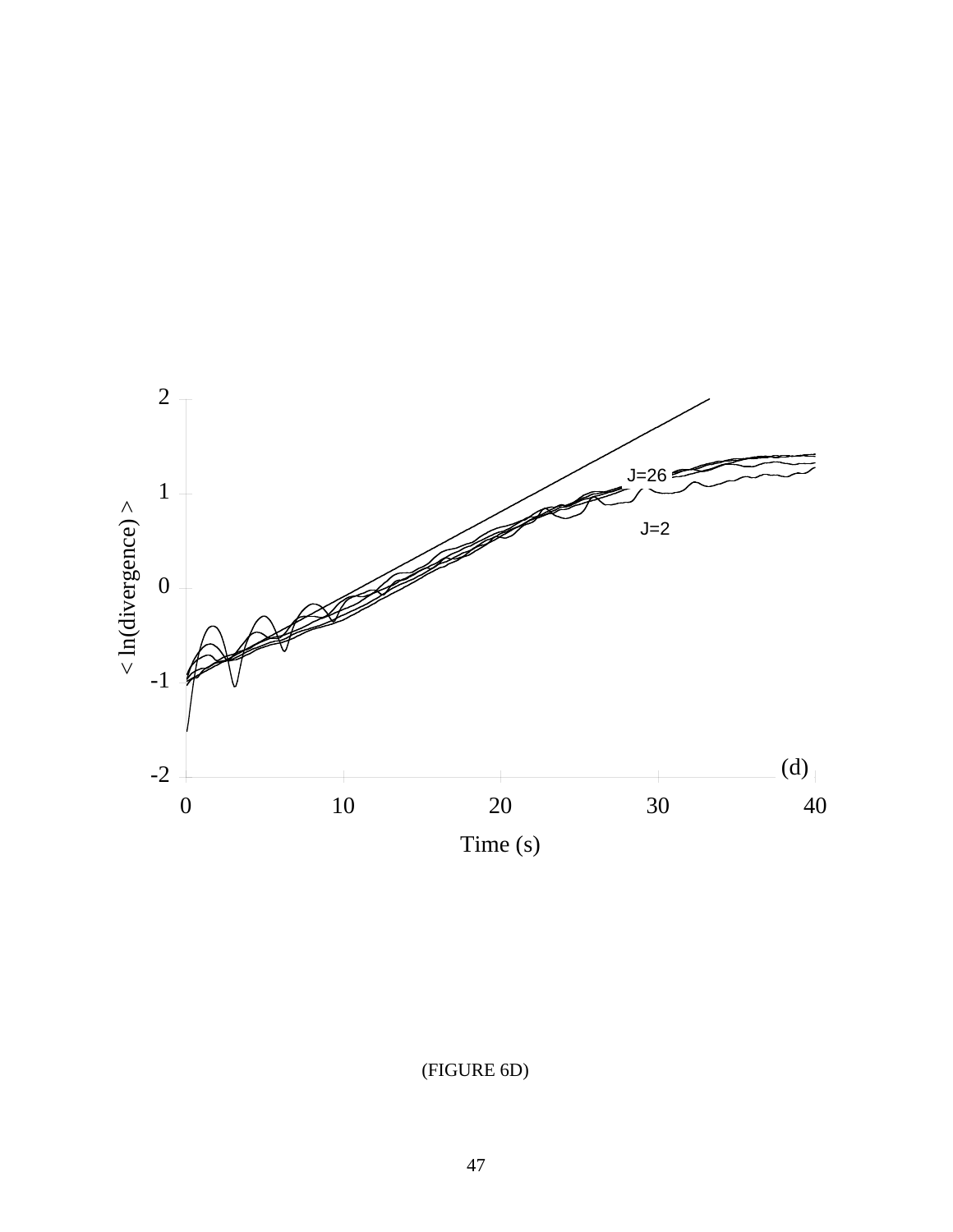

(FIGURE 7A)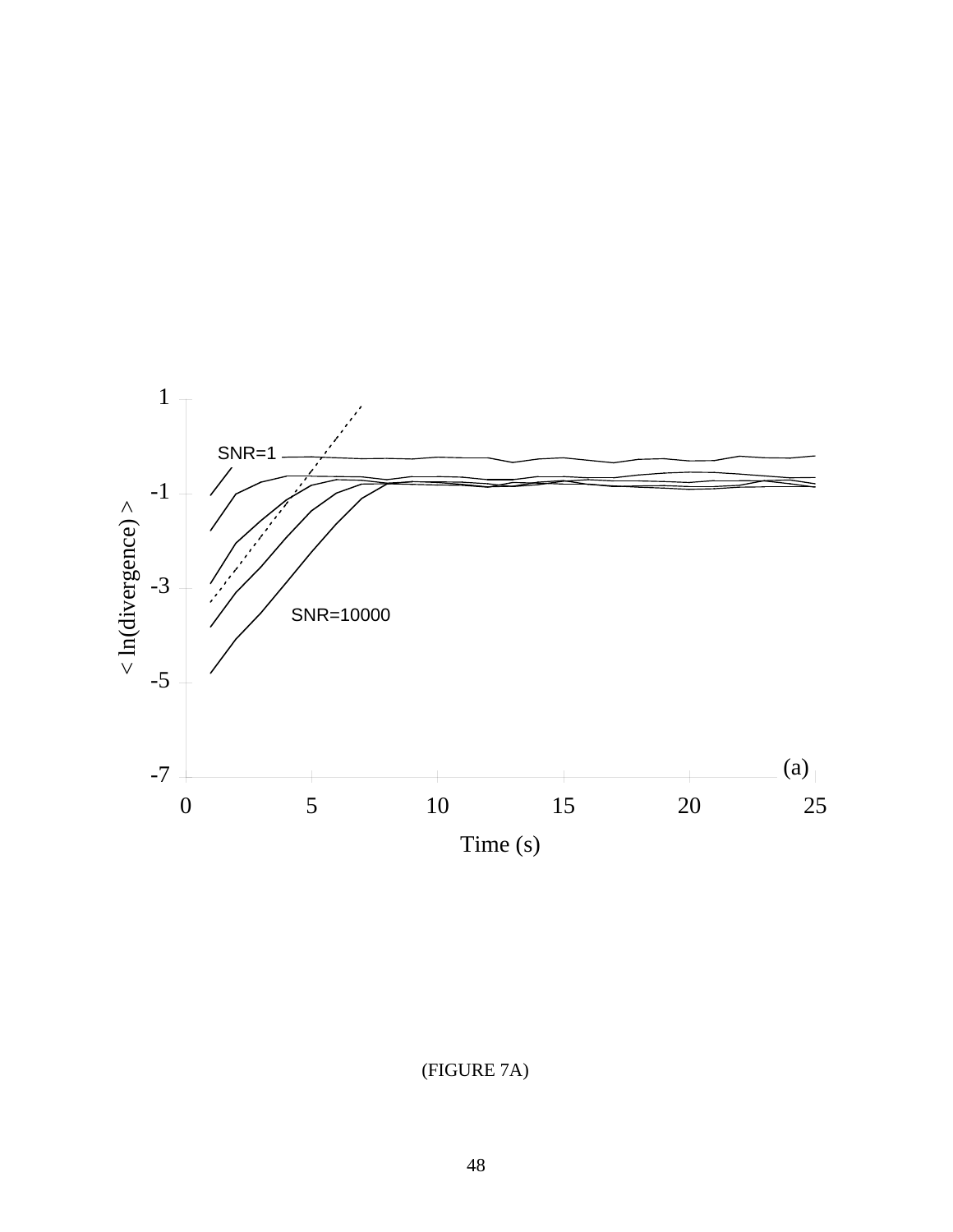

(FIGURE 7B)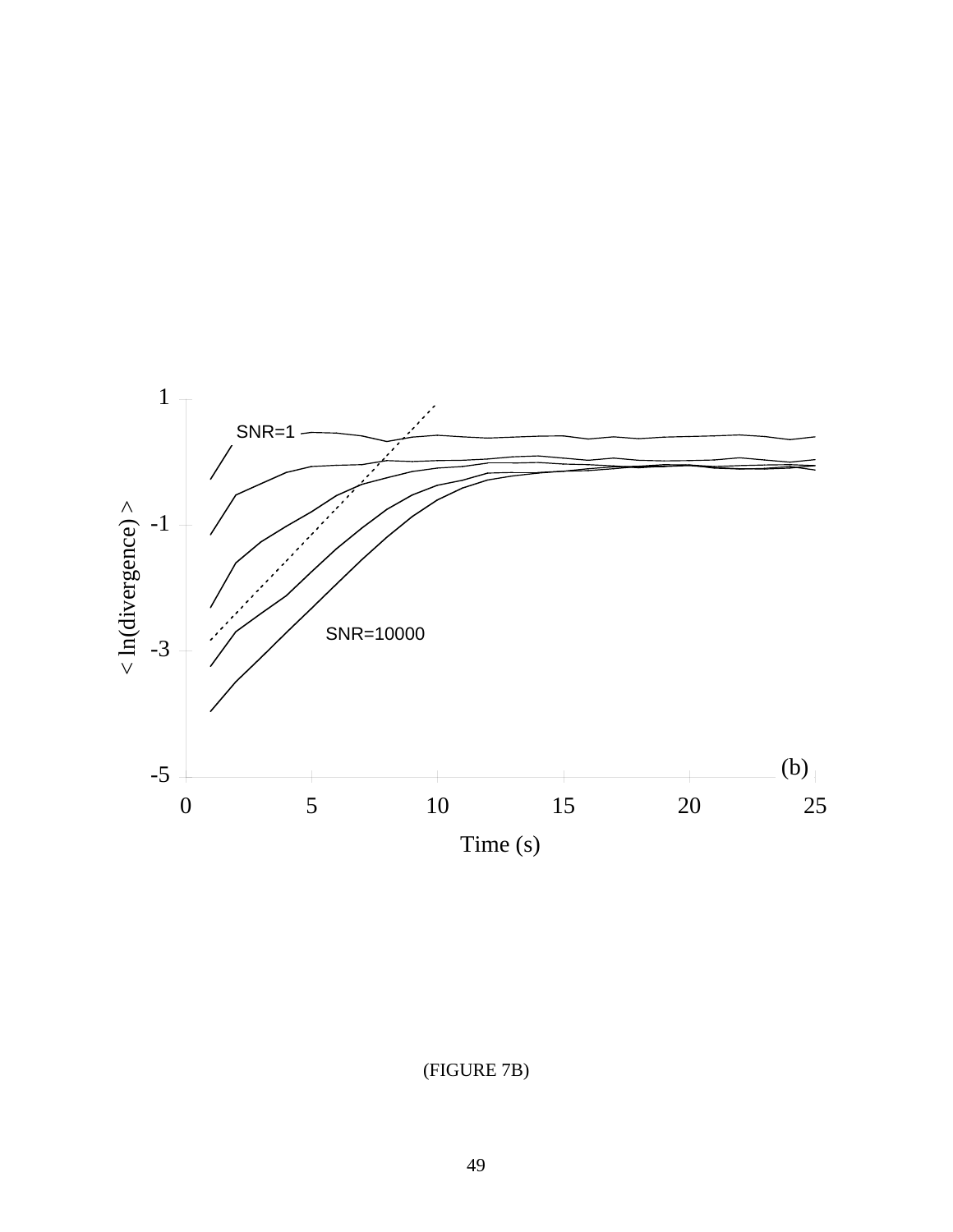

(FIGURE 7C)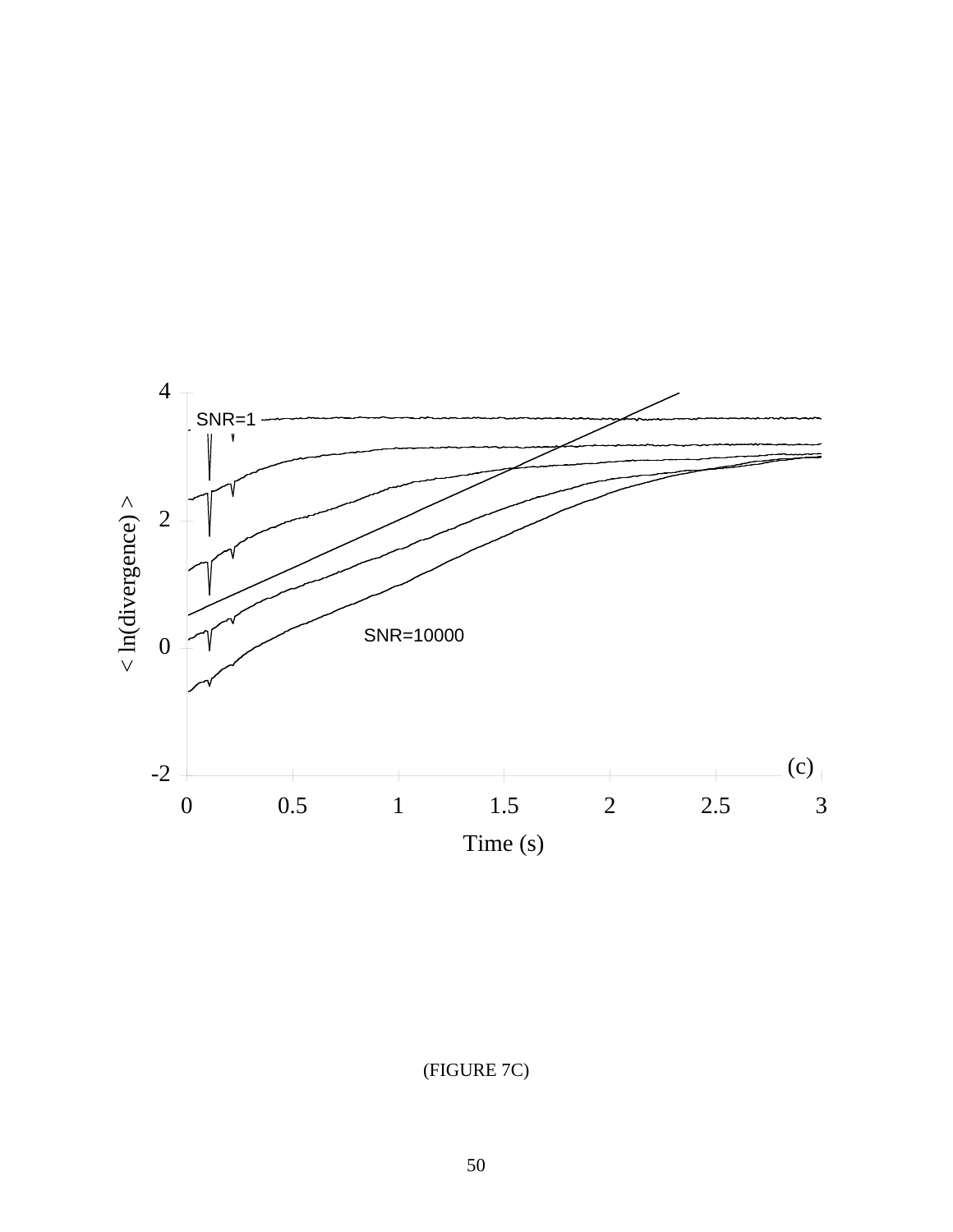

(FIGURE 7D)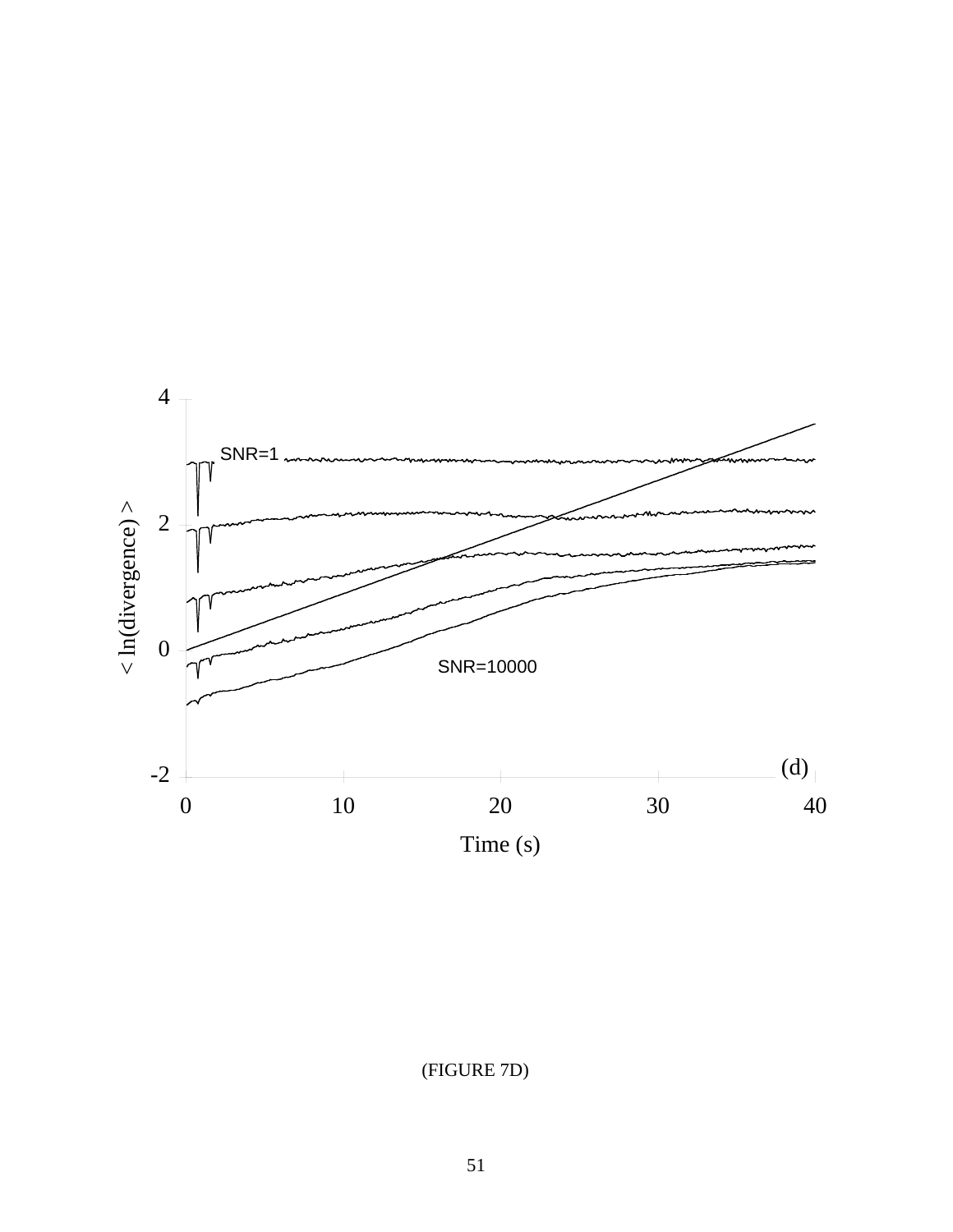

(FIGURE 8A)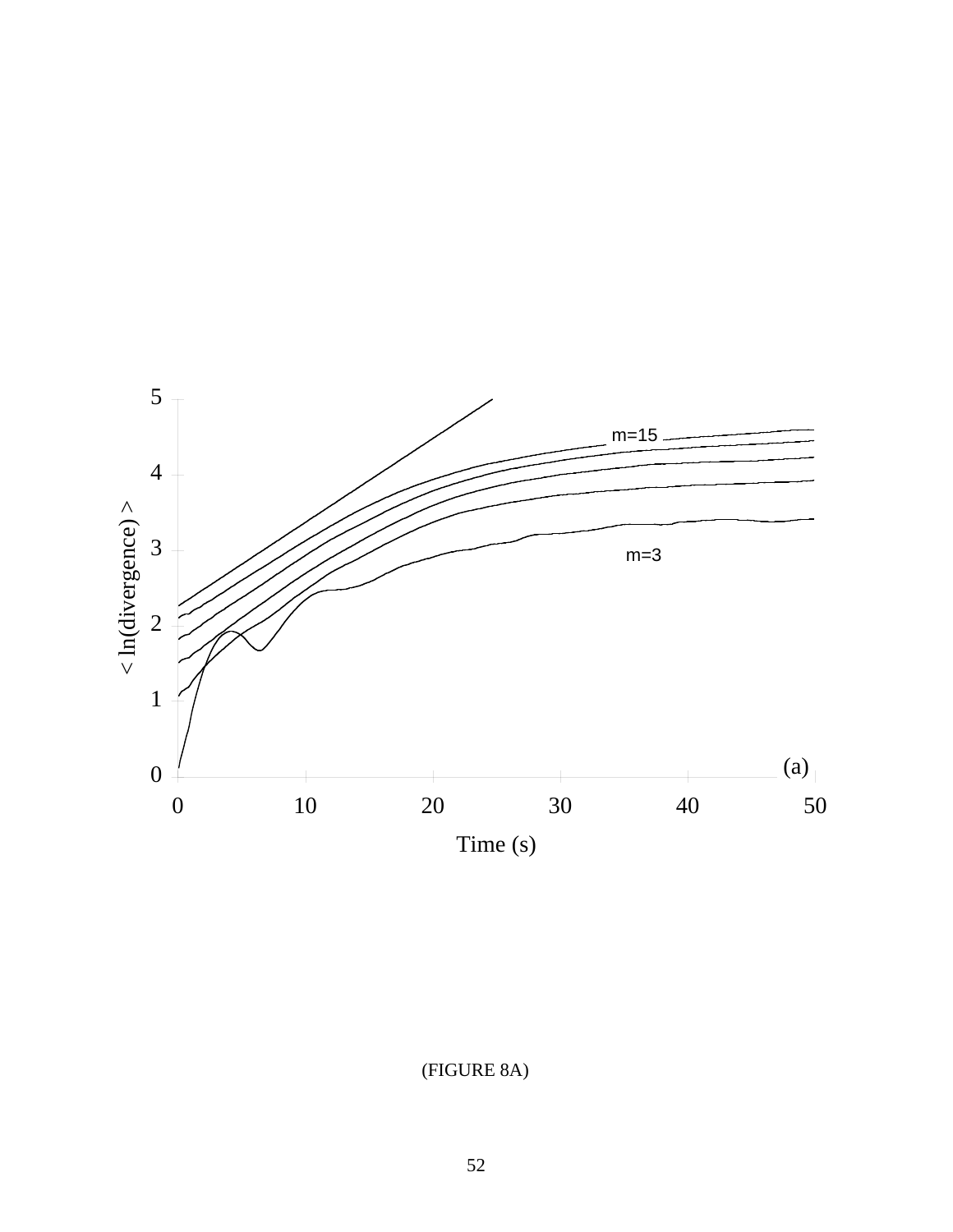

(FIGURE 8B)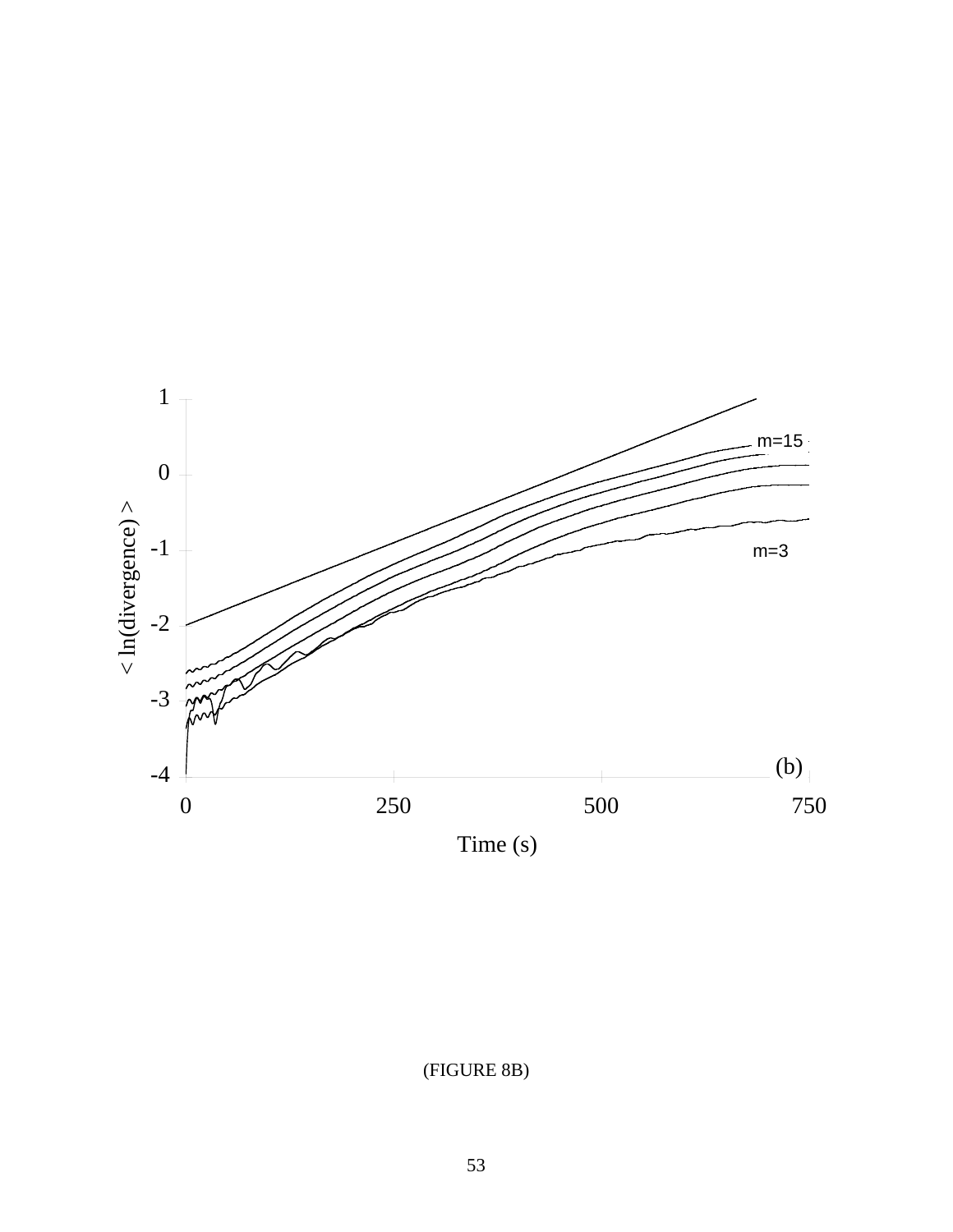

(FIGURE 9A)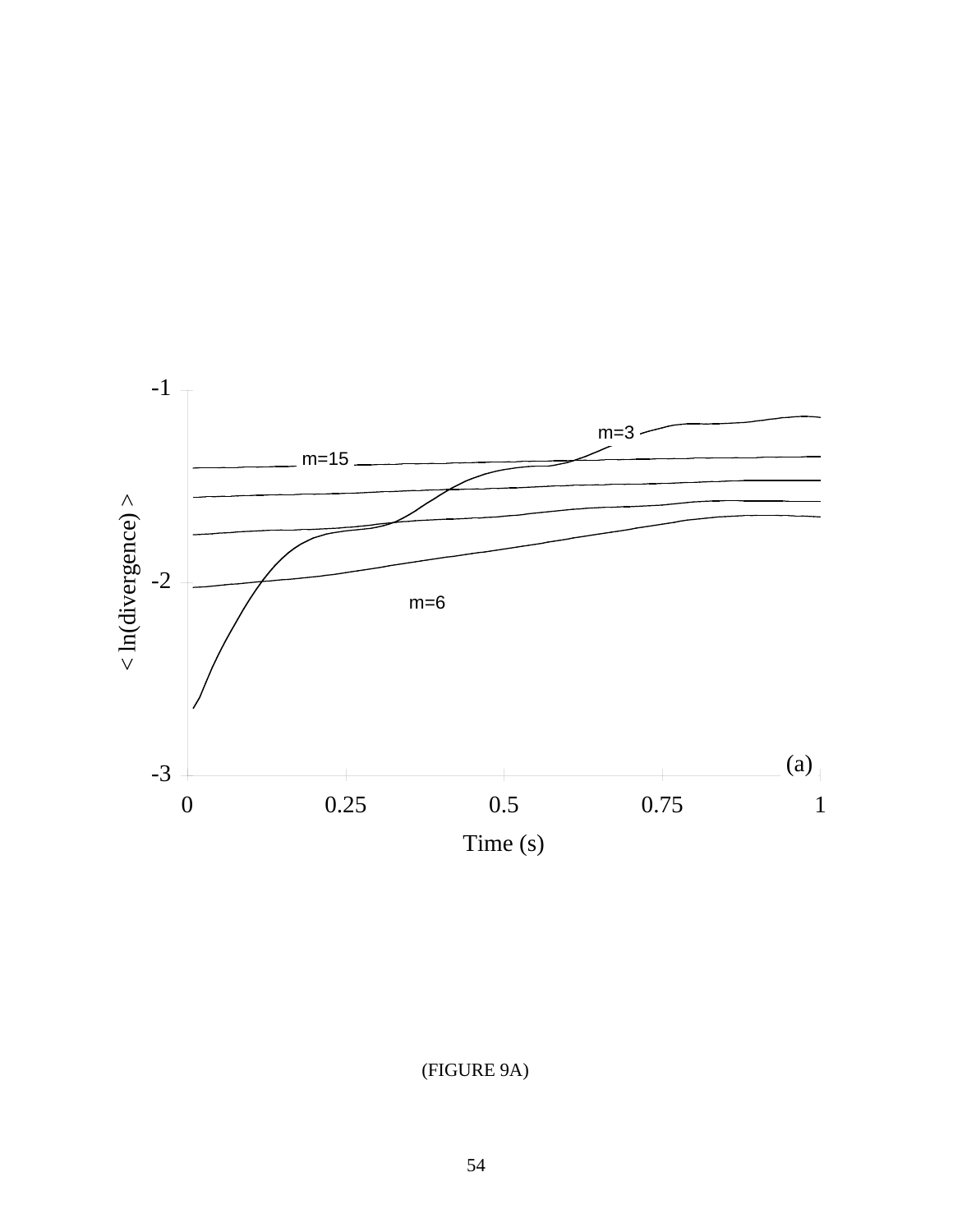

(FIGURE 9B)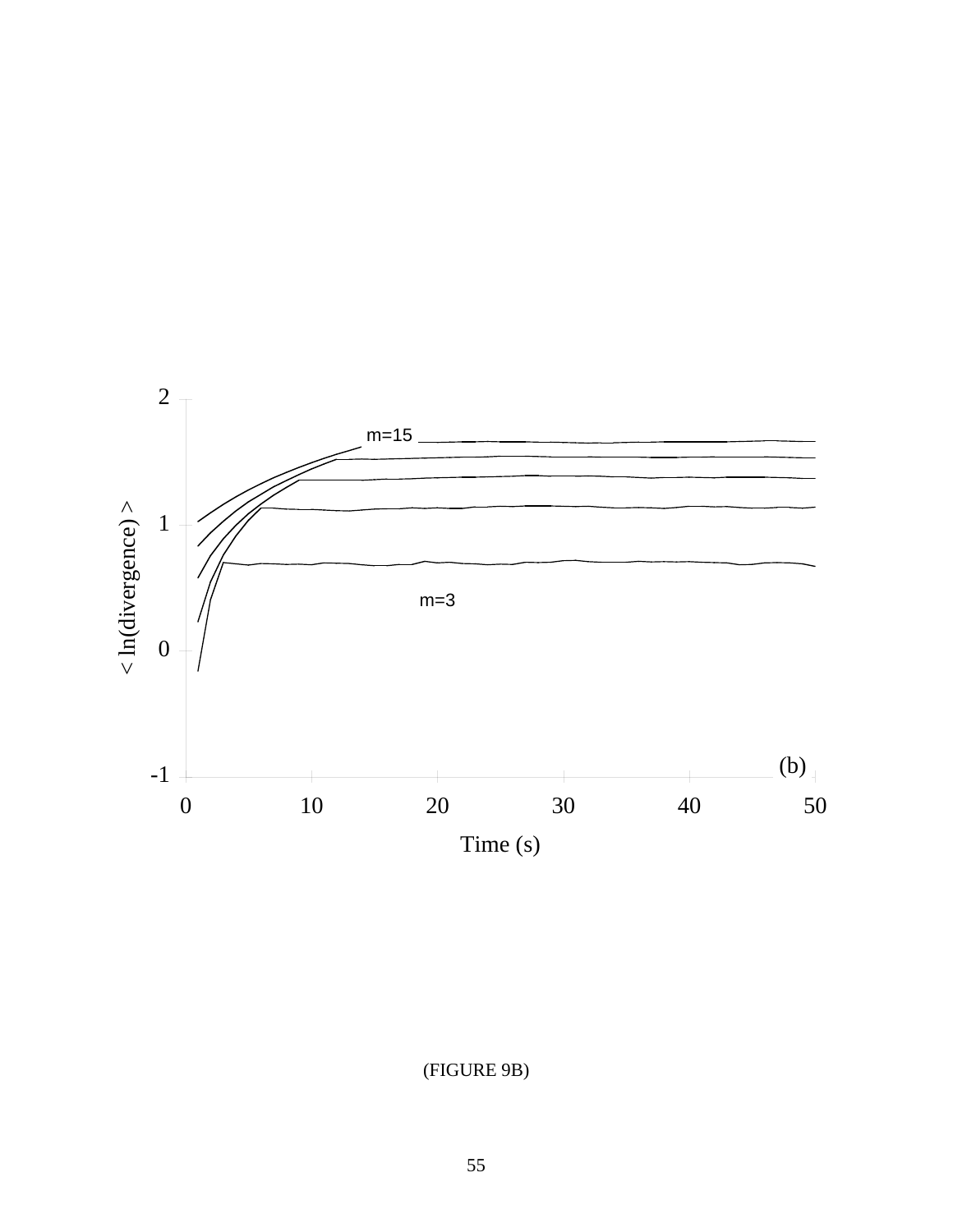

(FIGURE 9C)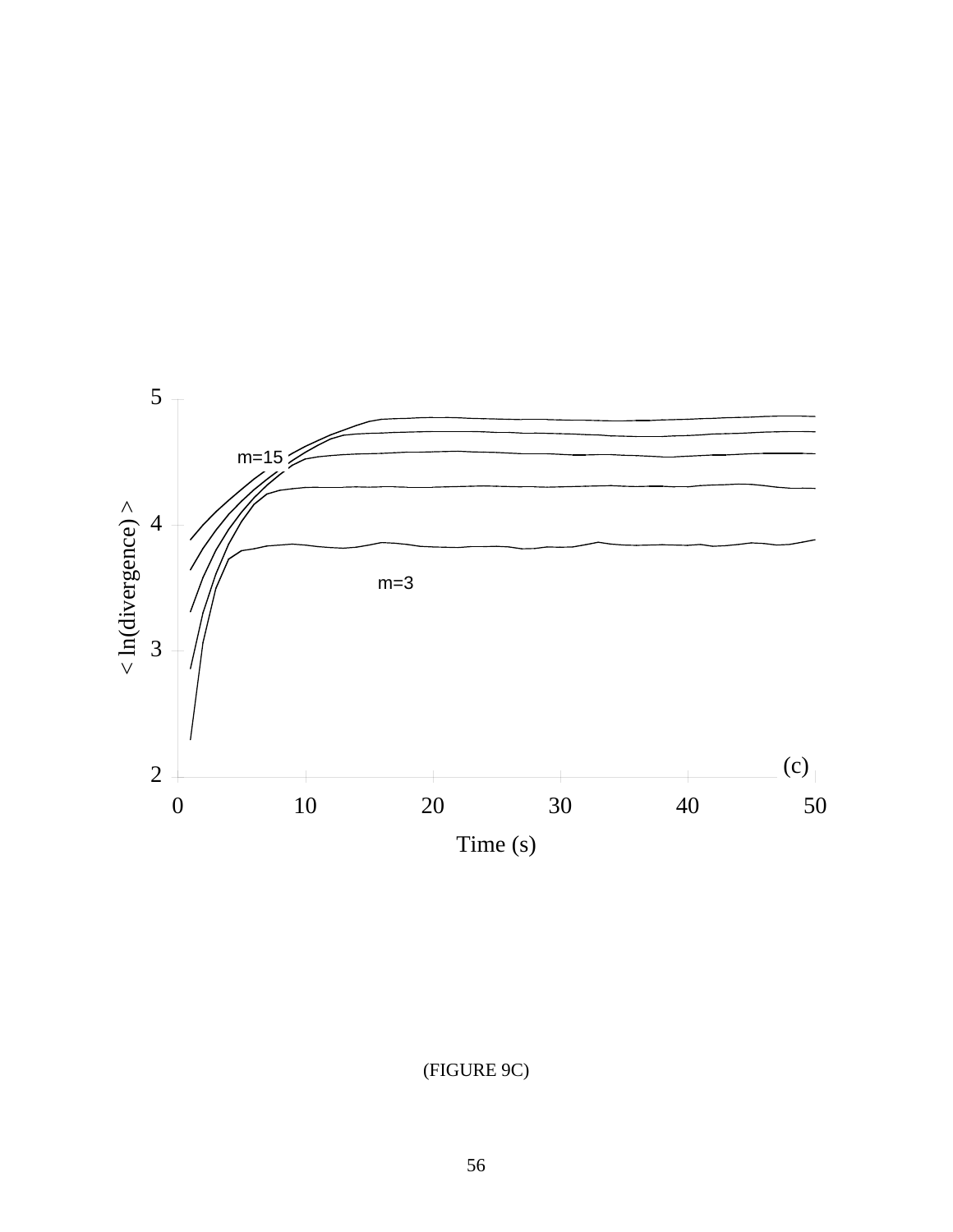

(FIGURE 9D)